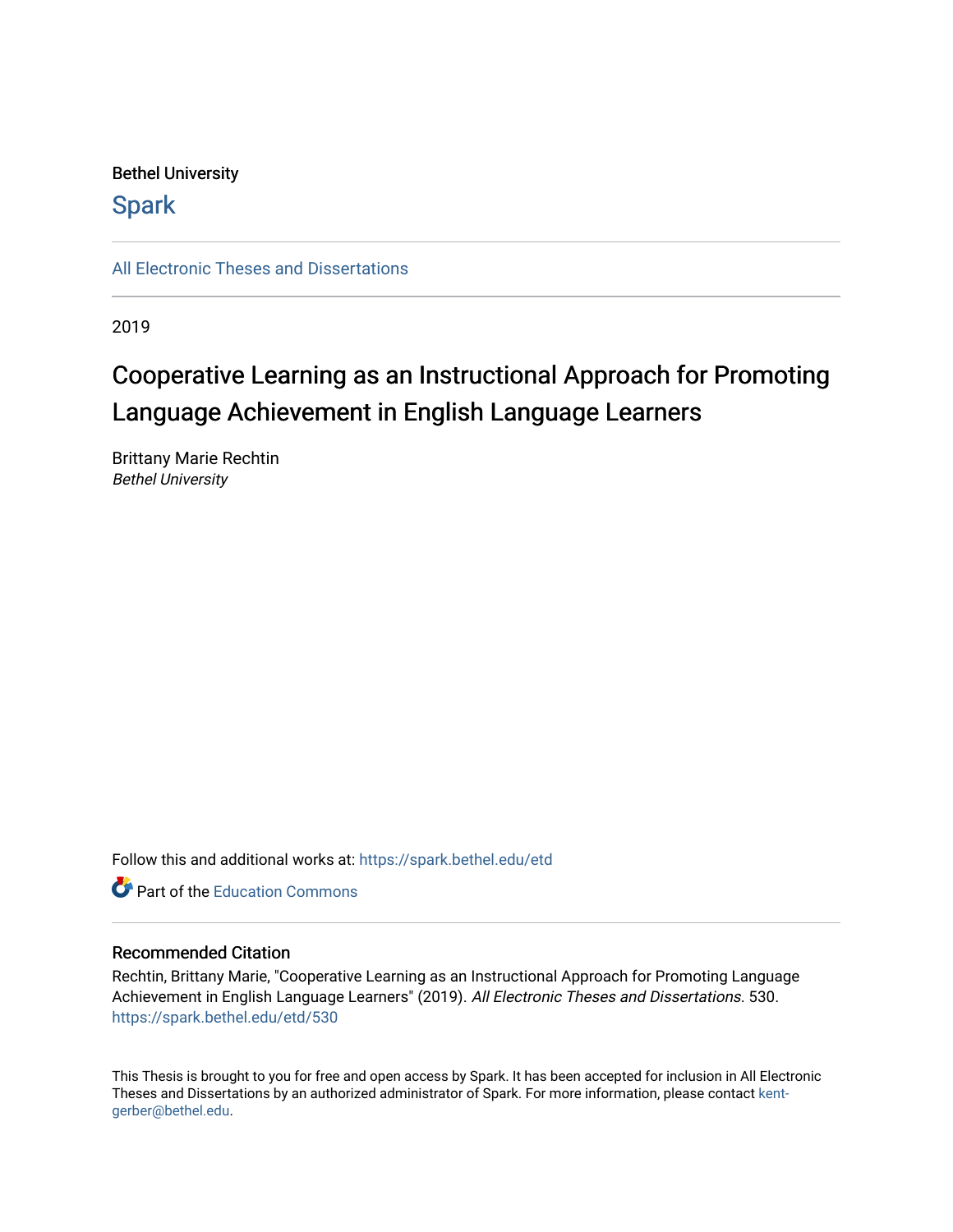## COOPERATIVE LEARNING AS AN INSTRUCTIONAL APPROACH FOR PROMOTING

## LANGUAGE ACHIEVEMENT IN ENGLISH LANGUAGE LEARNERS

A MASTER'S THESIS SUBMITTED TO THE FACULTY OF BETHEL UNIVERSITY

BY

BRITTANY RECHTIN

IN PARTIAL FULFILLMENT OF THE REQUIREMENTS

FOR THE DEGREE OF

MASTER OF ARTS IN EDUCATION

DECEMBER 2019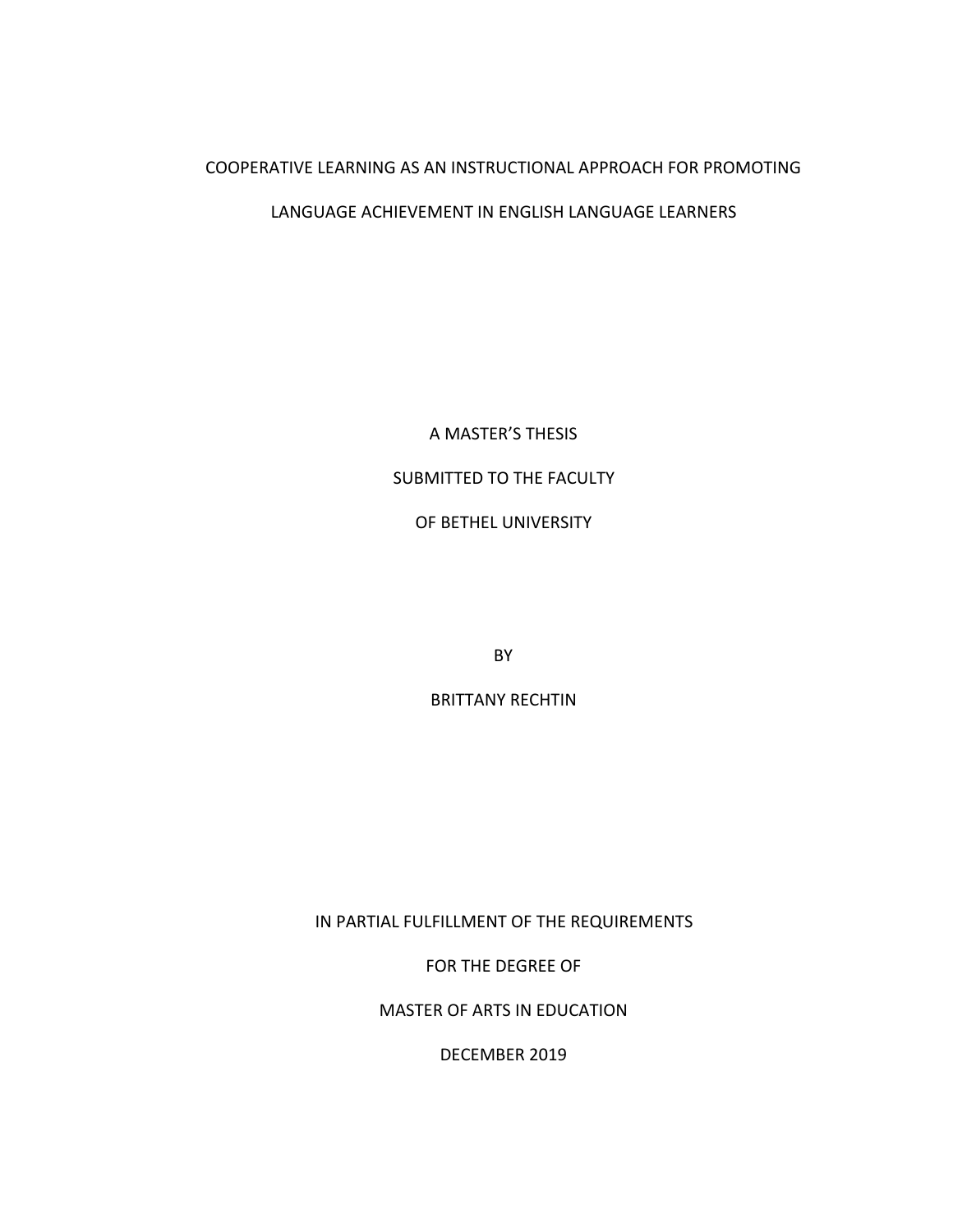BETHEL UNIVERSITY

# COOPERATIVE LEARNING AS AN INSTRUCTIONAL APPROACH FOR DEVELOPING

# LANGUAGE ACHIEVEMENT IN ENGLISH LANGUAGE LEARNERS

Brittany Rechtin

December 2019

APPROVED

Thesis Advisor: Nathan Elliott, M.A.

Program Director: Lisa Silmser, Ed. D.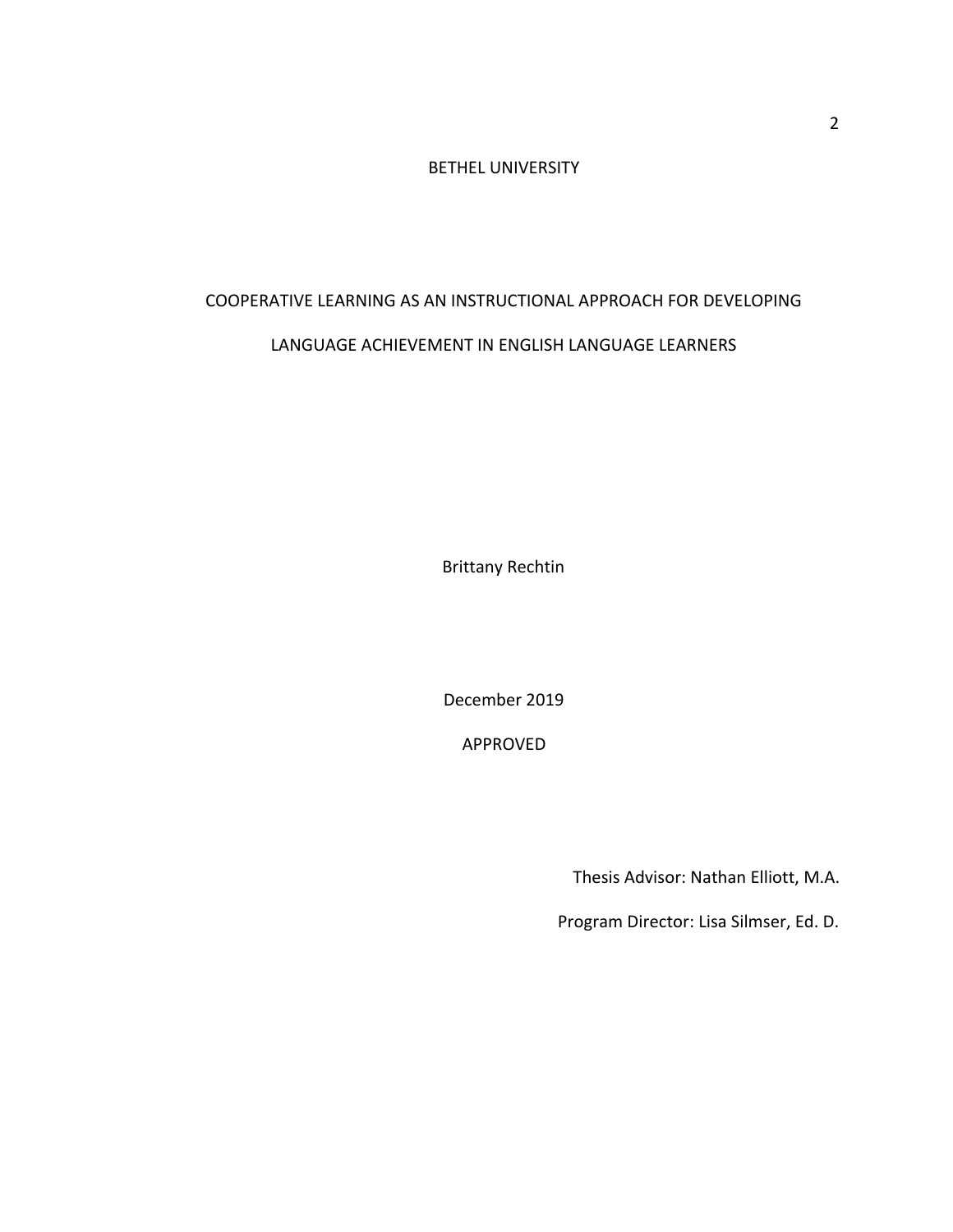#### Acknowledgements

Firstly, I would like to thank the Wau family and the children of Sorake on Nias Island for providing the inspiration for this research. Their unyielding generosity and determination through such tragedies and hardship will forever be an inspiration to me. I would also like to thank all of the past, current and future volunteers of the Ndulu English Project for volunteering their precious holiday time to teach English to large groups of greatly disadvantaged yet highly enthusiastic learners. Your generous donation of time and energy has the potential to create life changing opportunities for those children.

Thank you Mom, Dad and Baxter for always supporting my wanderlust. I am so blessed to have such an incredible family that nurtures my passions and curiosities. Ned, thank you for taking such great care of me (physically, emotionally and spiritually) during this process. Your love and relentless positivity helped encourage me to finally finish this project. Thank you, Rachel, for keeping me company and encouraging me during all of my thesis work in Indonesia. I will always treasure our Marriott dates and the way you made my thesis work more enjoyable. To my advisor, Nathan, thanks for hanging in there with me over the years. I appreciate your encouragement and your quick turnaround time with this thesis. Lastly, to all those at Bethel University who have instructed or guided me over the years, I am deeply grateful.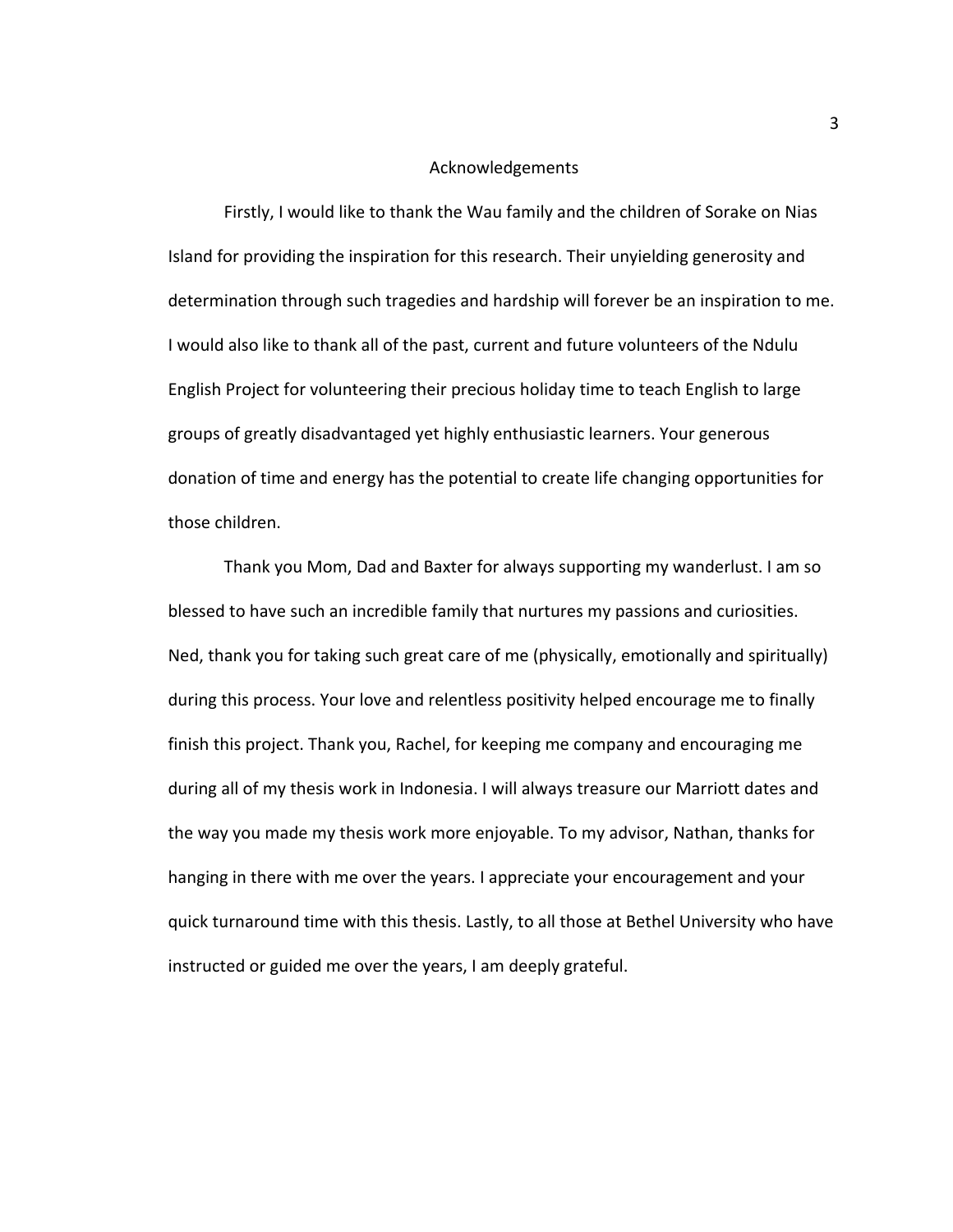#### Abstract

This research investigates the effectiveness of Cooperative Learning (CL) on the language achievement of English Language Learners (ELLs) by comparing it to traditional, individualistic and/or competitive approaches to learning. It also aims to identify the characteristics of effective CL methods. The research found that CL positively impacts language achievement across various dimensions of language, countries, and grade levels. Eight CL methods were identified as being the most empirically validated, all of which were found to have a positive impact on student achievement. Also identified were certain characteristics that could improve a CL method's efficacy. These characteristics were using CL methods that ensure positive interdependence in the form of group goals or rewards coupled with individual accountability, arranging small groups of students (2-5) with varying levels of language proficiency, implementing more conceptual CL approaches and instructing students on the principles, expectations and rationale of CL prior to implementation. Based on these findings, a CL instructional guide was created for incoming English Teacher Volunteers at the Ndulu English Project in Indonesia.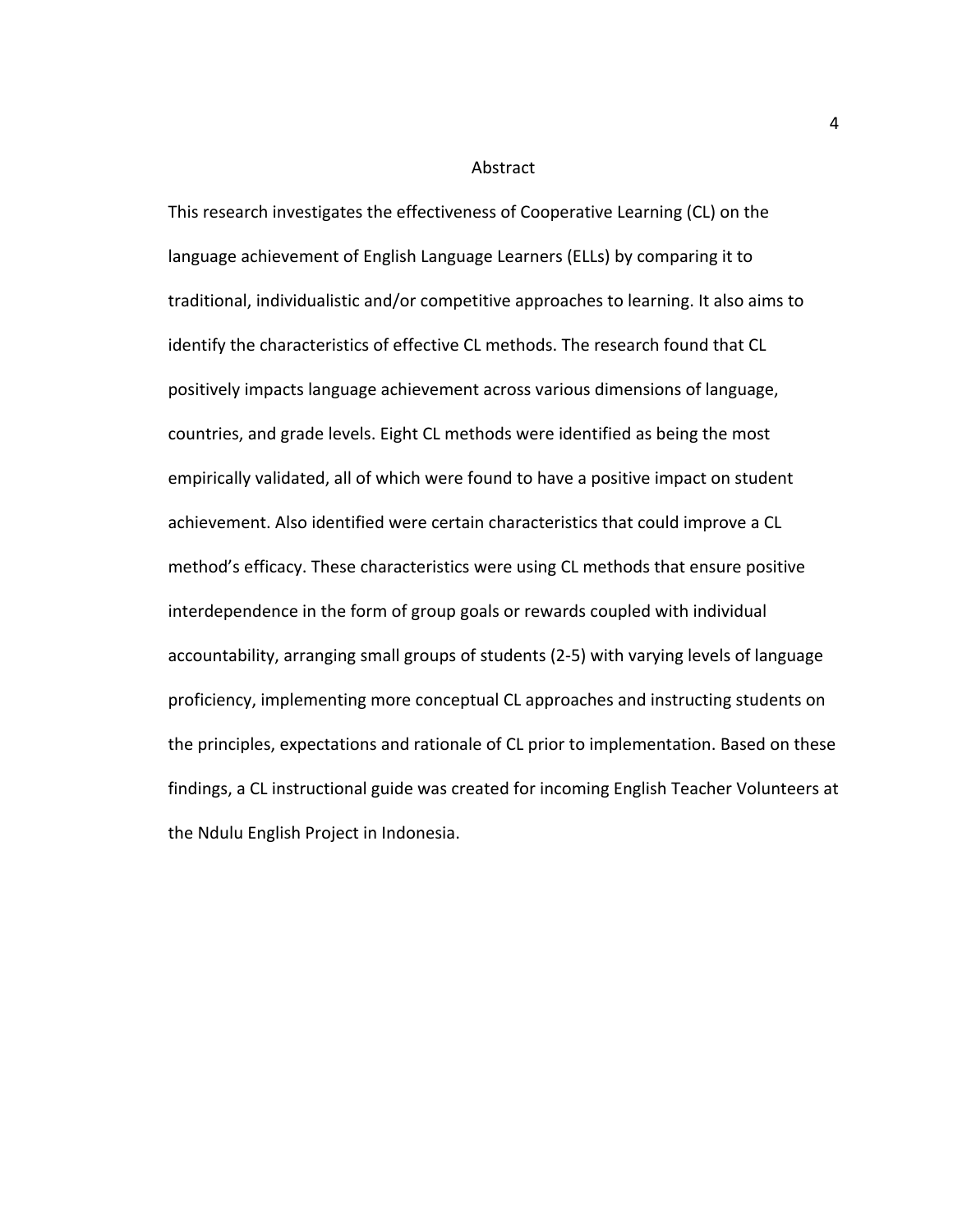# Table of Contents

| Research on Cooperative Learning and Student Achievement18           |
|----------------------------------------------------------------------|
| Research on Cooperative Learning and Language Achievement for ELLs20 |
| Characteristics of Effective Cooperative Learning Methods26          |
|                                                                      |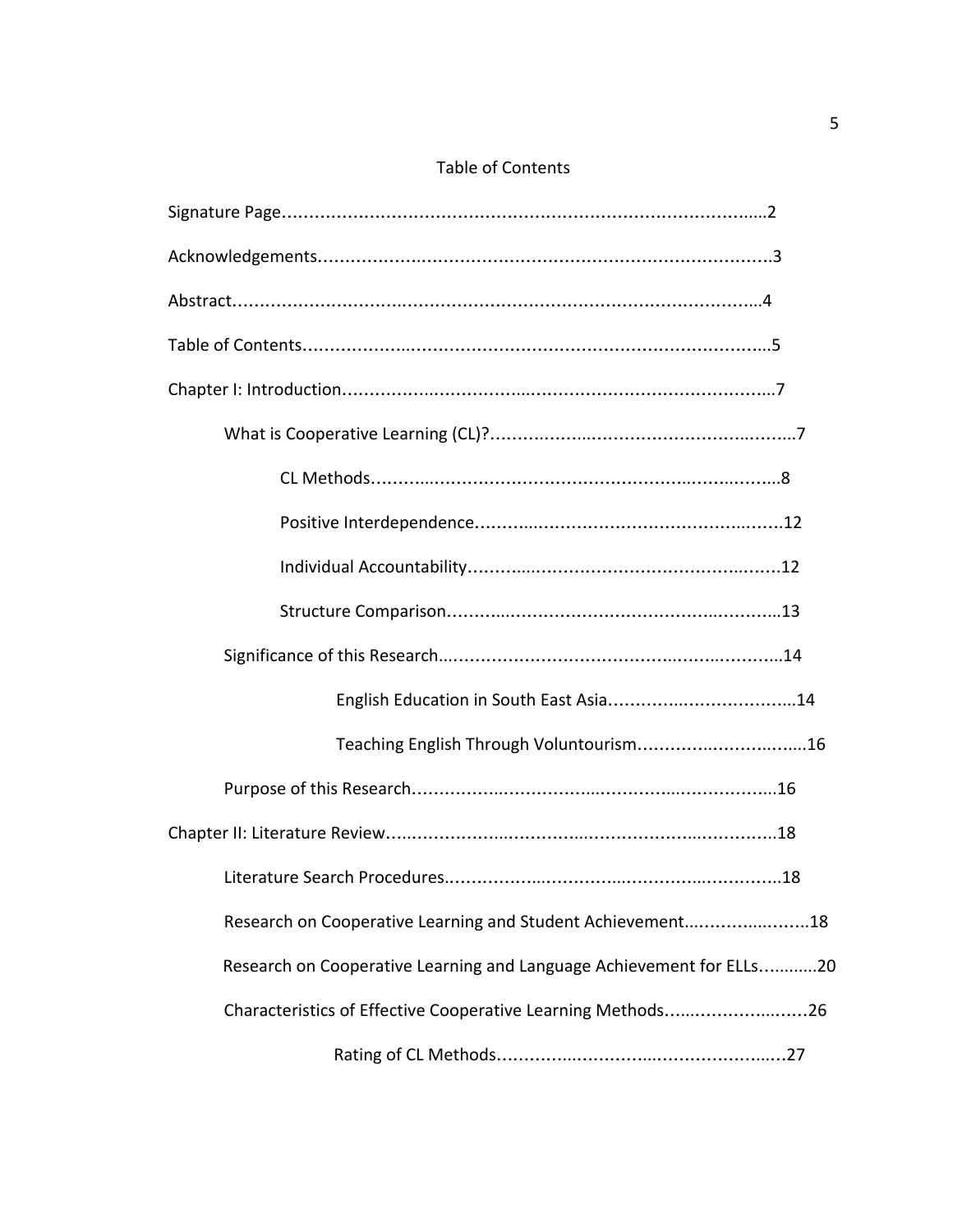| Positive Interdependence and Individual Accountability29 |  |
|----------------------------------------------------------|--|
|                                                          |  |
|                                                          |  |
|                                                          |  |
|                                                          |  |
|                                                          |  |
|                                                          |  |
|                                                          |  |
|                                                          |  |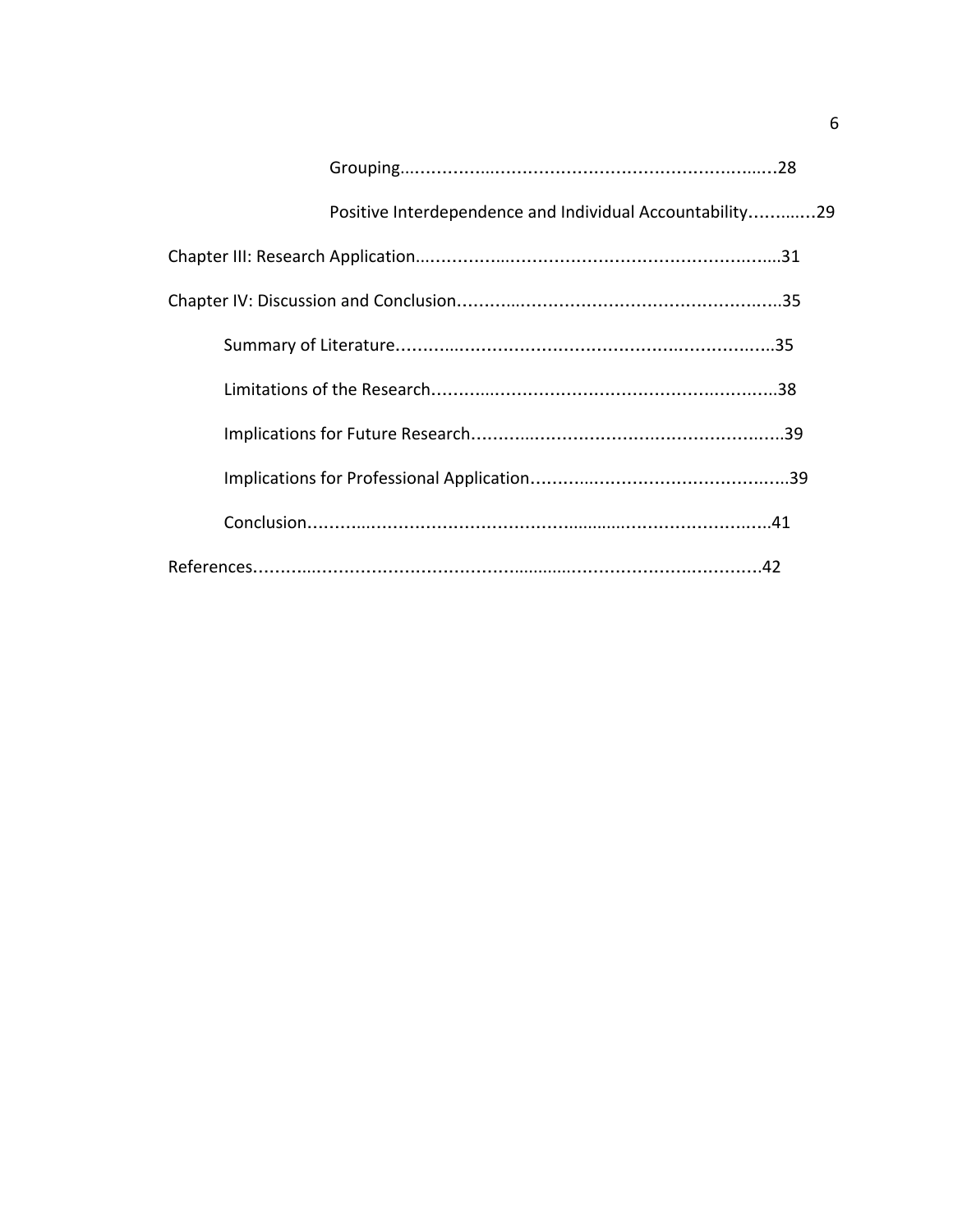#### **CHAPTER I: INTRODUCTION**

This research investigates the use of Cooperative Learning (CL) as an instructional approach for teaching English Language Learners (ELLs). More specifically, this research aims to examine how CL could improve the language achievement of ELLs. For the purpose of this research, ELLs are defined as any active learner of the English language (National Council of Teachers of English, 2008). While this research could be beneficial to all teachers of ELLs, it is especially designed to guide English Language Teachers (ELTs) volunteering to teach at The Ndulu English Project in Lagundri Bay on Nias Island, Indonesia. The Ndulu English Project was developed by the author of this research and utilizes volunteer ELTs to deliver free English language lessons to interested Indonesians living in the Lagundri Bay area. CL was evaluated for the purpose of aiding the project's volunteer teachers so that they could more effectively improve the language achievement of their students.

## **What is Cooperative Learning (CL)?**

Cooperative learning (CL) falls under the umbrella of peer-mediated instruction (PMI). PMI refers any instructional strategy that focused on student-student interaction, as opposed to the traditional whole-class approach to teaching. CL is a general term referring to any structured instructional approach that involves small groups of students working together towards a common goal. It is based on the position that students working together can positively contribute to each other's learning and enhance their own learning (Slavin, 1991). As suggested by Heron, Welsch and Goddard (2003), using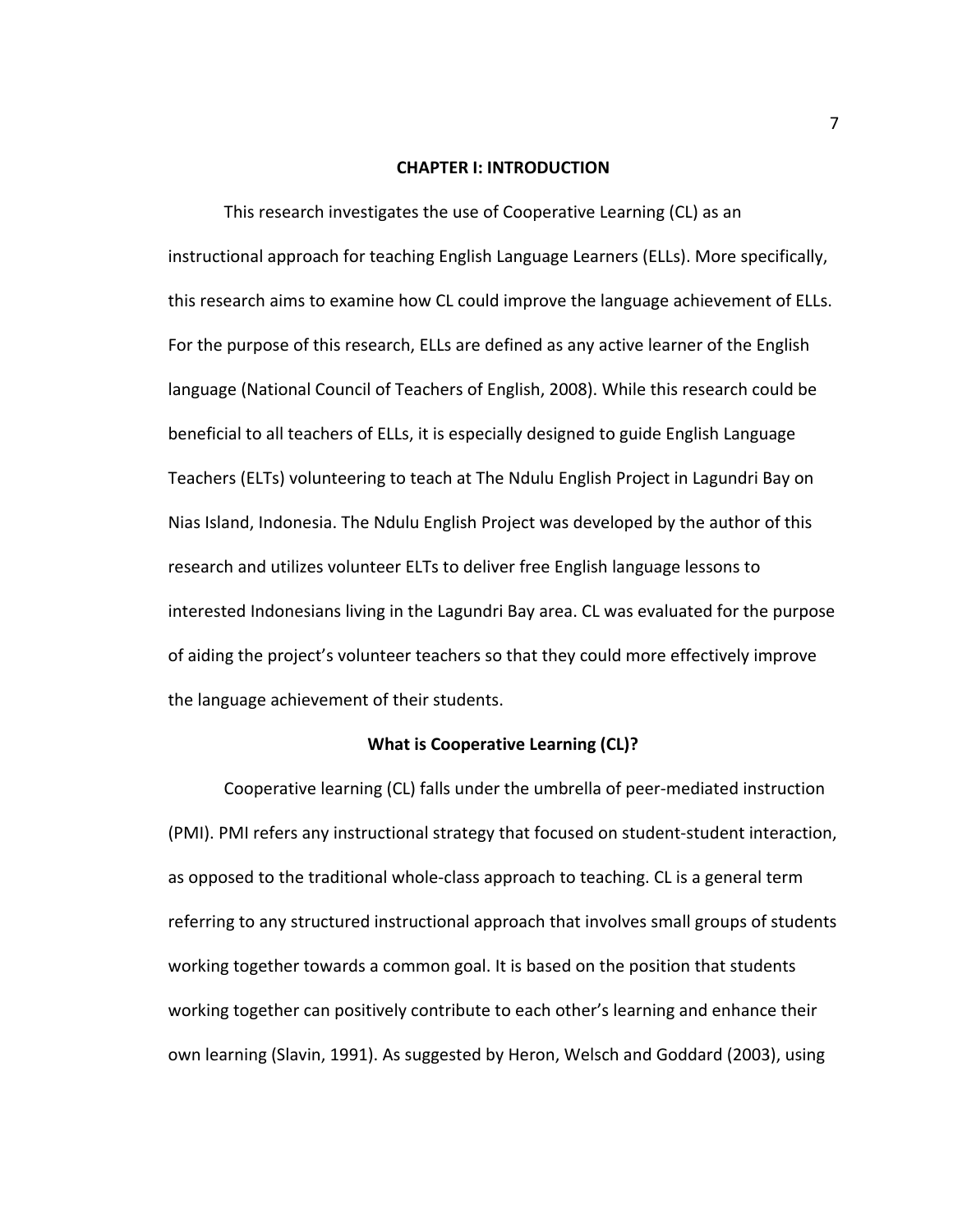students as instructional support may be the most valuable and overlooked resource in classrooms.

What distinguishes cooperative learning from other PMI approaches, such as collaborative learning or simply, "group work", is that cooperative learning is structured in specific ways so that all students are involved in completing the task as a group (Oxford, 1997). An example of group work could be the teacher putting a small number of students together and asking them to complete a worksheet. In this scenario, there is not much reason for the more proficient students to help the rest of the group. Instead, it is often easier to just provide them the answers. Here, students have been told to "do something" together, as opposed to "learn something" together. Conversely, through a CL approach, the task in structured in a way that ensures every group member is participating towards their shared goal, therefore, higher achieving students have more reason to explain concepts to group mates (Slavin, 1991).

## **CL Methods**

Though examples of peer learning can be found throughout history, (Johnson, Johnson & Smith, 1991), research on CL in classroom settings gained momentum in the 1970's in the United States. At that time, three research organizations began to examine and develop methods to be used by classroom teachers. At the University of Texas, Elliot Aronson and his colleagues developed the Jigsaw method. David Johnson and Roger Johnson of the Cooperative Learning Center at the University of Minnesota developed the Learning Together (Slavin,1991) and Constructive Controversy (CC)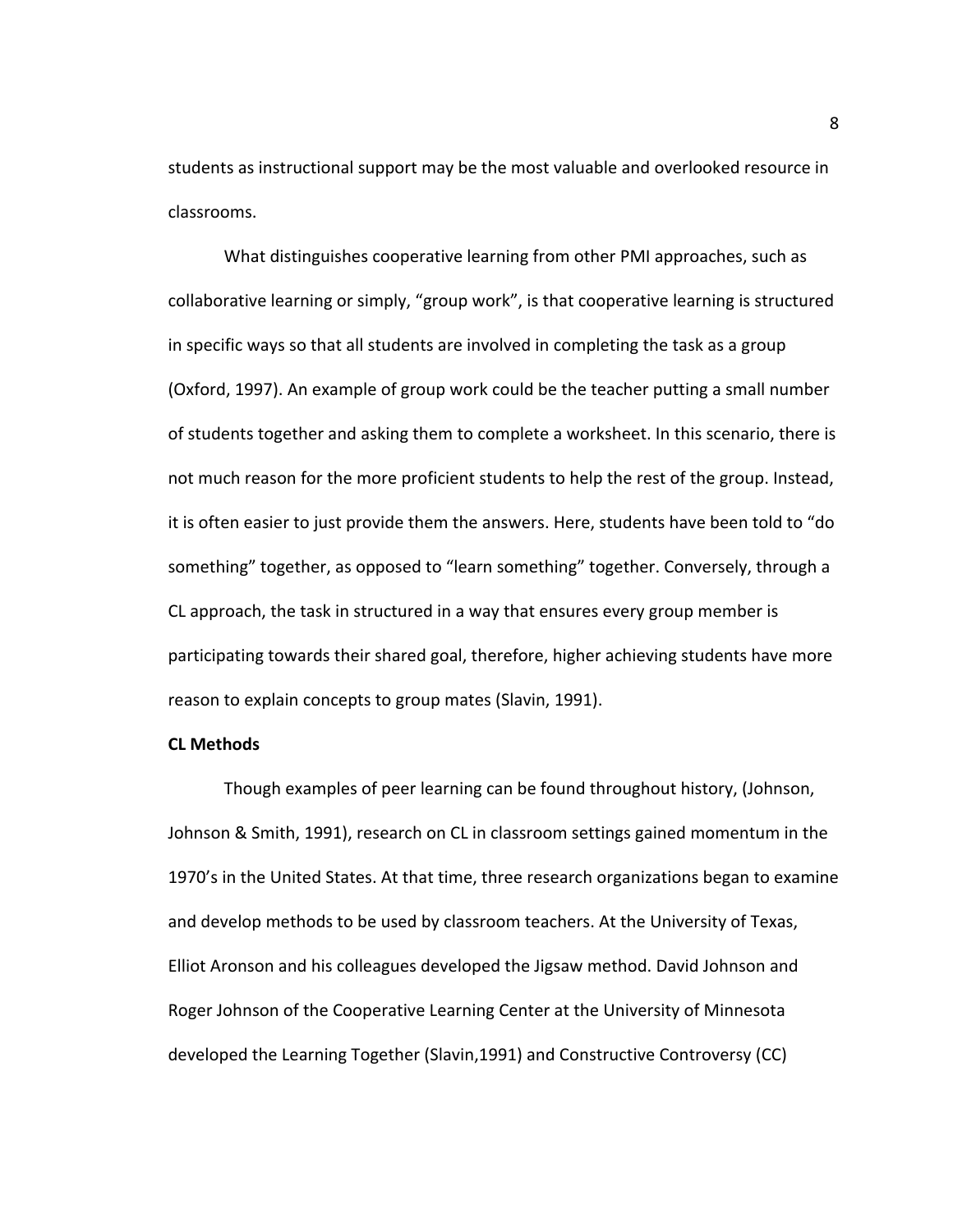methods (Johnson, Johnson & Stanne, 2000) while David DeVries, Keith Edwards and Robert Slavin at the Center for Social Organization at John Hopkins University developed the Teams-Games-Tournament (TGT) and Student Teams Achievement Divisions (STAD) approaches (Slavin,1991). Also developed in the 1970's out of Israel was the Group Investigation (GI) method by Yael Sharan and Shlomo Sharan. In the 1980's Robert Slavin and his colleagues developed the Team Accelerated Instruction (TAI) method and Robert Stevens along with Robert Slavin developed the Cooperative Integrated Reading and Composition (CIRC) method (Johnson et al., 2000). Though many other methods and strategies have been developed, those eight are still being used by teachers today. **Jigsaw.** In the Jigsaw method, students are put into teams and the teacher divides the academic material being learned into the same number of sections as there are members in each team. Each student in the team reads one of those sections then meets with the other members who were assigned the same material from other teams so that they can share information and become "experts". After meeting with their expert teams, students return to their original teams so that they can instruct their other group members on what they've learned. They also listen to what each of the other members of the group has learned (Manning & Lucking, 1991).

**Learning Together.** The Learning Together approach refers to various cooperative strategies developed by Johnson and Johnson. There are five basic elements associated with this approach: positive interdependence, individual accountability, face-to-face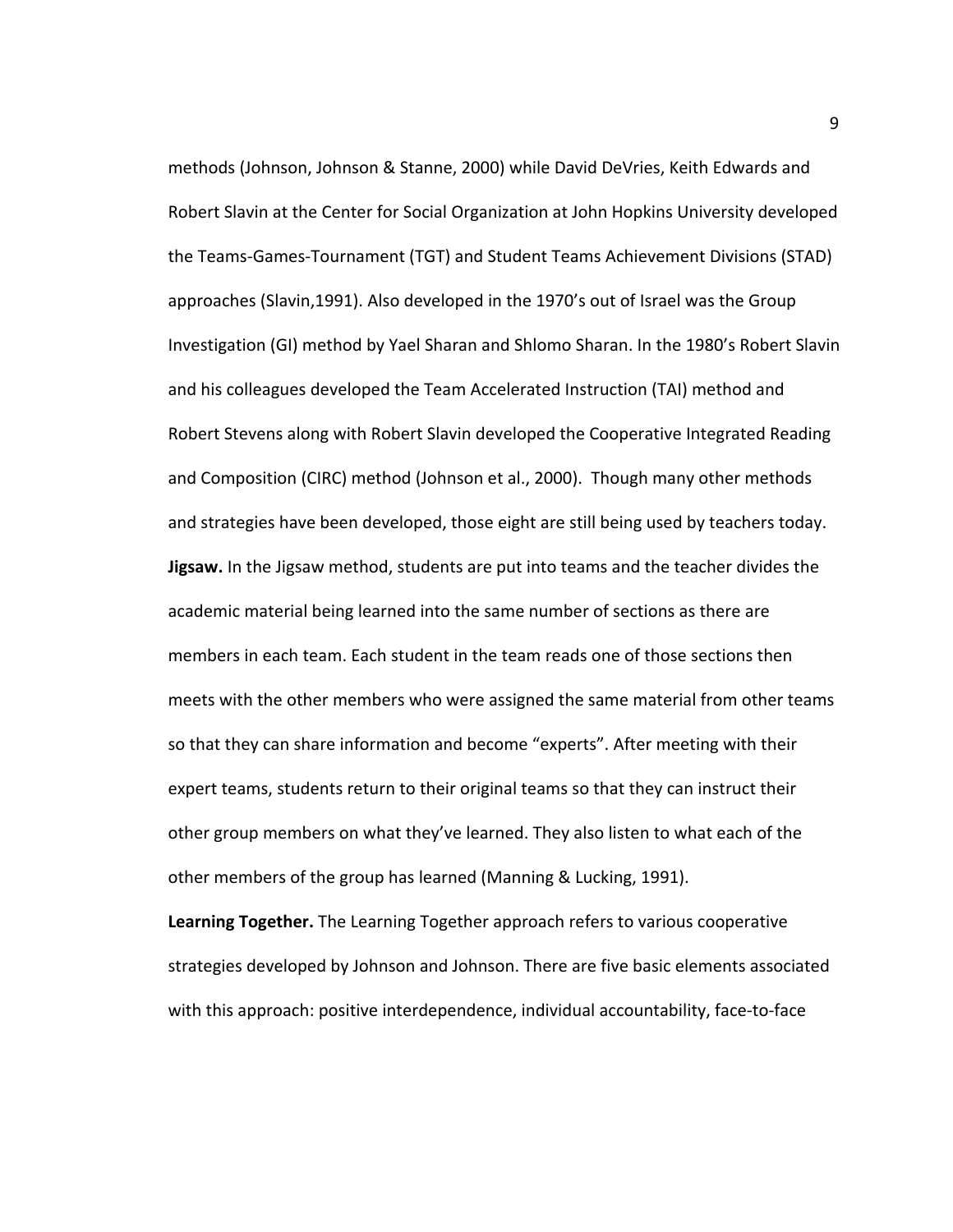interaction, social skills and group processing (Liao, 2005). Teams generally consist of 4-5 members of varying abilities and backgrounds (Manning & Lucking, 1991).

**Constructive Controversy (CC).** The CC method starts with student groups of four then makes two pairs within the group. An issue is presented to the group and one pair works to develop the pro side of the argument, while the other pair does the same for the con. Pairs work together to research their side of issue then present it to each other, challenging the other side and defending their own. Then the pairs switch perspectives of the argument. Ultimately the team must come to an agreement on the issue and synthesize their group response in a group report. Members are then given individual quizzes on both positions (Johnson, Johnson & Smith, 2000).

**Teams-Games-Tournaments (TGT).** In TGT, students are put into four member teams of varying ability, gender and ethnicity. Students work together on tasks to help one another master the material presented by the teacher. At the end of the week, students compete against members from other teams of the same ability and winners earn points for their team (Manning & Lucking, 1991).

**Student Teams Achievement Division (STAD).** The STAD method is similar to TGT but replaces the tournaments with quizzes. Like TGT, mixed teams of four students work together to master the material the teacher presented. Students then take quizzes individually but rewards are given to the group (Manning & Lucking, 1991). **Group Investigation (GI).** In this method, students are put into teams based on their interest in a topic. The team works together to divide tasks, plan research and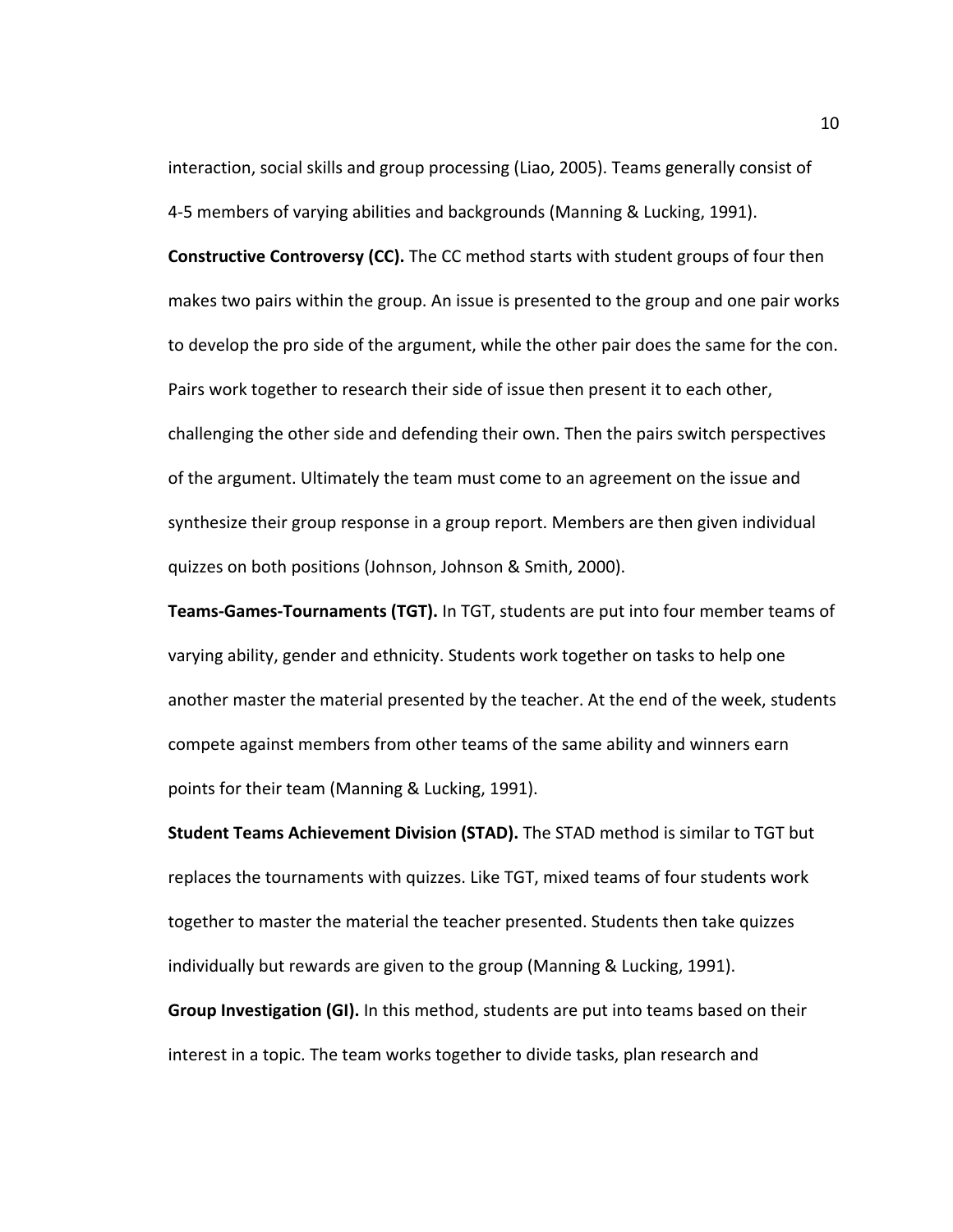synthesize their findings. The team then presents their learning to the class once their project is finished (Manning & Lucking, 1991).

**Team Accelerated Instruction (TAI).** This method was designed to be used in mathematics classes. Students are put into teams of four of mixed ability and progress through the material at their own pace. Team members help each other solve problems and check one another's work. The teacher gives group rewards each week. Unit tests are taken individually but scored by student monitors (Manning & Lucking, 1991).

**Cooperative Integrated Reading and Composition (CIRC).** This approach was designed specifically for teaching reading and writing. Students are put into reading teams. While the teacher works with one team, other teams are cooperatively engaged in various learning activities practicing things such as vocabulary work, story predicting and summarizing. Teams follow the schedule of teacher instruction, team practice, team pre-assessments and ultimately quizzes, once each team feels that every member is ready. Team rewards are given based on quiz results (Manning & Lucking, 1991).

**Connecting the various methods.** Though there are numerous variations between CL approaches, researchers have called attention to two important characteristics that underlie them all: positive interdependence and individual accountability (Holt, 1993; Liao, 2005; Slavin, 1991). Simply put, through cooperative learning students work together towards a common goal, being responsible for each other's learning as well as their own (Slavin, 1991).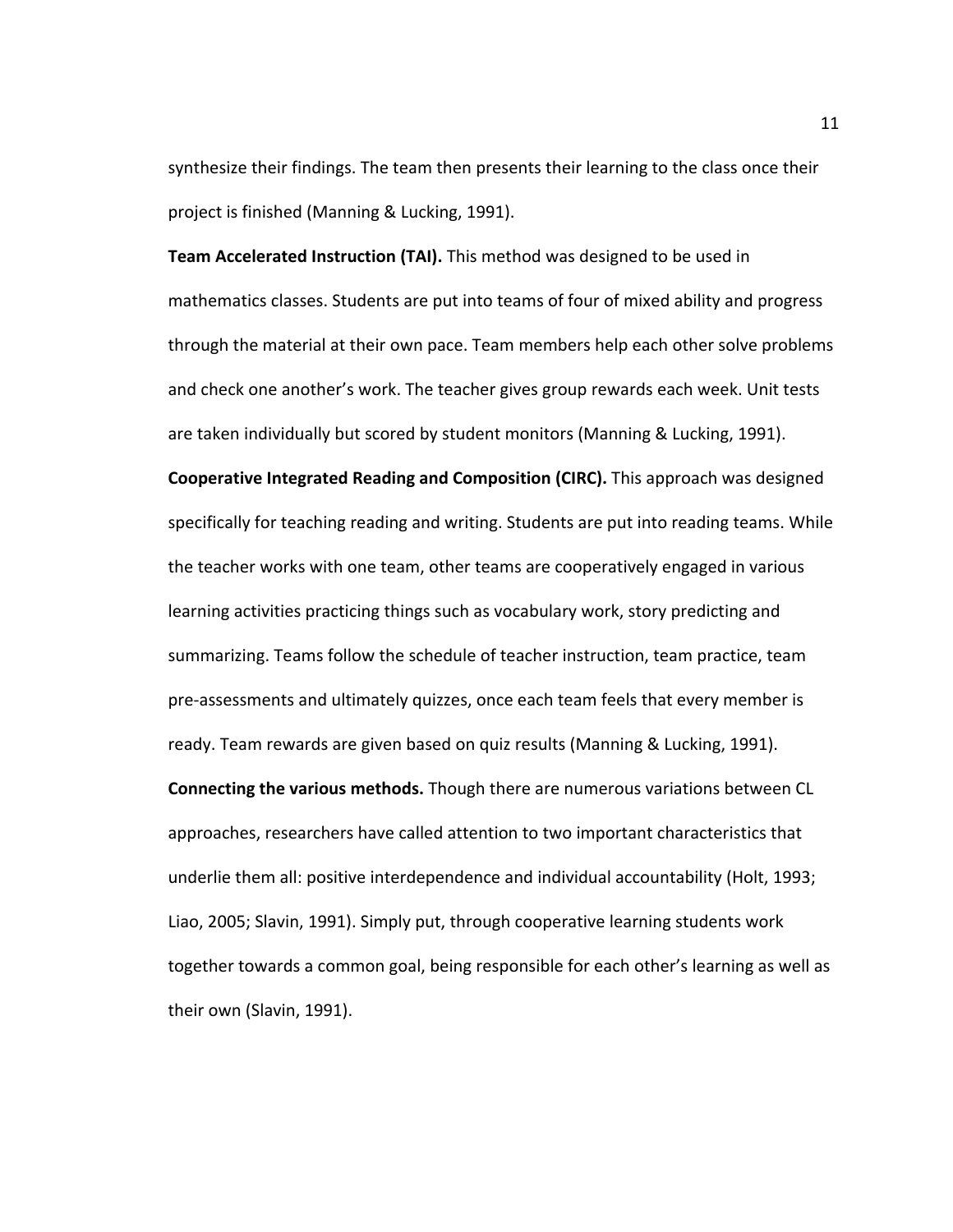#### **Positive Interdependence**

Positive interdependence is an essential element of CL in which students believe that they cannot succeed unless the whole group succeeds. It refers to the need for students to believe that they are all connected if the task is to be completed successfully (Hendrix 1999; Johnson & Johnson, 2001). One way to promote positive interdependence is by giving students specific roles within the group (Cohen, 1994). This could also be reached through the goal structure (having one goal where the successful completion relies on each member) or the reward structure (the team grade depends on the individual group member's grades), as well as through structuring materials or rules so that gains for one member are associated with gains for others (Holt, 1993).

## **Individual Accountability**

Individual accountability is an essential element of CL where individuals within the group are responsible for their contribution to the group and to their own learning. It means that in order to reach the group goal, each member must master the content or skills and will be held individually accountable (Johnson & Johnson, 2001). Without individual accountability two unwanted consequences could occur: the "free-rider effect" and "the know-it-all". With the free-rider effect, some students put in minimal effort, letting the other students complete the task for them. With the know-it-all, groups may be dominated by students who want to do the work themselves, discouraging input from other members (Slavin, 2014). Individual accountability can be ensured in different ways depending on the CL approach. For example, a student may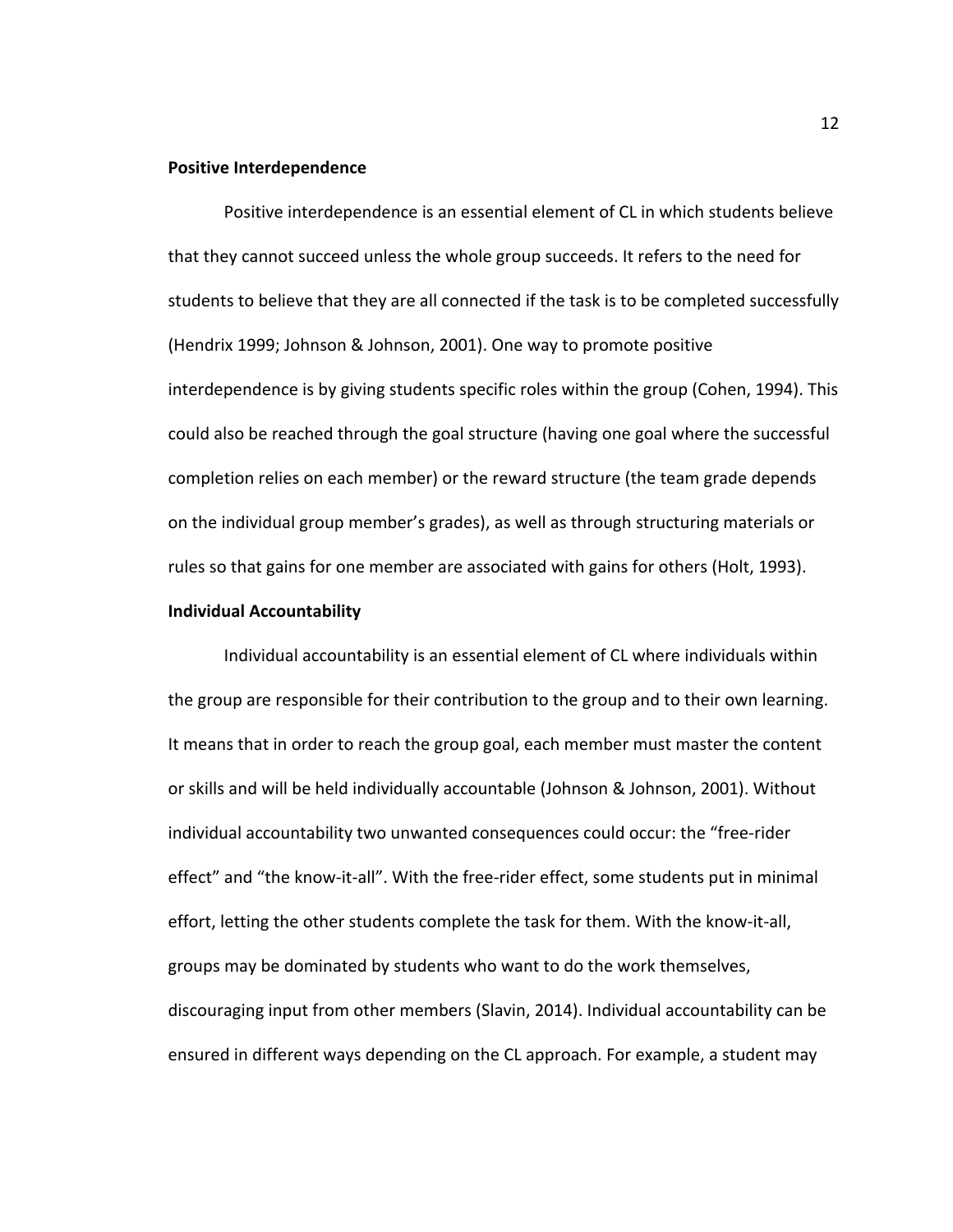be held accountable for listening to their group members by stating what one of them said after the activity. Or, if points are being kept, then an individuals points may contribute to the team's points (Holt, 1993).

## **Structure Comparison**

Putting students in pairs or a group and asking them to complete a task does not constitute CL. Rather, structuring the activity to ensure positive interdependence and individual accountability does (Pyle, Pyle, Lingugaris-Kraft, Duran & Akers, 2017). CL structures can be defined as organized, content-free and repeatable classroom behaviors that are employed to encourage CL (Oxford, 1997). One way to better understand CL structures is by comparing them to traditional instruction. Traditional instruction refers to a whole-class, teacher led instructional approach that utilizes individualistic and/or competitive classroom structures (Ning & Hornby, 2014). Individualistic learning refers to classroom structures where students work independently of each other and neither recognition nor reward are affected by the efforts of another. Within this type of learning, students are required to work independently from their classmates. There is no interdependence, as students' work is neither benefited nor diminished by the work of another student. Competitive learning refers to classroom structures that reward the best performing students, thus promoting students to compete against each other for teacher recognition. These competitive and individualistic learning structures are in sharp contrast to those structures related to CL. In a classroom utilizing cooperative structures, cooperation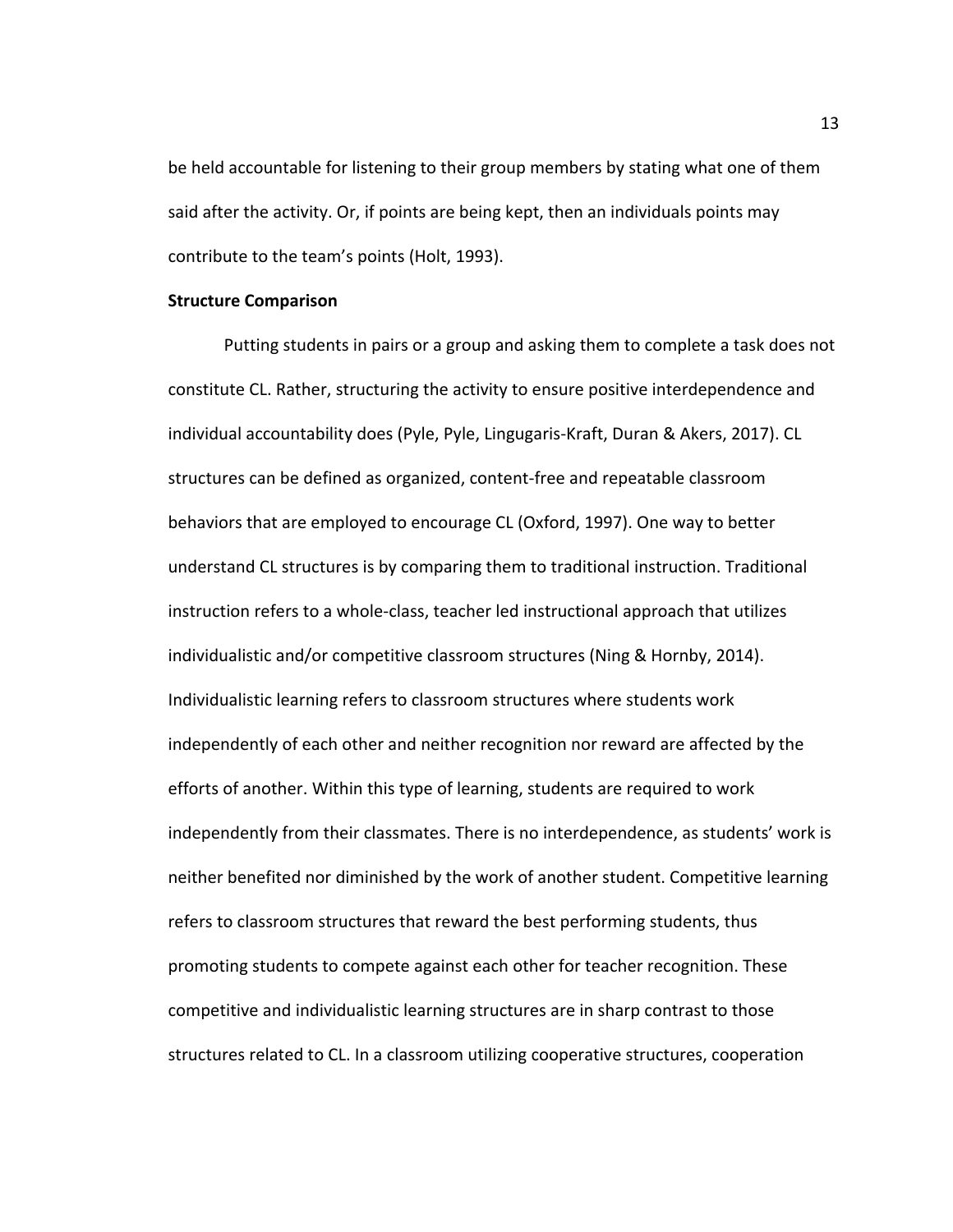between classmates is imperative for recognition and reward and thus central to the learning process (Dörnyei, 1997).

## **Significance of This Research**

The fastest growing population of students in U.S. public schools is English language learners (ELLs). The number of ELLs in public schools (K–12) rose 95% from the 1991/92 school year to 2001/02, while the total enrollment of schools increased by only 12% (Genesee, Lindholm-Leary, Saunders & Christian, 2005; Kindler, 2002). The most recent data from the National Center for Education Statistics states that ELLs made up 9.5% of the total public school population (4.8 million students) in the United States in Fall 2015 (NCES, 2019). Spanish is the most common language spoken by ELLs, however, a wide range of languages are represented. In 2001-2002, data collected reported more than 460 languages spoken nationwide by ELLs in K-12 schools (Kindler, 2002). In 2006, 60% of all teachers had at least one ELL in their classroom; thus, many teachers across the country must accommodate for this diversity to ensure student success (American Federation of Teachers, 2006).

#### **English Education in South East Asia**

This need to learn English expands beyond the borders of the United States. Due to globalization, the demand for English as a lingua franca is increasing. The British Council (2013) reported that English is spoken by 1.75 billion people and projected that by 2020 that number will reach 2 billion. Research shows a direct correlation between the English proficiency of a nation and that country's economic output; a rise in a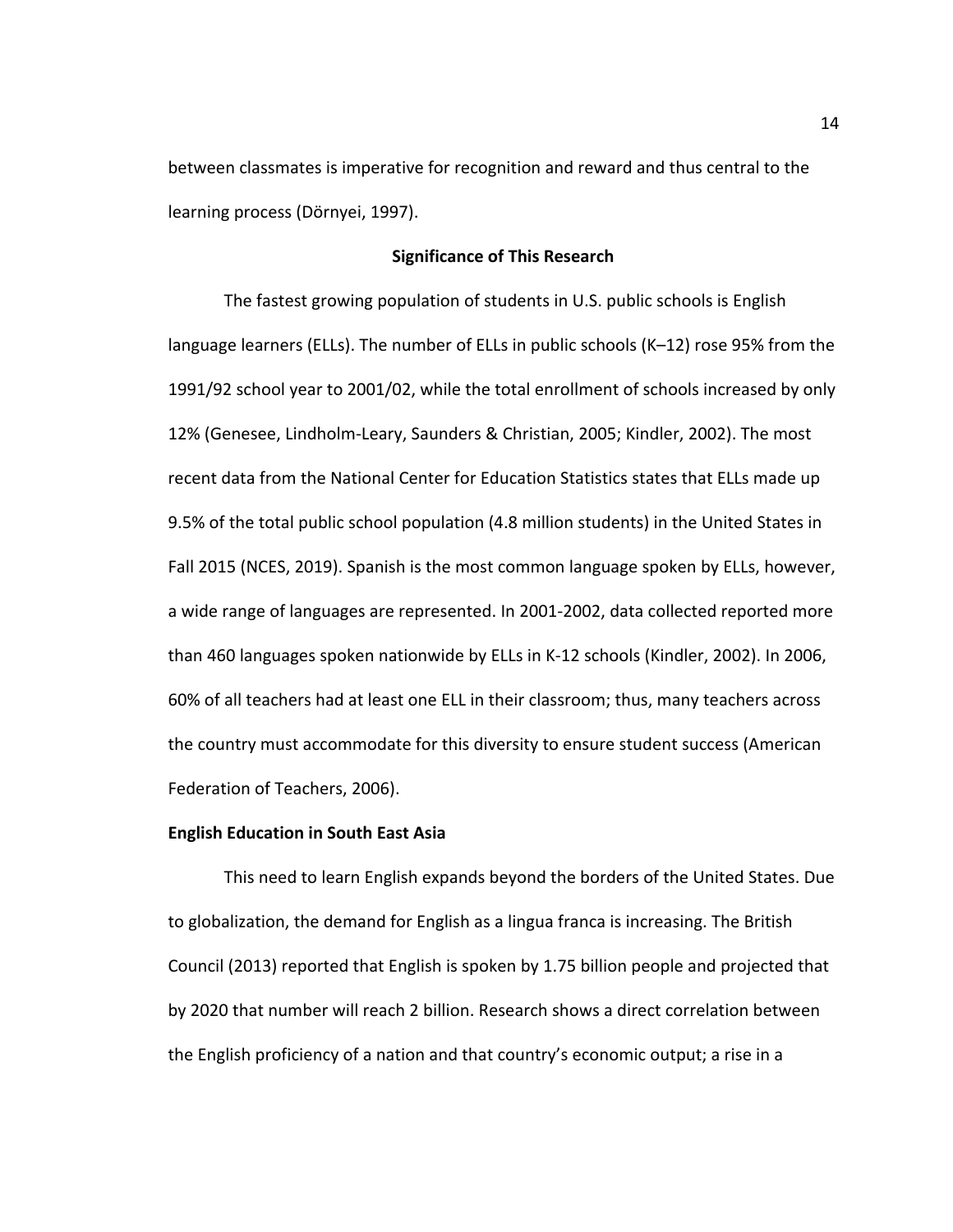country's English proficiency correlated with a rise in per capita income. This prompts governments and individuals to invest more in English education so that people can raise their standard of living (McCormick, 2013). A striking example of this demand can be found in South East Asia, a region experiencing rapid economic growth (OECD, 2018). The importance placed on English in South East Asia can be seen through the region's education curricula. Nine out of the ten countries in the Association of Southeast Asian Nations (ASEAN) make English a compulsory subject in primary school while some even require math and science to be taught in English (Kirkpatrick, 2011).

**English education in Indonesia.** The national language of Indonesia is Indonesian, yet there exists 735 local languages spoken across the 17, 767 islands that make up the country. Despite this linguistic saturation, English proficiency in Indonesia today is associated with economic value (Zein, 2012a). Since 1993, English has been introduced to Grade 4 students in public schools. Since then, the Indonesian government has taken interest in improving teaching strategies to help their young people learn English more effectively (Rachmajanti, 2008). Studies in Indonesia have shown that teachers regularly implement a traditional, whole-class lecture approach without varying their methods (Rachmajanti, 2008; Zein, 2012b). Rachmajanti (2008) found that many Indonesian students didn't like the traditional approach and preferred working in small groups. Huda (1994) suggested that the traditional, lecture method in Indonesian English classes was one of the most critical issues prohibiting Indonesian students from effectively developing their English proficiency.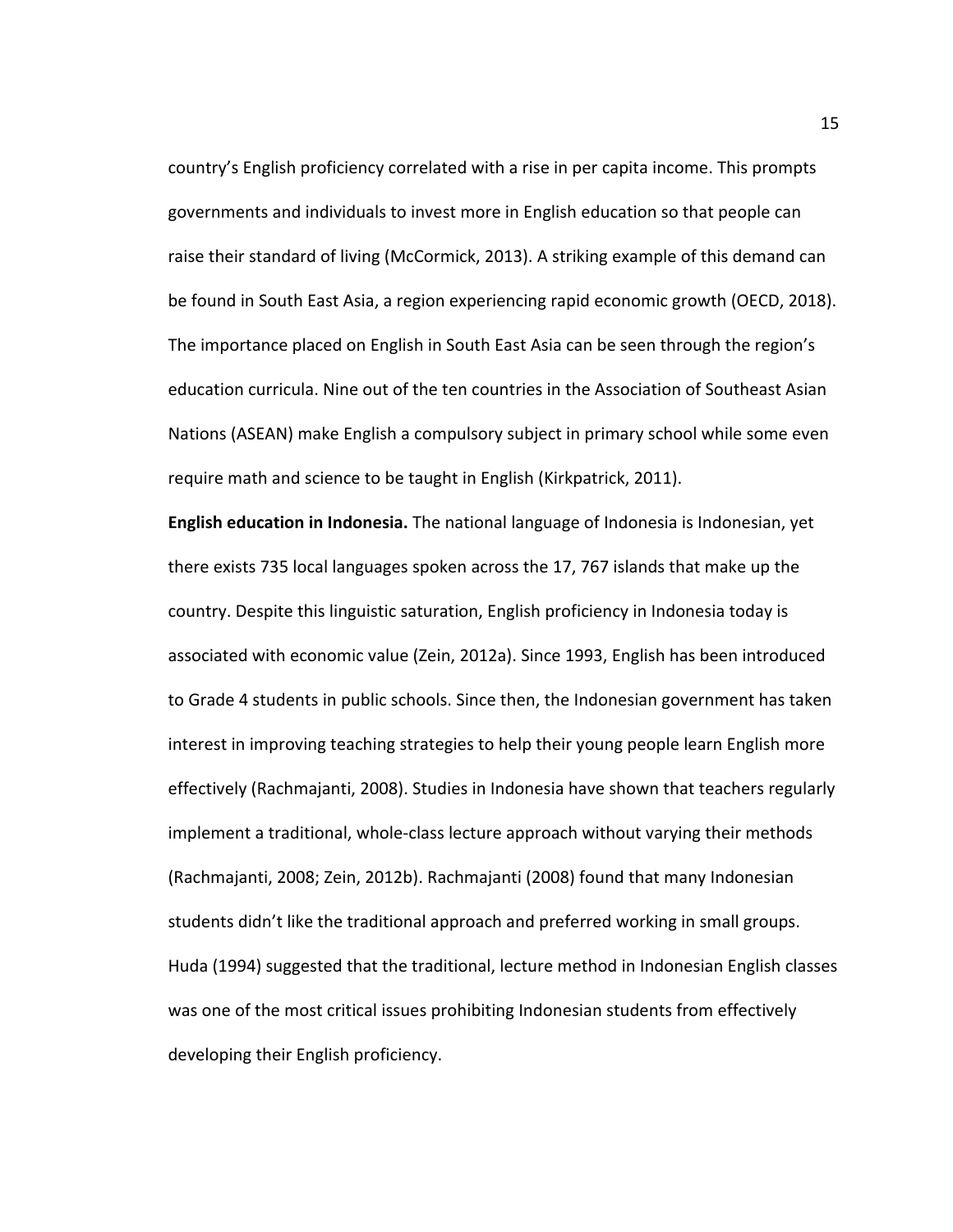## **Teaching English Through Voluntourism**

Some students continue their English language studies outside of their public school classrooms and are instructed by an individual who has traveled to the region for the purpose of volunteer teaching. This form of tourism is referred to as volunteer tourism, or voluntourism. Wearing (2001) describes such volunteers as those who volunteer, "in an organized way to undertake holidays and invoke the aiding or alleviating the material poverty of some groups in society, the restoration of certain environments or research into aspects of society or environment" (p.1). While there are many types of projects involved in volunteer tourism, English language teaching is a common one. More specifically, this form of voluntourism is referred to as English language teaching (ELT) voluntourism. There are virtually no prerequisites to volunteer as an ELT other than English speaking ability; neither professional educator certification nor teaching experience are necessary (Jakubiak, 2016).

## **Purpose of this Research**

This research aims to add to the existing literature on effective instructional approaches for promoting ELL achievement. More specifically, it aims to identify how CL could promote ELL language achievement. It will examine the characteristics of effective CL methods and review the research on CL and achievement. This will be done for the purpose of guiding ELT volunteers with little or no teaching experience so that they can more effectively and confidently instruct their ELL students. This purpose will be accomplished by addressing two primary research questions. Firstly, how can CL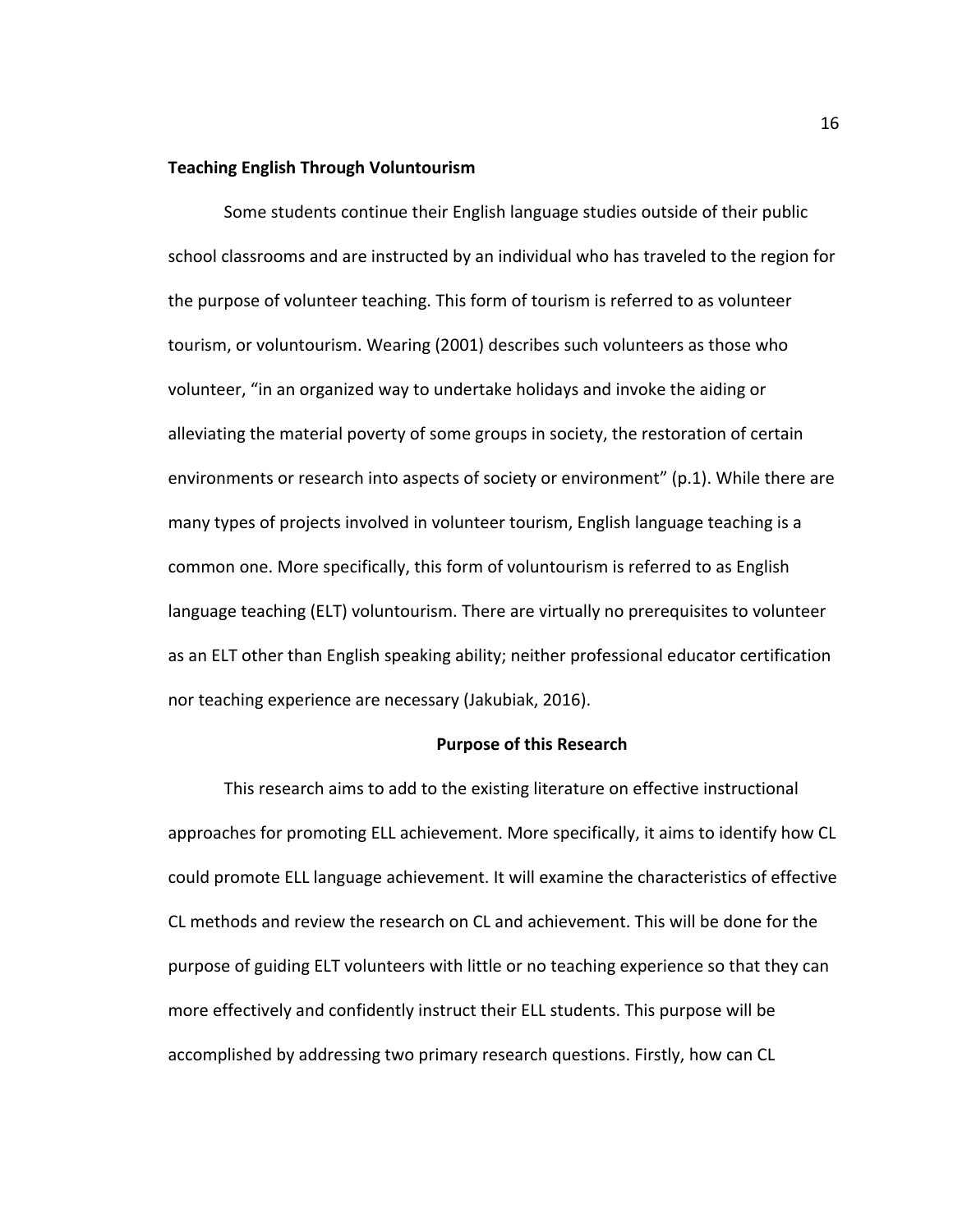improve English language achievement in ELLs? Secondly, what are the characteristics of effective CL methods?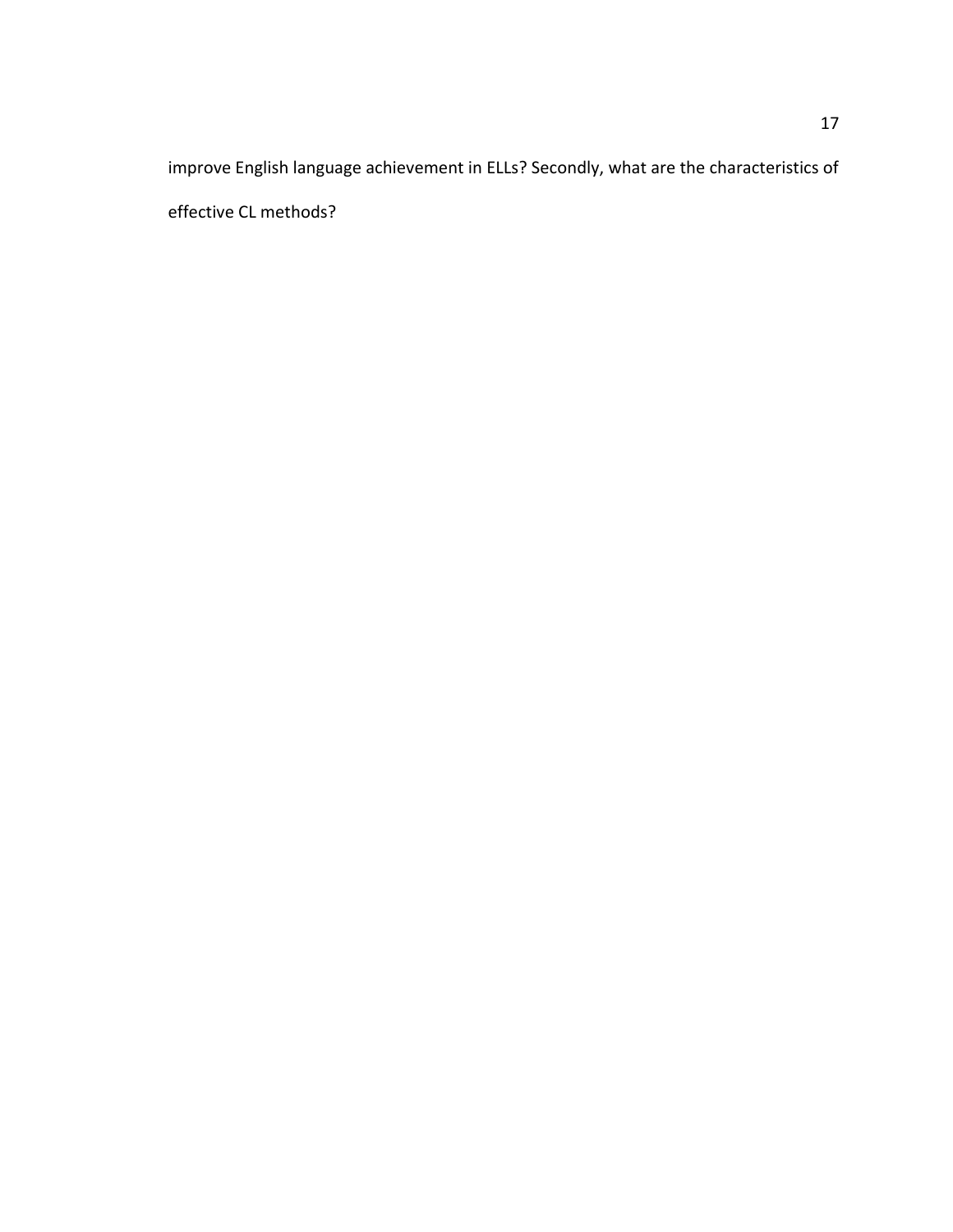#### **CHAPTER 2: LITERATURE REVIEW**

#### **Literature Search Procedures**

To locate the literature for this thesis, searches of EBSCO MegaFILE, Expanded Academic ASAP, Education Journals, ERIC, and Academic Search Premier were conducted for publications from 1980-2019. This list was narrowed by focusing on published empirical studies from peer-reviewed journals that concentrated on English language learning or literacy and addressed the research questions. The key words that were used in these searches included "cooperative learning," "ELL cooperative learning," "cooperative language learning," and "cooperative learning literacy." The purpose of this chapter is to review the literature investigating the effectiveness of cooperative learning on achievement and is structured in three major sections. The first two sections, "Research on CL and Student Achievement" and " Research on CL and Language Achievement for ELLs" aims to review the empirical literature regarding the efficacy of CL on student achievement and on English language development for ELLs. The final section, "Characteristics of Effective CL Methods," aims to analyze the efficacy of specific CL methods and their characteristics.

## **Research on CL and Student Achievement**

CL is a widely recognized and used approach in education. It can be found in preschool to college levels, in all subject areas and in classrooms all over the world (Johnson et al., 2000). Syntheses of research meeting strict inclusion criteria have shown positive effects for CL on a range of variables, including student academic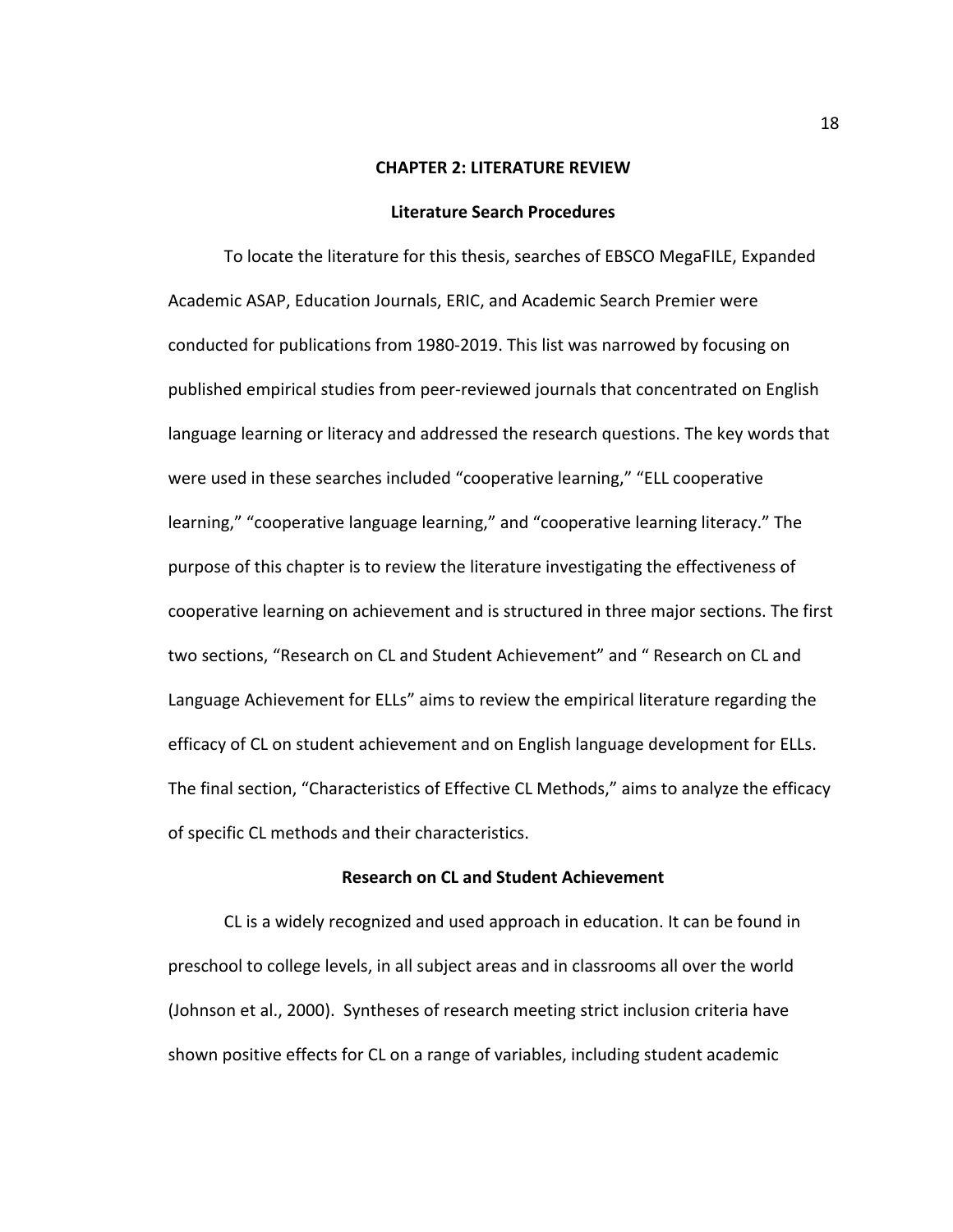achievement (Johnson et al., 2000; Roseth, Johnson & Johnson, 2008; Slavin, 1991; Stevens & Slavin, 1995).

Johnson et al. (2000) found over 900 studies validating the effectiveness of cooperative efforts over competitive and individualistic efforts. The purpose of their meta-analysis was to examine the effectiveness of specific cooperative learning methods, thus reducing the number of studies used in the analysis to 164. The researchers looked for specific CL methods that have been empirically tested in such a way that a relevant effect size could be calculated. Eight CL methods were identified and all eight were found to produce significantly higher achievement in students when compared to competitive or individualistic learning: Learning Together (LT), Teams-Games-Tournaments (TGT), Group Investigation (GI), Constructive Controversy (CC), Jigsaw, Student Teams Achievement Divisions (STAD), Team Assisted Individualization (TAI), and Cooperative Integrated Reading and Composition (CIRC).

A two-year comparative study was completed by Stevens and Slavin (1995) involving 1,012 students in grades 2-6 across five elementary schools in a suburban Maryland school district. Twenty-one classes in the two treatment schools were matched with 24 classes in three comparison schools on mean California Achievement Test scores for Reading, Language and Math. Comparison schools from similar neighborhoods were chosen as an attempt to control socioeconomic and ethnic background. The treatment schools adopted a whole-school cooperative model which included widespread use of CL activities in academic classes and increased cooperation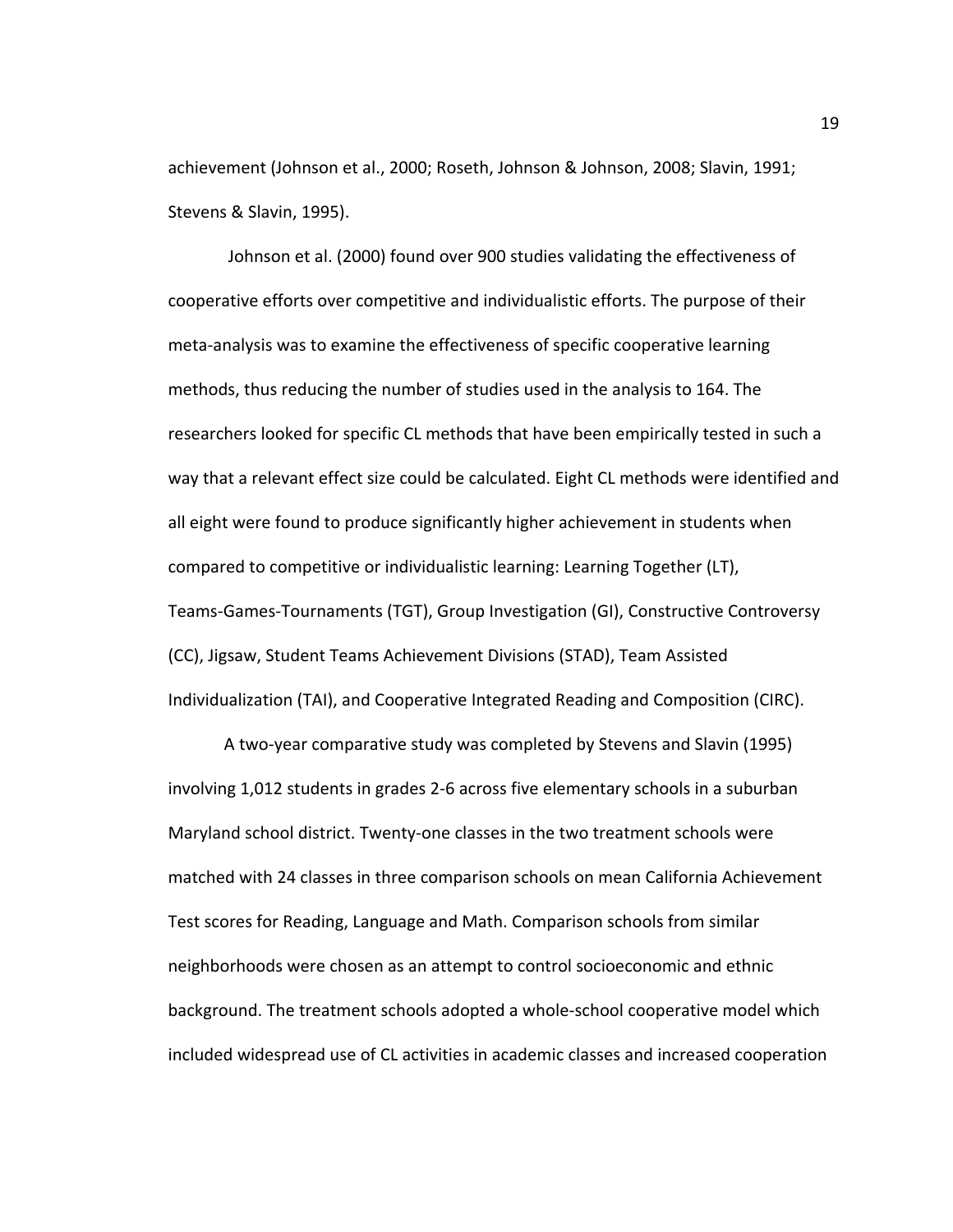between teachers, administrators and parents. Various CL methods were gradually phased in across subject areas over the course of the first year and teachers were instructed on all of the CL approaches prior to their implementation. The strategies included CIRC, TAI, Jigsaw, TGT and STAD. Comparison schools did not utilize CL. The posttest scores after two years showed significant effects favoring the cooperative schools on reading vocabulary (*t =* 3.04,*p <* .01), reading comprehension (*t =* 3.62,*p <* .01) and language expression (*t =* 2.93, *p <* .01).

## **Research on CL and Language Achievement for ELLs**

Calderon, Hertz-Lazarowitz, Ivory and Slavin (1997) evaluated the effects of the CL method Bilingual Cooperative Integrated Reading and Composition (BCIRC) on limited English proficient second and third graders in Spanish bilingual programs in El Paso, Texas. This was an adaptation of Cooperative Integrated Reading and Composition (CIRC) that essentially uses the same principles as CIRC but begins with reading instruction in the child's home language before transitioning to English.

Three schools with a total enrollment of 2,165 acted as the experimental group. Extensive teacher staff development was given on how to deliver the BCIRC program. During BCIRC, four heterogenous students learning groups worked together on language activities such as reading comprehension, spelling, writing and vocabulary. The comparison group consisted of four schools with a total enrollment of 3,829 students. Teachers in the comparison group used traditional reading approaches such as round robin reading and independent worksheet activities. Both schools used the same basal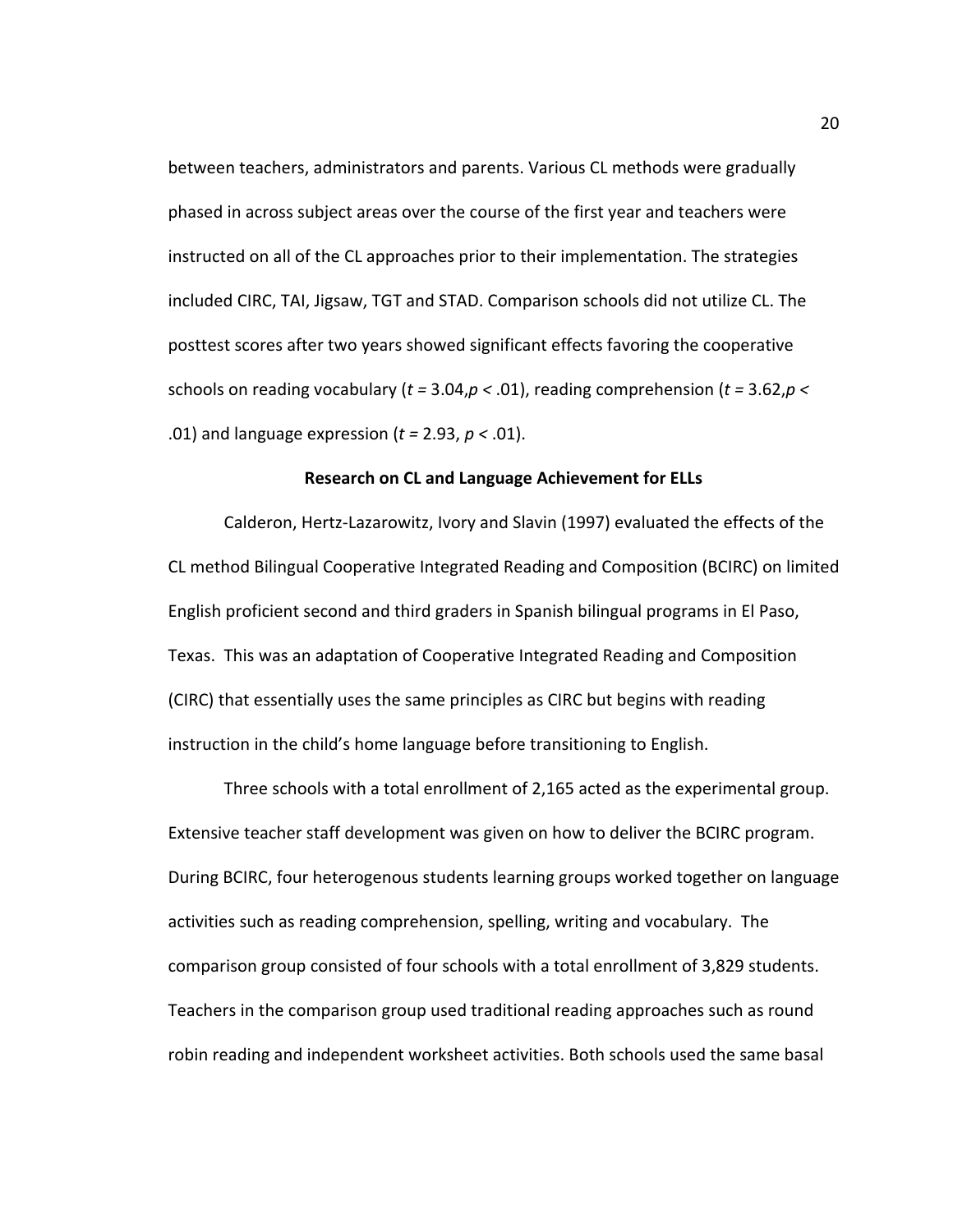reading series and allotted two hours of instruction a day to the program (Calderon et al., 1997).

Students were assessed on their Spanish and English using the Bilingual Syntax Measure in Kindergarten and by Texas state standardized tests in grades two and three. At the end of the treatment, the second graders scored significantly better than comparison schools on their standardized tests in writing (ES +0.54) and marginally better in reading (ES +0.31). The third graders who were in the program for at least one year scored significantly better than comparison students in reading (ES +0.63) but not writing. Third graders who were in BCIRC for the full two years showed greater achievement than the comparison schools on both measures with effect sizes of +0.38 for writing and +0.87 for reading (Calderon et al., 1997).

BCIRC was evaluated against a number of other instructional strategies in a meta-analysis of 26 ELL studies involving 3,150 ELL immigrant students in Kindergarten through 6th grade. The purpose of the analysis was to assess strategies for teaching English literacy to immigrant ELL students. Inclusion criteria for the analysis included sufficient data to calculate an effect size, a clearly identified experimental group of a specific strategy and a control group using a traditional approach, and clearly reported measured outcomes related to literacy for both groups. Twenty-six studies met this criteria. Their findings indicated that cooperative reading interventions, (dyad reading and BCIRC) produced larger effect sizes than the other strategies analyzed, (versions of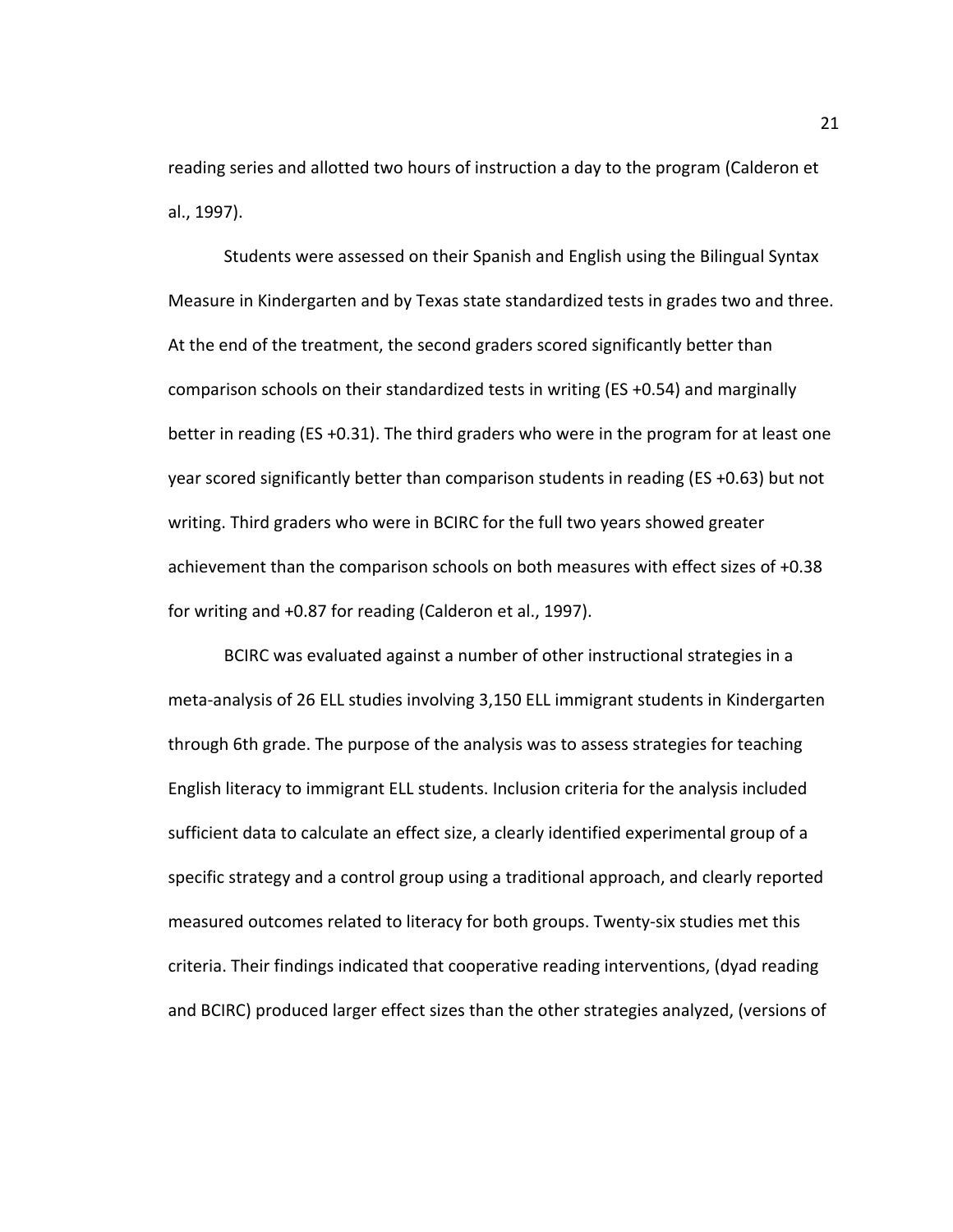systemic phonics instruction and multimedia assisted reading) (Adesope, Lavin, Thompson & Ungerleider, 2010).

Another study that utilized the CIRC CL method was performed on 102 English majors in the Foreign Language Department at Zhengzhou Institute of Aeronautical Industry Management in Henan, China. A pre- and post-test method was applied to the experimental (cooperative) group from two classes and control (traditional instruction) group from another two classes. An English proficiency test was given to both groups prior to the study and each group received the same instructional material in their classes. At the start of the experiment, the cooperative group was instructed on the rationale and requirements of CL, including those related to positive interdependence and individual accountability. Groups were arranged so that one high performing, two middle performing and one low performing student was in the group. Roles were assigned within the groups: reader, speaker, recorder/timer and respondents. The teacher circulated the room listening to student dialogue and points were given to teams for demonstrating academic knowledge or by challenging the other group's answers. Simpler CL methods were utilized at the start of the course, (i.e. Roundtable and Rapid Brainstorming) progressing then to more structured methods by the end of the course (i.e. Solving Problems with Cooperative Learning and CIRC). The control group received traditional instruction in the form of a whole-class lecture approach. Quizzes were given following a unit of lectures then again after three weeks so that evaluations could be done on both achievement and retention. The means of the total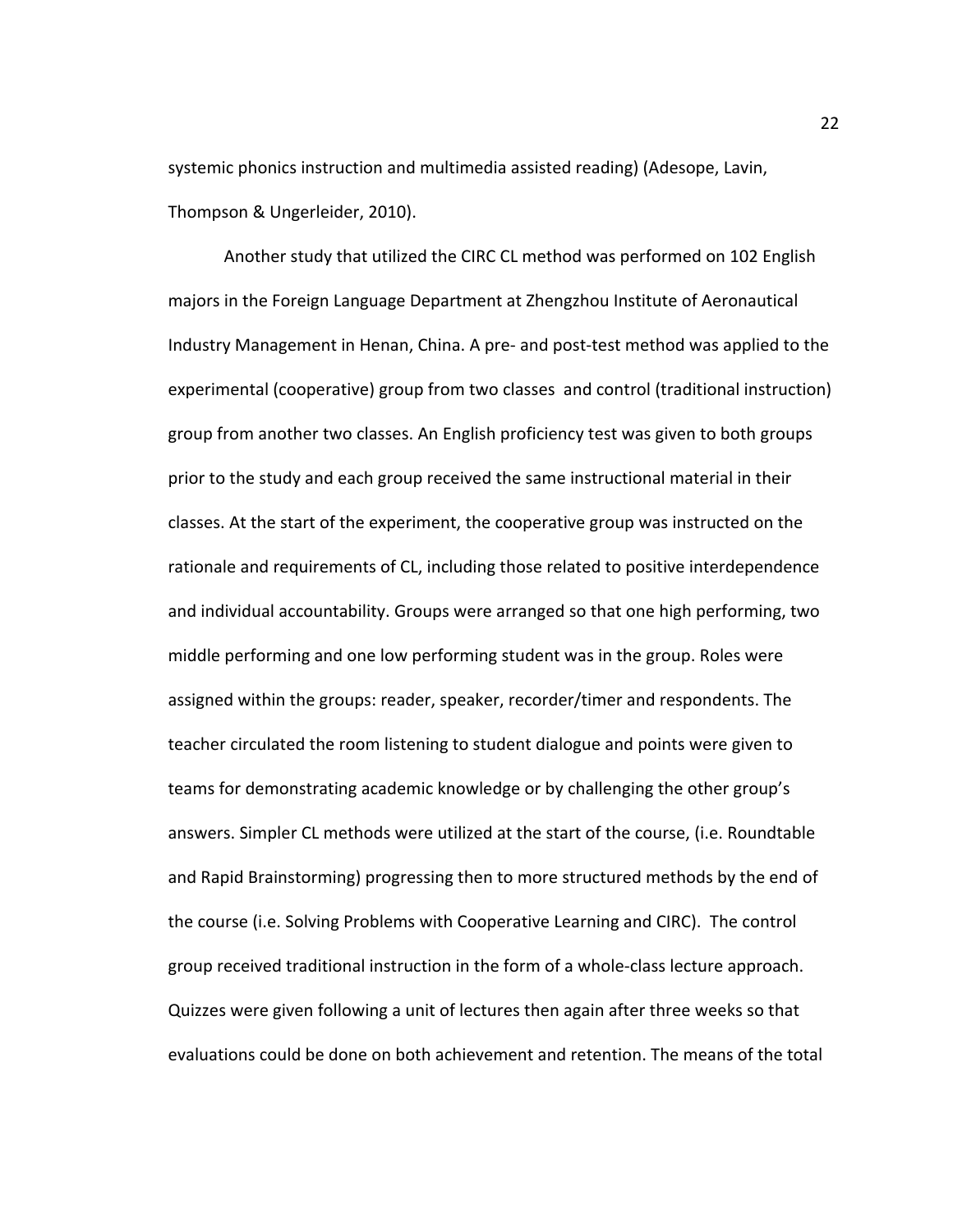test scores from the course were then evaluated using a t-test and compared to the English proficiency test given at the start of the course. Results showed a significant difference in both student achievement (t=2.60, p=0.011) and retention of learned knowledge (t=2.45, p=0.016) favoring the cooperative learning group (Zhang, 2012).

In Zonguldak, Turkey, Yavuz and Arslan (2018) carried out a 5 week study of 66 10th graders to assess the effect of CL on students' language skills. A pre- and post-test design was implemented which assessed each participant's vocabulary, grammar, listening and reading comprehension. A 75 question Academic Achievement Test designed by Yavuz and covering all four language dimensions was given to all students at the start of the research which showed no significant differences. Thirty-three students were taught in the traditional method while the other 33 were instructed using a CL approach, though it is unclear exactly which methods were utilized. Those in the CL group were first instructed about CL and the Learning Together method. Heterogeneous groups of 5-6 were formed. Points were given to groups for correct answers and both individual and group evaluations were made, suggesting that individual accountability and positive interdependence were ensured. At the end of the study, post-mean scores on all four measures (grammar, listening, reading and vocabulary) were significantly higher than the pretest when compared to the control group. The experimental group showed significant differences between the pre-tests and post-tests as well as greater effects on all four sub-tests when compared to the control group.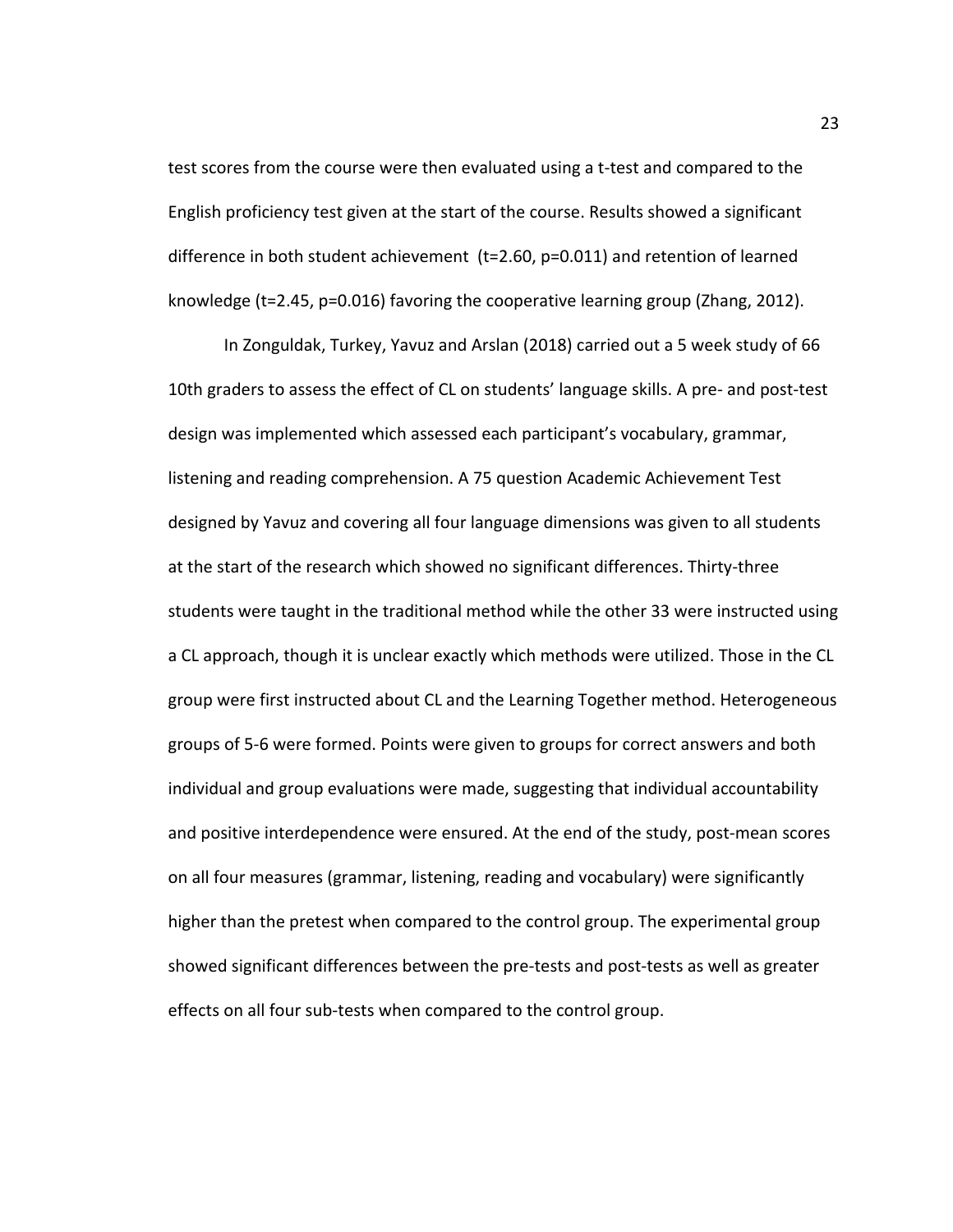A similar study was performed by Sijali (2017) who tested 150 grade 10 students in Nepal over a period of 12 weeks. Seventy-eight students were placed into the experimental group and seventy-two were placed in the control. The experimental group was taught using a CL approach while the control received traditional instruction. The CL strategies employed included Think-Pair-Share, Jigsaw, Round Robin/Roundtable and Group Investigation, although little detail was further provided on the CL implementation. A listening, speaking, reading and writing assessment was given after the 12 week instruction and the overall performance of the CL group ( $M = 26.71$ , SD = 4.478) was significantly greater than that of the control group ( $M = 16.50$ , SD = 5.619). Some limitations of this study are that the researcher taught both groups (researcher bias) and no pre-test was given as a control comparison.

Another study on 10th graders was performed by Alghamdi and Gillies (2013) in Saudi Arabia. One hundred and thirty-nine tenth grade male students were tested on their English grammar proficiency across four schools in Al-Baha city. Students in the experimental group were taught English through cooperative methods while those in the control group were taught in the traditional, teacher-led approach. Teachers and students in the CL group were provided with five weeks of comprehensive training on the basic skills and principles of CL prior to the study. For example, teachers were instructed on how to monitor progress and explain expectations for both individuals and groups while students were instructed on their individual and group expectations. The same English grammar achievement test was given at the beginning and the end of the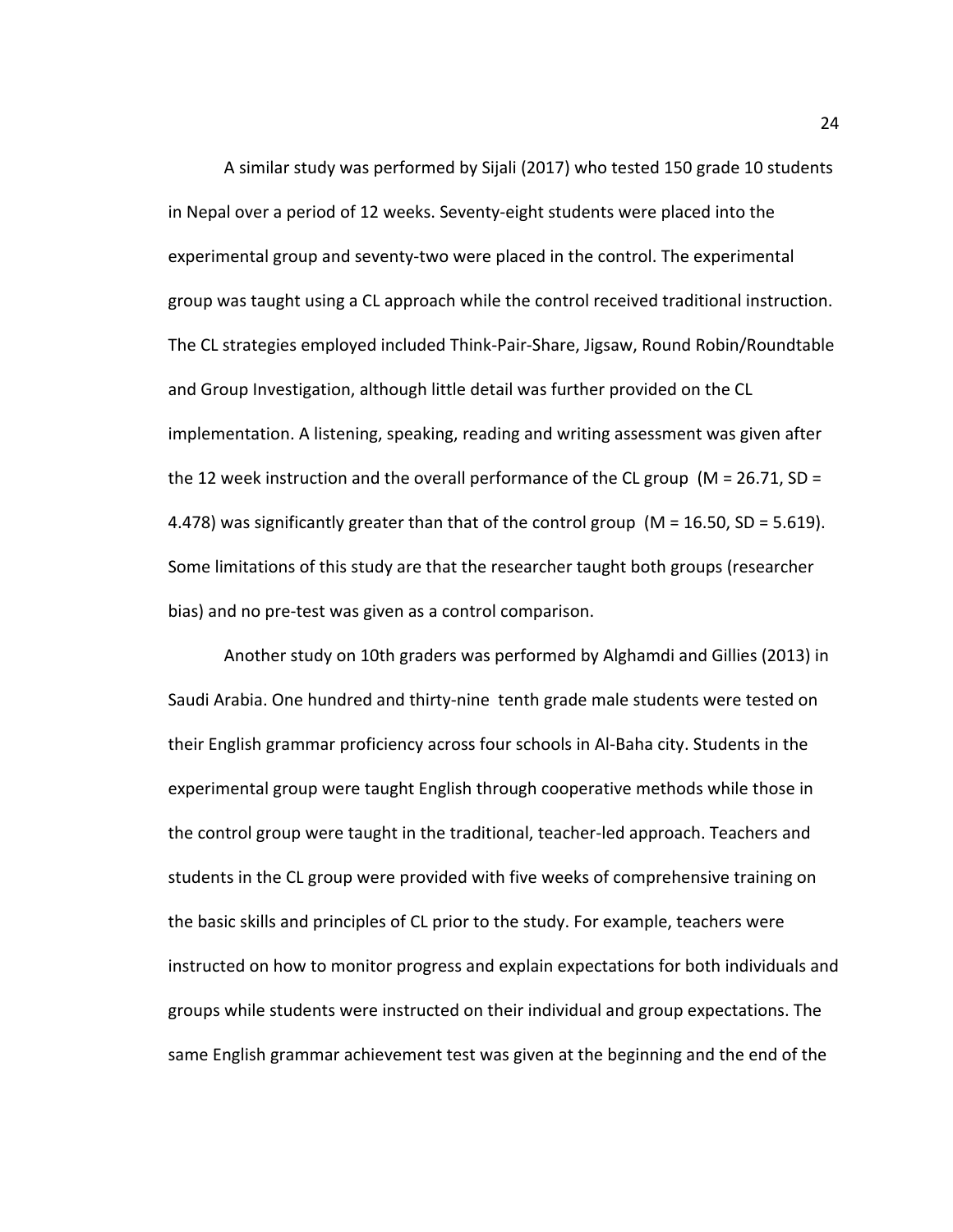study and consisted of 20 multiple choice questions and a written component. The tests were assessed by English teachers not involved in the study. The post-test results showed that there were statistically significant differences ( $p = 0.009$ ,  $p < 0.05$ ) between those students who learned through cooperative approaches and those who learned in the traditional method. There were no statistically significant differences in the pre-test scores between the two groups, indicating that the two groups had similar knowledge of the grammar items prior to instruction, thus attributing the gain in achievement to the cooperative learning environment.

Similar outcomes were found by Zarrabi (2016) who also tested the impact of CL strategies on English Language proficiency. 150 randomly selected, female, intermediate EFL learners (ages 18-40) from 15 classes of different English Language Institutes in Tehran, Iran, participated in the study. These students were administered the Cambridge First Certificate of English (FCE) test prior to the study to assess initial language proficiency. Students who scored one standard deviation above and below the mean were included in the study as a way to control the achievement score, bringing down the participant number to 135. All participants were then instructed on how to complete various cooperative tasks: Think-Pair-Share, Jigsaw, Roundtable/Round Robin, Numbered Heads Together and Group Investigation. Following twenty sessions of English instruction of 90 minutes each, the researcher administered the FCE post-test. A paired samples t-test comparing the mean scores of the FCE pretest and posttest demonstrated a significant difference (t  $(134) = 61.42$ , P = 0.000 < 0.05, R = 0.98).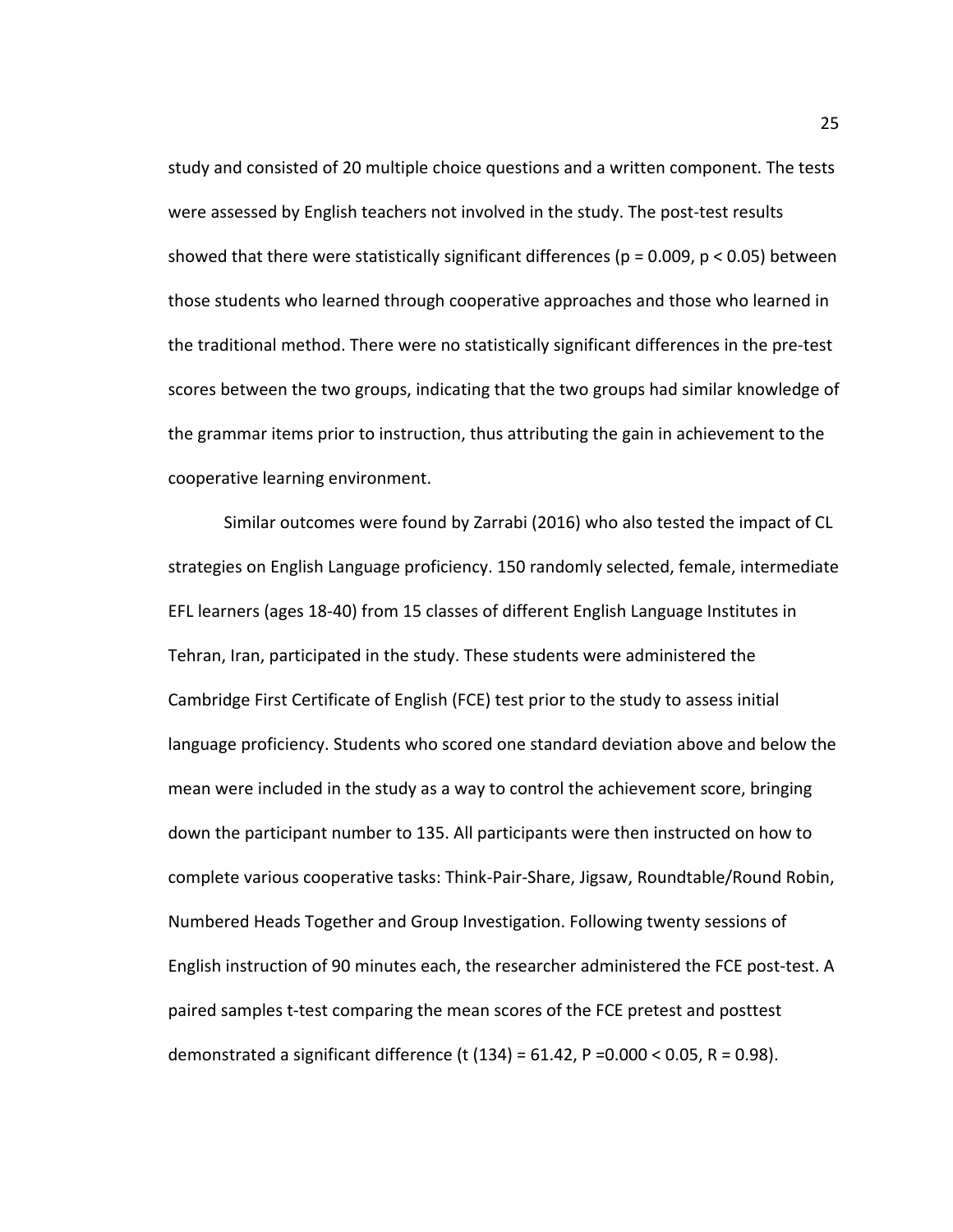## **Characteristics of Effective CL Methods**

There is an abundance of research supporting the notion that CL has a positive impact on student achievement; however, there is some confusion surrounding why CL has this effect and little understanding of the specific factors that influence achievement (Slavin, 1996). The majority of the existing research on CL does not directly test the effectiveness of specific CL strategies, but rather the effectiveness of a cooperative approach in general (Johnson et al., 2000). Many of the aforementioned articles used in this research on ELL language achievement implemented or analyzed a variety of CL strategies in their study as opposed to testing specific ones (Adesope et al., 2010; Bejarano, 1987; Sijali, 2017; Stevens & Slavin, 1995; Zarrabi, 2016; Zhang, 2010).

 To address this shortcoming in the literature, the meta-analysis by Johnson et al. (2000) involving 164 studies sought to validate the effectiveness of specific strategies on academic achievement using empirical support. The researchers found eight CL methods within those 164 studies that met the inclusion criteria of utilizing positive interdependence and demonstrating an effect on achievement. Each method was then scored and ranked from most effective to least effective based on their effect size on achievement and the number of studies that were available. This ranking was the first of its kind, therefore it has some limitations. Firstly, there was a lot of variance in how many studies existed of each method (i.e. Learning Together had 113 independent effects and Group Investigation had 3). Another factor that limits this research was that a wide range of achievement measures were used and the implementation strength of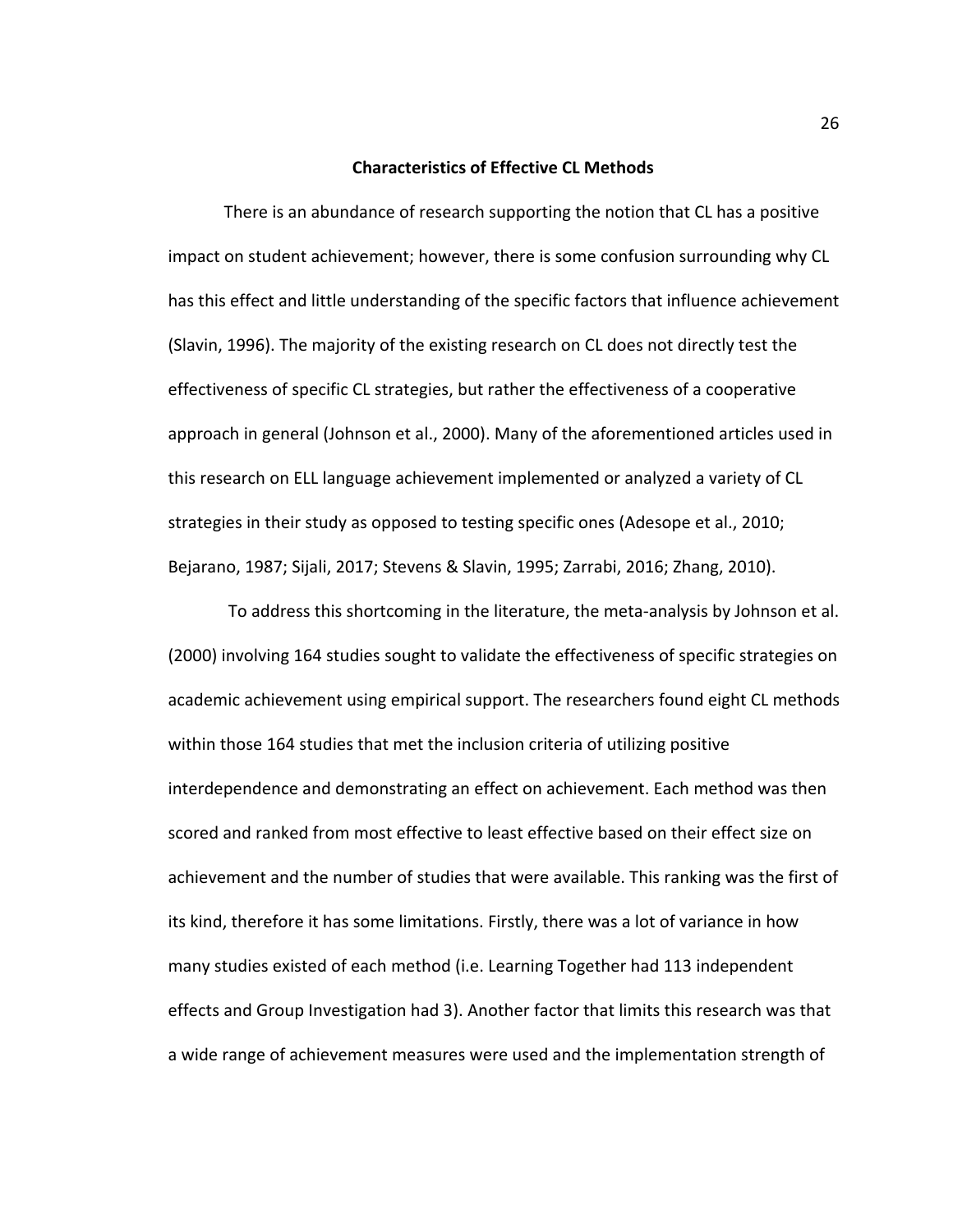the methods between studies varied. Despite these limitations, all of the eight methods demonstrated substantial effect on achievement when compared to competitive and individualistic learning. Therefore, the researchers stated that teachers should feel confident using any of the eight methods.

## **Rating of CL Methods**

The meta-analysis by Johnson et al. (2000) included a further evaluation of those eight CL methods found to be most empirically validated. The researchers rated each method on a 1-5 scale (easy-moderate-difficult) across five dimensions: a. ease of initial learning of the method, b. ease of initial implementation, c. ease of long-term use and maintenance, d. ease of applicability to a wide variety of contexts, and e. ease of adaptability to changing conditions. Results can be seen in Table 1.

Table 1

| <b>Strategy</b>      | <b>Learning</b> | Initial Use   Maintain |              | <b>Applicability</b> | <b>Adaptability</b> | <b>Total</b> |
|----------------------|-----------------|------------------------|--------------|----------------------|---------------------|--------------|
| Learning<br>Together | 5               | 5                      | 5            | 5                    | 5                   | 25           |
| <b>TGT</b>           | 3               | 3                      | $\mathbf{1}$ | $\overline{2}$       | $\overline{2}$      | 11           |
| GI                   | 5               | 5                      | 3            | $\overline{2}$       | $\overline{2}$      | 17           |
| CC                   | 5               | 5                      | 5            | $\overline{4}$       | 4                   | 23           |
| Jigsaw               | $\overline{2}$  | $\overline{2}$         | 3            | 3                    | 3                   | 13           |
| <b>STAD</b>          | $\overline{2}$  | $\overline{2}$         | $\mathbf{1}$ | $\overline{2}$       | $\overline{2}$      | 9            |
| TAI                  | $\overline{2}$  | $\overline{2}$         | $\mathbf{1}$ | $\mathbf 1$          | $\mathbf{1}$        | 7            |
| <b>CIRC</b>          | $\overline{2}$  | $\overline{2}$         | $\mathbf 1$  | $\mathbf{1}$         | $\mathbf{1}$        | 7            |

#### *Rating of CL Methods*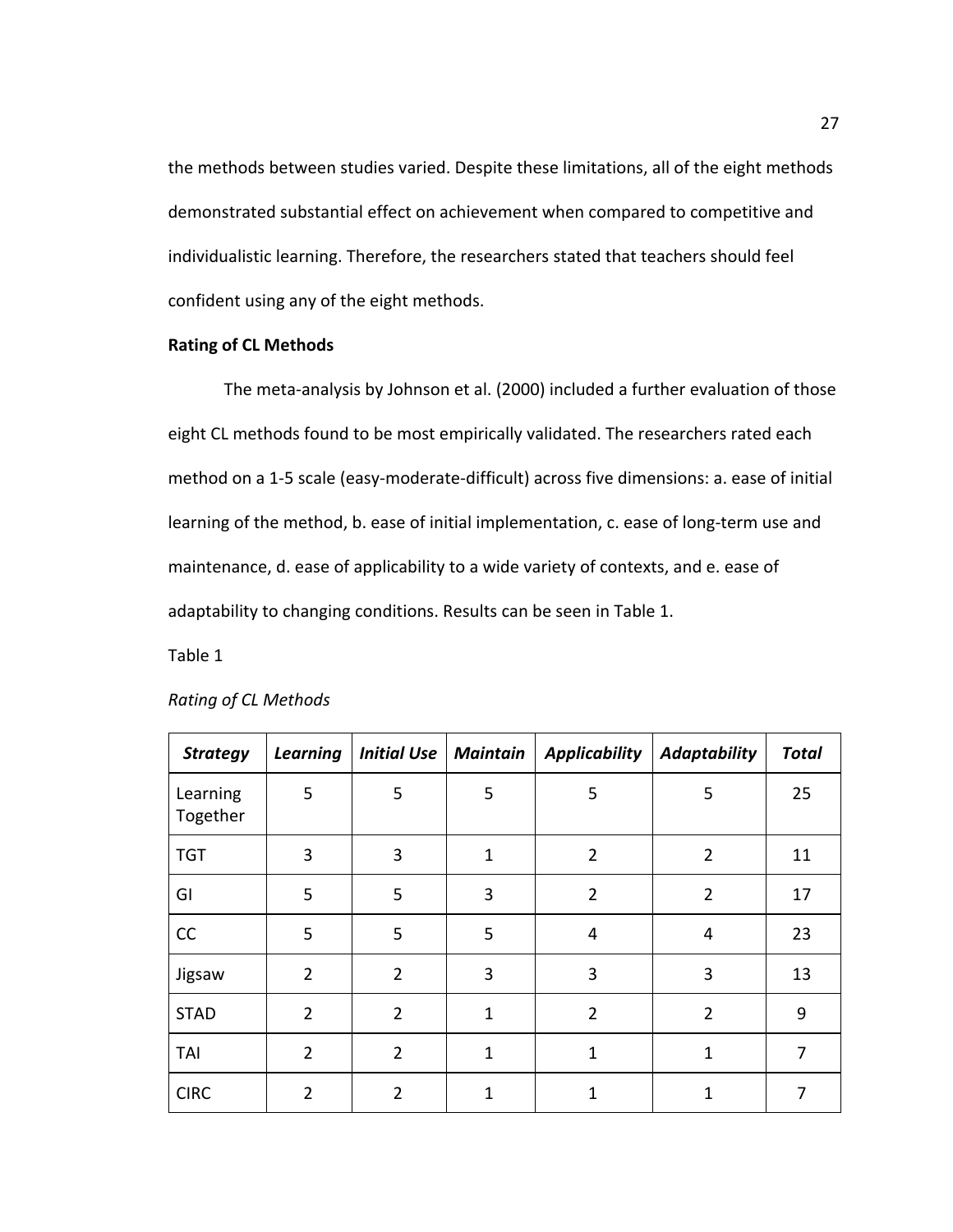## *(Adapted from: Johnson et al., 2000)*

The results of this study suggest that CIRC, TAI and STAD are the easiest methods for educators to initially learn and use, maintain, apply to various contexts and adapt to changing conditions; conversely, these results suggest that Learning Together, CC, and GI are the most difficult. These findings could be limited by subjectivity and researcher bias, for the researchers rated the methods themselves and two of the researchers, Roger Johnson and David Johnson, are the creators of two of the eight methods that were evaluated.

## **Grouping**

Also important when implementing CL strategies is being thoughtful about the grouping of students. Students may be grouped by similarities (homogeneous grouping) or by differences (heterogeneous grouping). Some CL methods have specific grouping procedures. For example, Learning Together utilizes 4-5 member heterogeneous teams and STAD divides the class into four heterogeneous learning teams with mixed performance levels, gender and ethnicity (Manning & Lucking, 1991). Regarding language proficiency, a 2007 practice guide issued by the Institute of Education Sciences highlighting best practice for teaching ELL literacy, Gersten et al. (2000), found strong evidence that providing regular, structured activities that pairs ELLs with different proficiencies can help their literacy development. Two of the aforementioned studies on CL and language achievement in ELLs mentioned specifics about their grouping procedure: Calderon et al., (1997) used groups of four with varying language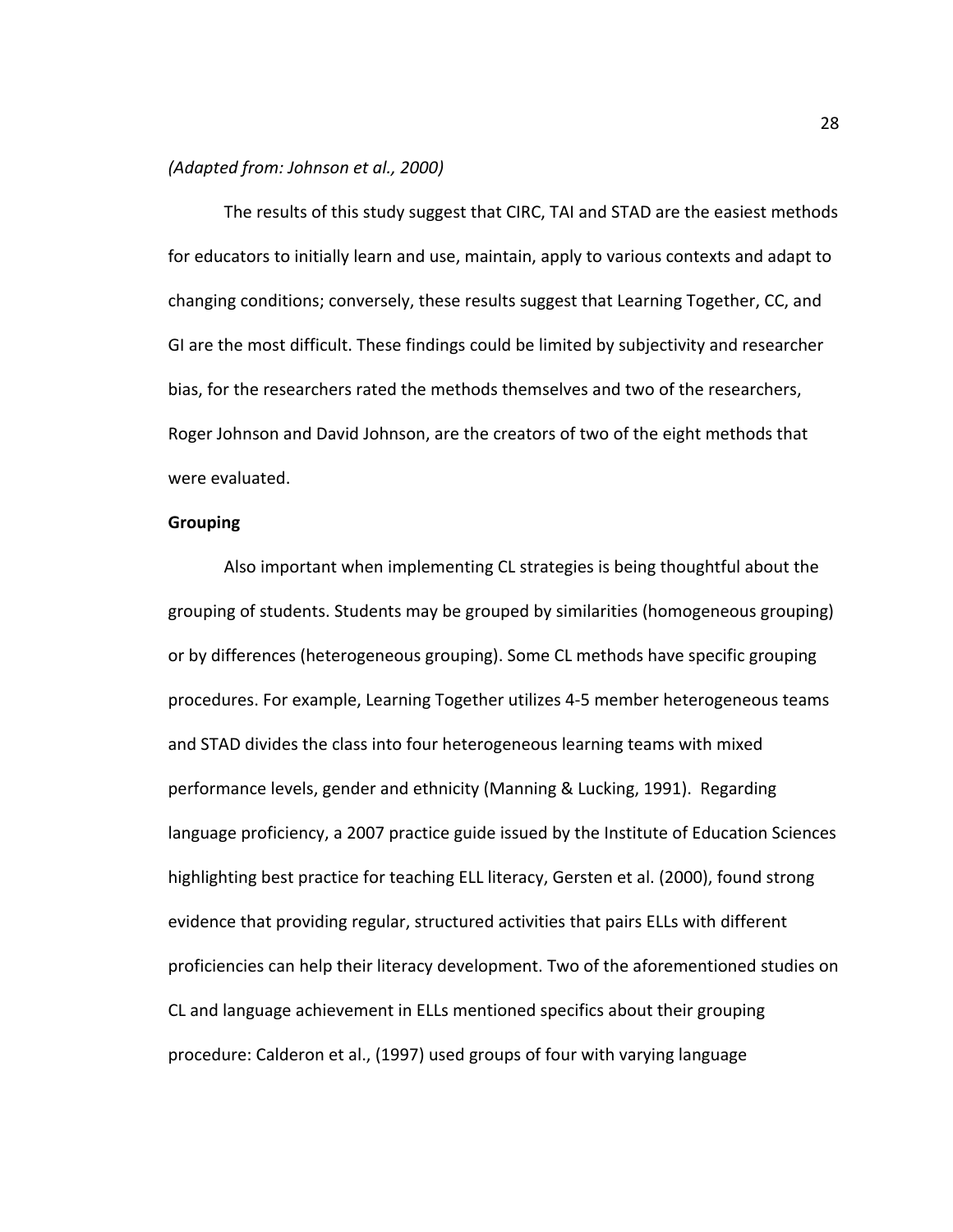proficiencies and Zhang (2012) created arranged heterogeneous language proficiency groups of one high performing, two middle performing and one low performing student. **Positive Interdependence and Individual Accountability**

Positive interdependence refers to the need for students to believe that they are all connected if the task is to be completed successfully (Hendrix, 1999). This can be achieved through the structuring the rules or materials of the task (Holt, 1993), giving students specific roles within the group (Cohen, 1994), or through the goal structure or the reward structure (Holt, 1993). Research indicates that group goals and rewards, when coupled with individual accountability, have the greatest impact on achievement (Slavin, 1995; Johnson & Johnson, 1989). Slavin (1995) reviewed 99 studies on CL and achievement and found that 64 of them provided group rewards based on each member's individual learning. Of those 64 studies, 50 resulted in significantly positive effects on achievement with a median effect size of +0.32. Conversely, studies whose group goals consisted of a single group product or no group rewards had a median effect size of just +0.07 (Slavin, 1995).

Roseth et al. (2008) completed a meta-analysis of 148 studies involving 17,000 early adolescents to analyze the effect of cooperation on achievement and peer relationships. Results found that cooperative goal structures were associated with a +0.46 standard deviation in academic achievement compared to competitive goal structures and a +0.55 standard deviation in academic achievement compared to individualistic goal structures.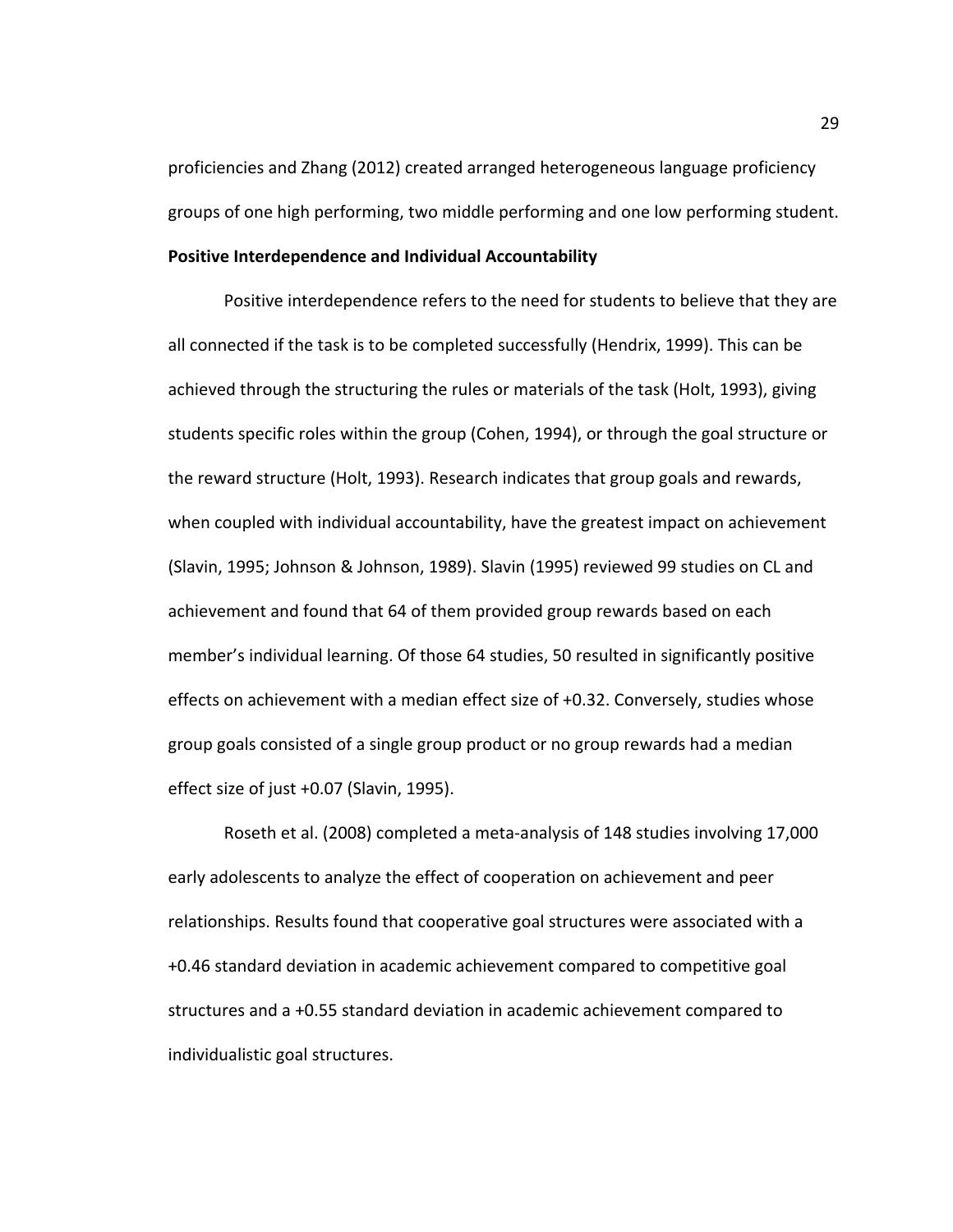Group goals or rewards coupled with individual accountability can also be found producing significantly positive effects on achievement in the aforementioned studies on CL and ELL language achievement (Alghamdi & Gillies, 2013; Calderon et al., 1997; Yavuz & Arslan, 2018; Zhang 2012).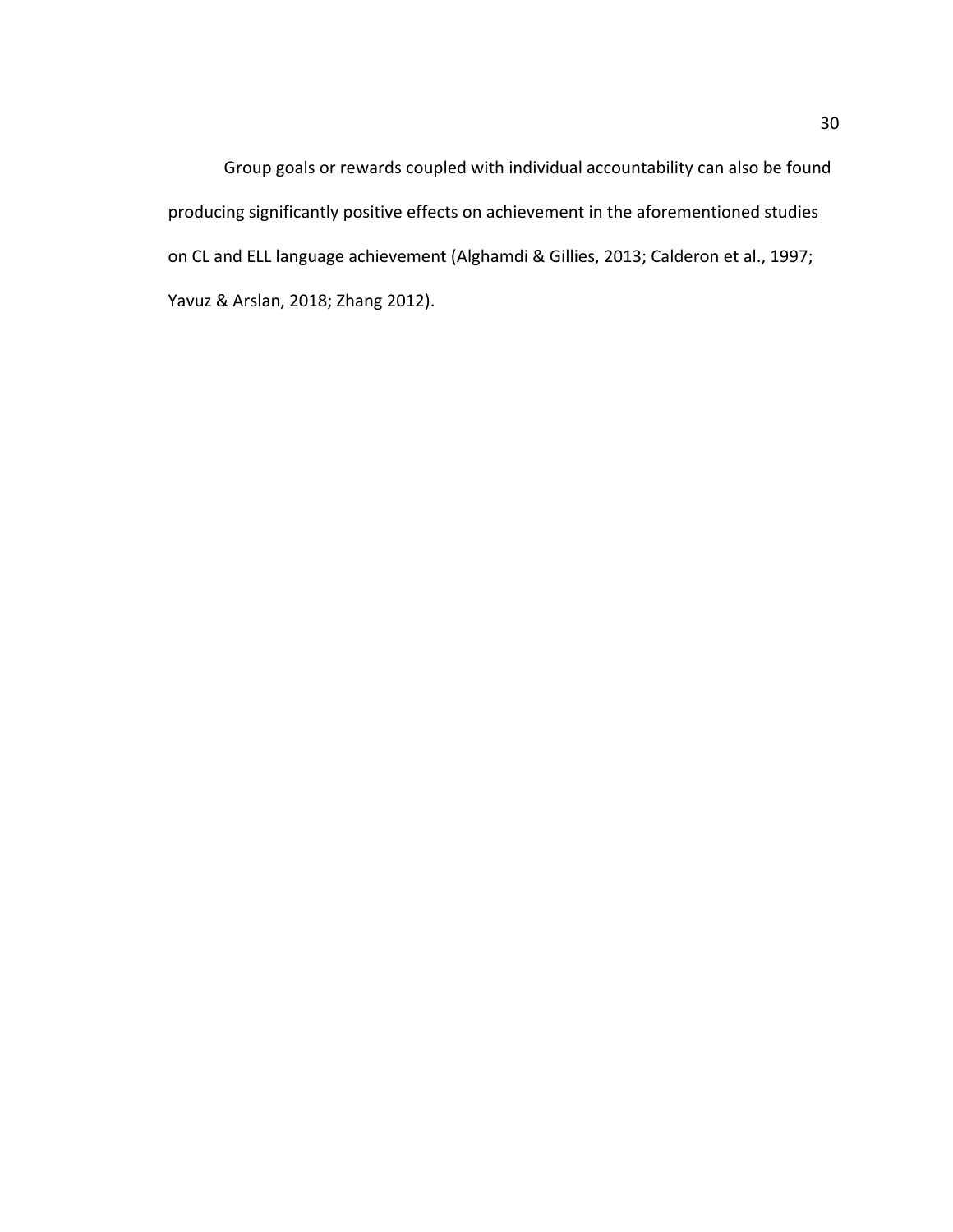#### **CHAPTER III: RESEARCH APPLICATION**

This research sought to examine the impact of Cooperative Learning (CL) on the language achievement of ELLs. In response to the research of Chapter II, a CL instructional guide was created for English Language Teaching (ELT) volunteers involved in voluntourism. More specifically, the guide was made for incoming volunteers of the Ndulu English Project on Nias Island in North Sumatra, Indonesia. The Ndulu English Project is a volunteer after-school English language center for students of all ages, created and developed by the author of this research. The research found in Chapter 2 was utilized when creating the application guide in a number of ways, described below.

Page 3 of the application guide describes CL through a comparison to the traditional approach of teaching. This was included because many of the studies and meta-analyses in Chapter 2 compare CL to the traditional approach as a means for evaluating its effectiveness (Adesope et al., 2010; Stevens & Slavin, 1995; Sijali, 2017; Yavuz & Arslan, 2018; Zhang, 2012). Also, it is hypothesized that volunteer teachers with little or no experience would otherwise utilize a traditional approach to instruction since they do not have exposure or training in more innovative practices. Thus, a comparison of traditional and cooperative learning seemed essential.

Page 4 of the application guide provides rationale for utilizing a CL approach. The experimental studies used in Chapter 2 resulted in a CL approach being effective in increasing language achievement across a range of dimensions including reading (Adesope et al., 2010; Calderon et al., 1997; Stevens & Slavin, 1995; Yavuz & Arslan,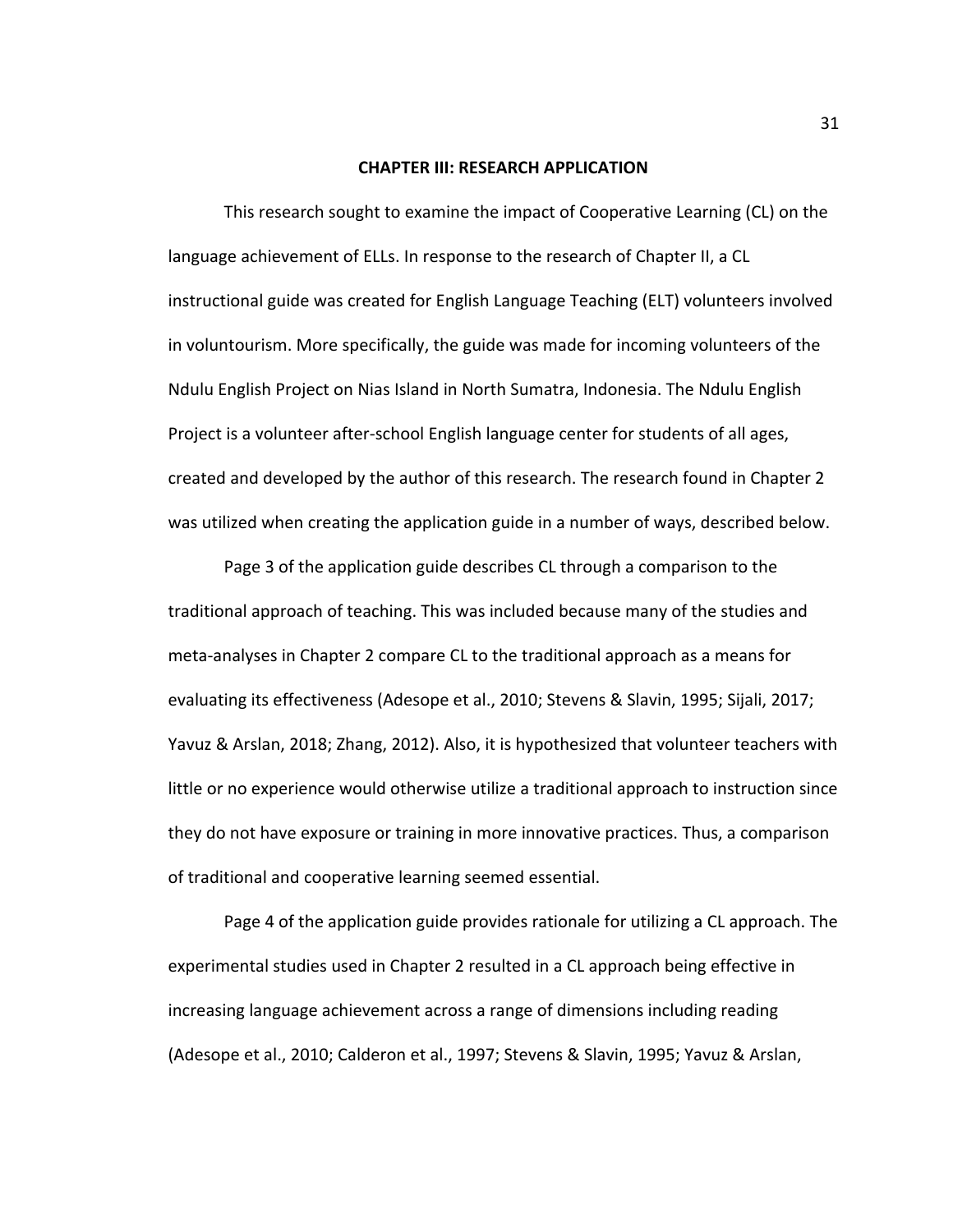2018), grammar (Alghamdi and Gillies, 2013; Yavuz & Arslan, 2018), listening (Sijali, 2017; Yavuz & Arslan, 2018), speaking (Sijali, 2017), vocabulary (Yavuz & Arslan, 2018), writing (Calderon et al., 1997; Sijali, 2017), and general English language proficiency (Zarrabi, 2016; Zhang, 2012). Studies in Chapter 2 also span ages from elementary school (grades 2-6) (Calderon et al., 1997; Stevens & Slavin, 1995), to high school (grades 10), (Alghamdi and Gillies, 2013; Sijali, 2017; Yavuz & Arslan, 2018) to college (Zarrabi, 2016; Zhang, 2012) as well as various countries, including the United States (Calderon et al., 1997; Stevens & Slavin, 1995), China (Zhang, 2012), Turkey (Yavuz & Arslan, 2018), Nepal (Sijali 2017), Saudi Arabia (Alghamdi and Gillies, 2013), and Iran (Zarrabi, 2016).This empirical validity was essential in order to feel confident in using it as an approach at the Ndulu English Project. Furthermore, this generalizability of age, nationality, and language dimension further suggests its potential benefit to the project.

Page 5 of the application guide describes positive interdependence and individual accountability. These two characteristics of CL were referenced in every experimental study included in the first two sections of Chapter 2, "Research on CL and Achievement" and "Research on CL and Language Achievement for ELLs" (Alghamdi & Gillies, 2013; Calderon et al., 1997; Sijali, 2017; Stevens & Slavin, 1995; Yavuz & Arslan, 2018; Zarrabi, 2016; Zhang, 2012); thus, it was deemed imperative to include an explanation of both in the application guide. Another observation made in reviewing the literature was that researchers in some studies mentioned teaching students about the principles and expectations of CL prior to implementing the approach (Alghamdi &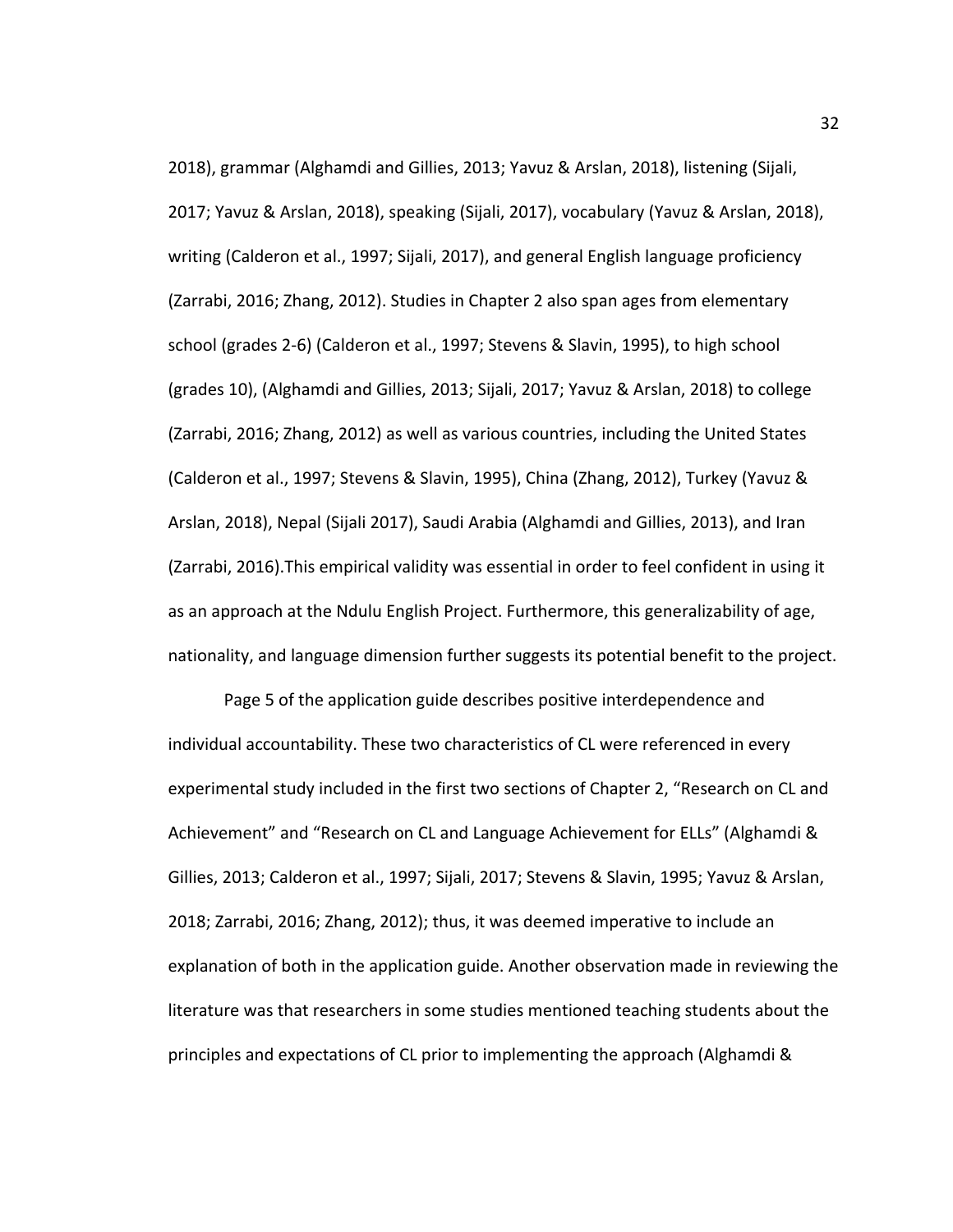Gillies, 2013; Yavuz & Arslan, 2018; Zarrabi, 2016; Zhang, 2012); therefore, on this page of the guide volunteers were also instructed to share these principles with their students.

Page 6 of the application guide instructs volunteers on how to structure the group goal or reward structure. The meta-analysis by Roseth et al. (2008) found that group goals, when compared to individualistic or competitive goal structures, resulted in greater achievement for adolescents. Also, findings by Slavin (1995) suggest that group goals or rewards coupled with individual accountability is imperative for achievement. Thus, the explanation of goal and reward structures was included on page 6 of the application guide and further suggestions on how to implement them was included on page 7.

Page 8 of the application guide gives guidance on how to group students. Grouping procedures were described in three of the experimental studies used in Chapter 2 and all of them were small (4-6 members) heterogeneous groups (varying proficiency) (Calderon et al., 1997; Yavuz & Arslan, 2018; Zhang, 2012). Further evidence for this was found in the 2007 practice guide issued by the Institute of Education Sciences, where it was suggested for teachers of ELLs to provide regular, structured activities with pairs of ELLs at different proficiencies (Gersten et al., 2000).

Page 9 was included as a means to condense the various CL methods into the eight that were found to be most empirically supported by the Johnson et al. (2000) meta-analysis. The choice to then further describe STAD on page 10 was through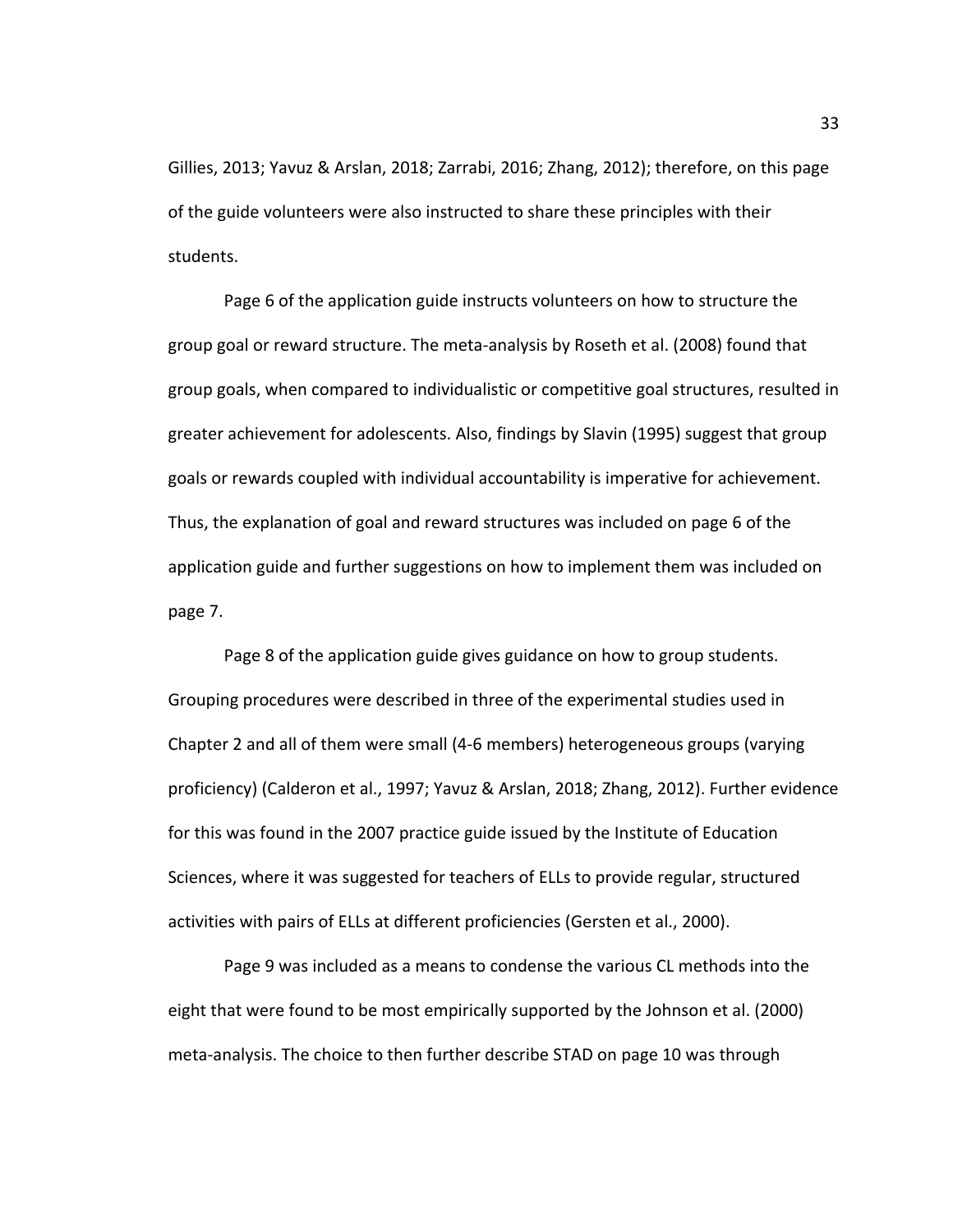considering the rating of the methods across five dimensions by Johnson et al. (2000). Considering the inexperience of many incoming volunteers, a method that was easier to initially learn and utilize, maintain, apply to different contexts and adapt to changing conditions was preferred. Learning Together, Group Investigation (GI) and Constructive Controversy (CC) were found to be the most difficult; therefore, they were not deemed fitting for the purpose of the application guide. Team Assisted Individualization (TAI) is used for mathematics and therefore was also not included. Student Teams Achievement Divisions (STAD) was one of the easiest to learn, initially use, maintain, apply to a variety of contexts and adapt to changing situations (Johnson et al. 2000), thus a further description on using this method on page 10 of the guide.

Although choices were made in the creation of the CL teaching guide reflecting the considerations of the program, (limited resources, emphasis on conversational English vs. academic English and teacher inexperience), this guide could benefit any teacher of ELLs by providing user-friendly, practical, research-based instruction on using CL in the classroom.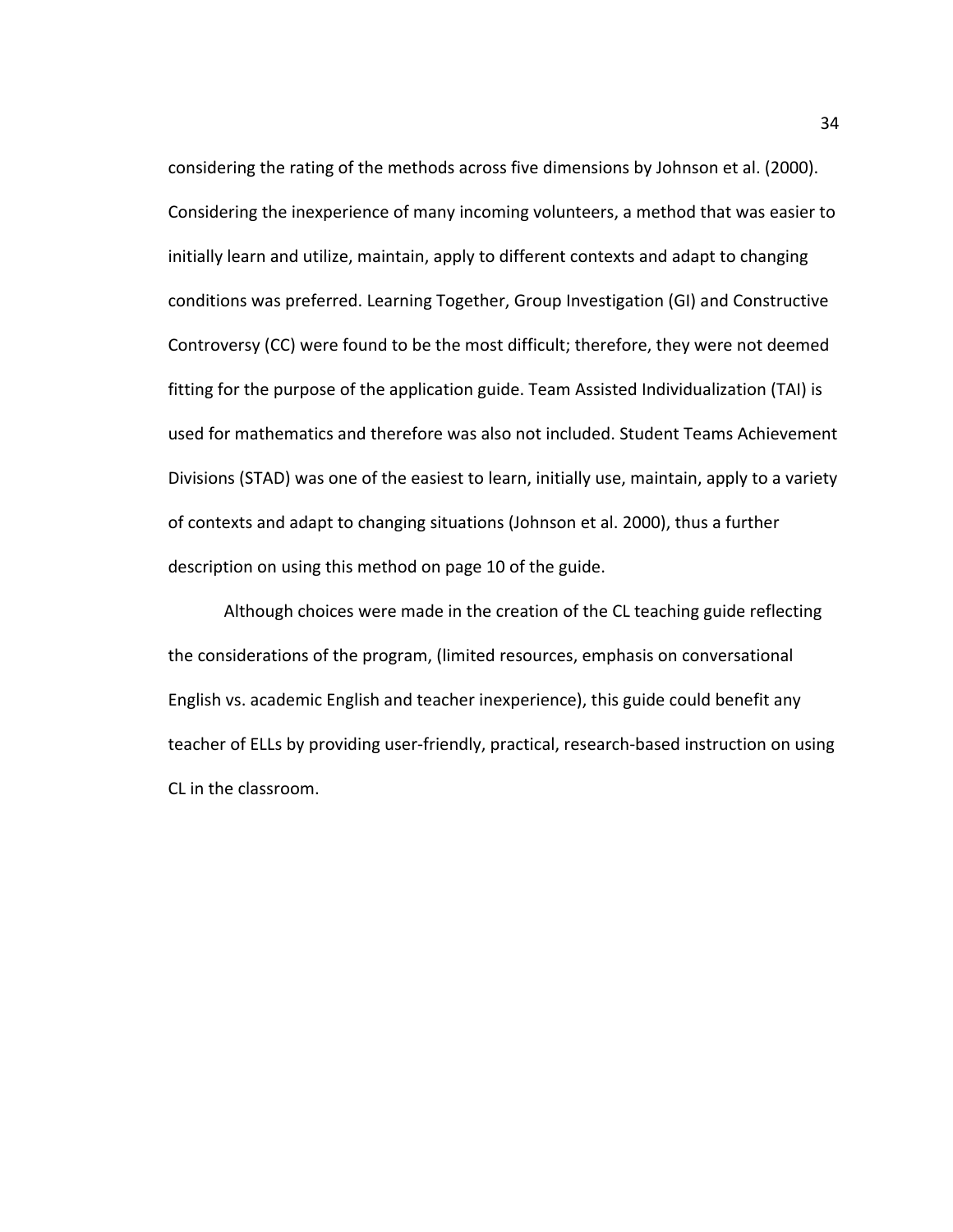#### **CHAPTER IV: DISCUSSION AND SUMMARY**

#### **Summary of Literature**

Cooperative Learning is a widely recognized and used approach in education. It can be found in preschool to college levels, in all subject areas and in classrooms all over the world (Johnson et al., 2000). This statement was supported by the research included in this study. A range of grade levels were represented, from elementary school (grades 2-6) (Calderon et al., 1997; Stevens & Slavin, 1995), to high school (grades 10), (Alghamdi & Gillies, 2013; Sijali, 2017; Yavuz & Arslan, 2018) to college (Zarrabi, 2016; Zhang, 2012). CL was shown to have a significant positive effect on various dimensions of language achievement, including reading (Adesope et al., 2010; Calderon et al., 1997; Stevens & Slavin, 1995; Yavuz & Arslan, 2018), grammar (Alghamdi & Gillies, 2013; Yavuz & Arslan, 2018), listening (Sijali, 2017; Yavuz & Arslan, 2018), speaking (Sijali, 2017), vocabulary (Yavuz & Arslan, 2018), writing (Calderon et al., 1997; Sijali, 2017), and general English language proficiency (Zarrabi, 2016; Zhang, 2012). These findings suggest that CL can increase achievement across dimensions of language. Furthermore, the experimental studies used in this research on CL and achievement took place in the United States (Calderon et al., 1997; Stevens & Slavin, 1995), China (Zhang, 2012), Turkey (Yavuz & Arslan, 2018), Nepal (Sijali 2017), Saudi Arabia (Alghamdi & Gillies, 2013), and Iran (Zarrabi, 2016), further suggesting its generalizability.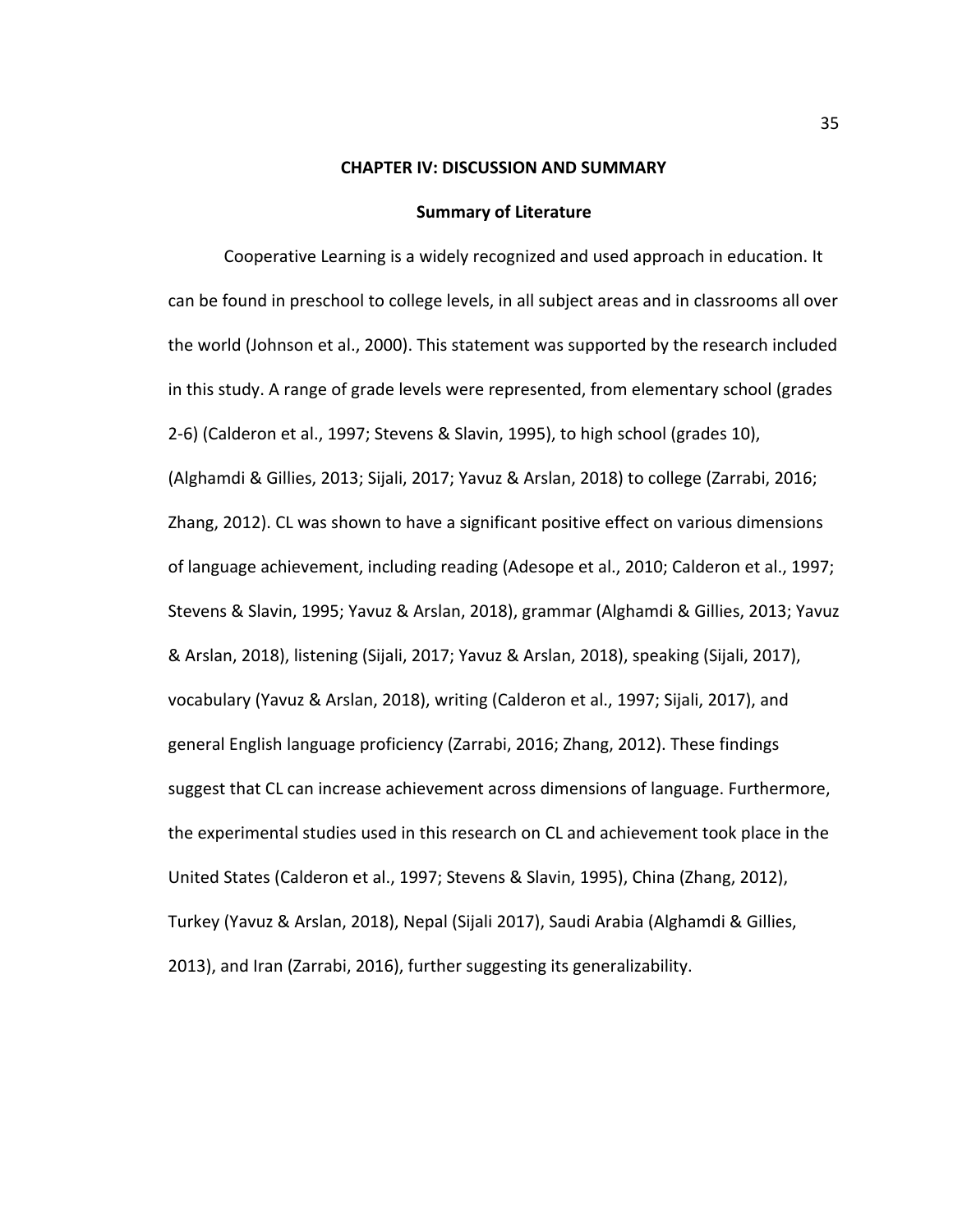With the exception of Sijali (2017), all of the experimental studies measuring CL on achievement utilized a pretest/post test comparative design in which the average test scores of the treatment group (those exposed to CL instructional methods) were compared to the average test scores of the control group (those exposed to traditional instructional methods). Each experimental study resulted in a significant increase in language achievement when compared to a traditional approach (Alghamdi & Gillies, 2013; Calderon et al., 1997; Stevens & Slavin, 1995; Yavuz & Arslan, 2018; Zarrabi, 2016; Zhang, 2012).

Given the wide range of CL methods, an attempt was made to evaluate the most effective methods on student achievement. The meta-analysis by Johnson et al. (2000) attempting to answer this question found that eight CL methods have the most empirical support and all eight have been found to produce significantly higher achievement in students when compared to competitive or individualistic learning. Those strategies are: Learning Together (LT) , Teams-Games-Tournaments (TGT)), Group Investigation (GI), Constructive Controversy (CC), Jigsaw, Student Teams Achievement Divisions (STAD), Team Assisted Individualization (TAI), and Cooperative Integrated Reading and Composition (CIRC). Another useful component of the meta-analysis was the rating of each method's ease of initial learning and use, maintenance, applicablicability and adaptability. STAD, TAI and CIRC were found the be the easiest across those dimensions, while Learning Together, CC and GI were found to be the most difficult. This rating can help educators choose the most appropriate method for their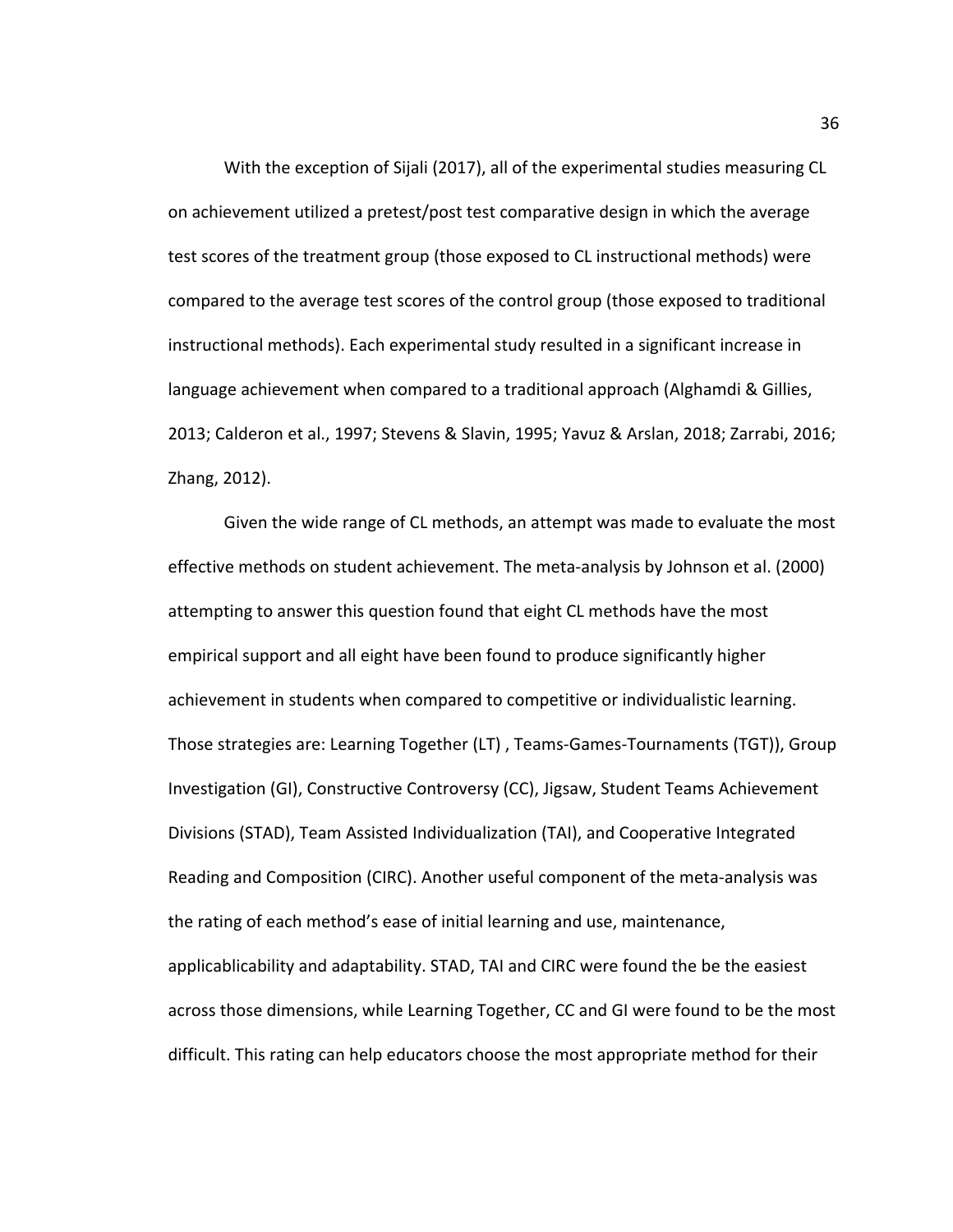situation and context; however, this finding may be limited by possible bias and subjectivity.

In an attempt to evaluate the characteristics of effective CL methods, a couple of observations were made. Firstly, how students are grouped may affect achievement. While grouping may vary across CL methods, the research indicates heterogeneously grouping students based on language proficiency has positive results on language achievement (Calderon et al., 1997; Gersten et al., 2000; Zhang, 2012).

Also, positive interdependence and individual accountability have been noted as important characteristics underlying all CL methods (Kagan, 1989; Kagan & McGroarty, 1993; Liao, 2005; Slavin, 1991). While this can be ensured in a variety of ways, research suggests that group goals or group rewards, when coupled with individual accountability, have the greatest impact on student achievement (Roseth et al., 2008; Slavin, 1995). Group goals or rewards coupled with individual accountability can also be found producing significantly positive effects on achievement in the aforementioned studies on CL and ELL language achievement (Alghamdi & Gillies, 2013; Calderon et al., 1997; Yavuz & Arslan, 2018; Zhang 2012).

Lastly, another observation made in the review of the literature was an emphasis on instructing students about the principles, expectations and rationale behind CL prior to implementation (Calderon et al., 1997; Stevens & Slavin, 1995; Zarrabi, 2016; Zhang, 2012) suggesting that teaching students how to work cooperatively is needed in order for the CL methods to improve achievement.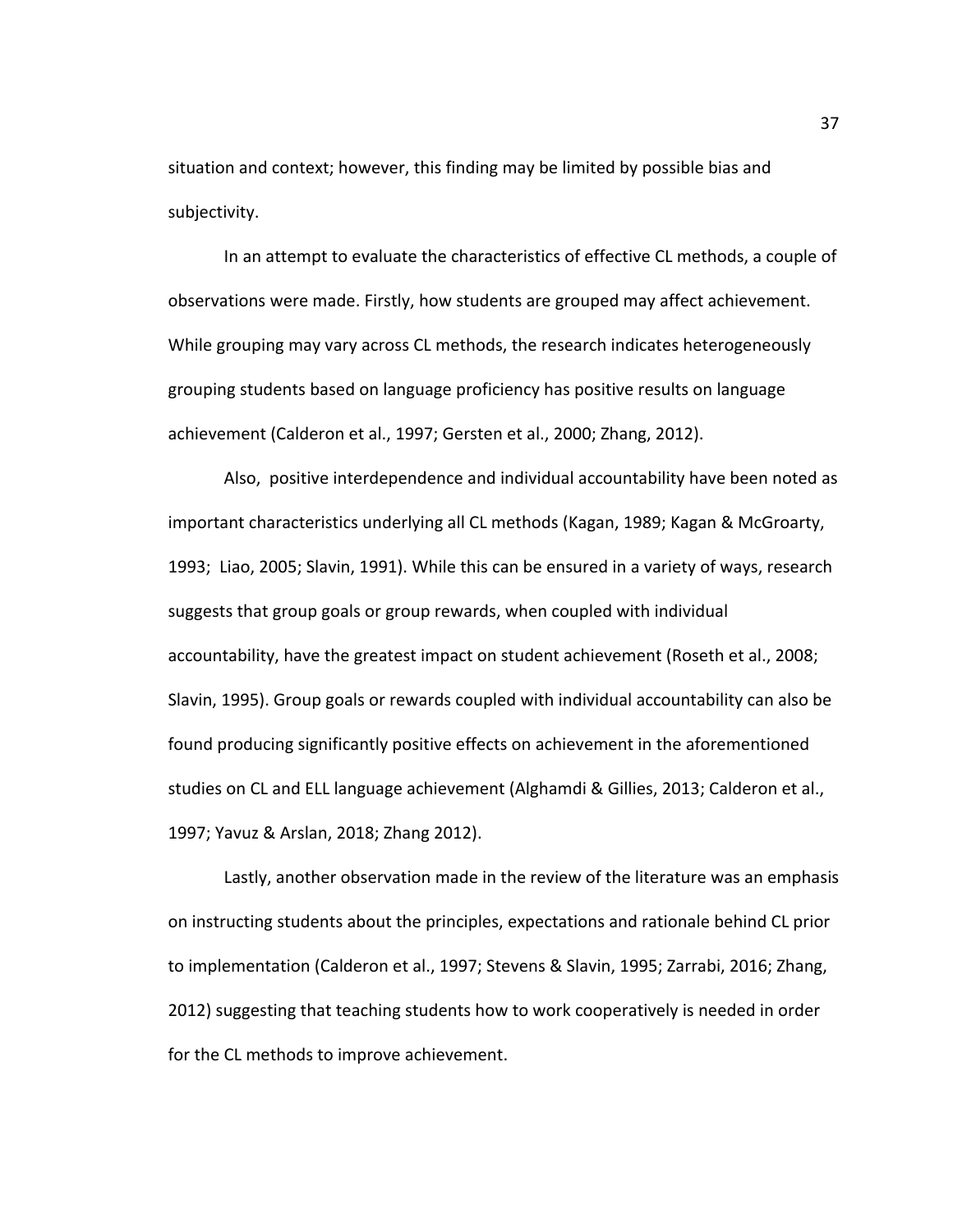## **Limitations of the Research**

To locate the literature for this thesis, searches of EBSCO MegaFILE, Expanded Academic ASAP, Education Journals, ERIC, and Academic Search Premier were conducted for publications from 1980-2019. This list was narrowed by focusing on published empirical studies from peer-reviewed journals that concentrated on English language learning or literacy and addressed the research questions. The key words that were used in these searches included "cooperative learning," "ELL cooperative learning," "cooperative language learning," and "cooperative learning literacy." Studies that were theoretically based or used qualitative approaches were not included. Also not included were studies that didn't specify the group work as CL. For example, studies on "group work" or "collaborative learning". Also, in order to be included, the study needed to be measure CL on achievement, specifically. While many studies were found supporting the benefit of CL on a variety of other variable, (i.e. motivation, social skills, self-esteem) or subjects other than English these were not included. Of most interest to this research was CL's impact on language achievement in ELLs. The research was limited by the small number of studies found including those specifications. Furthermore, some of the included studies were limited by small sample size. With the exception of Calderon et al., (1997), all studies on CL and language achievement in ELLs had sample sizes ranging from 66-150. Lastly, an attempt was made to find information on the impact and scope of ELT voluntourism but no research was found.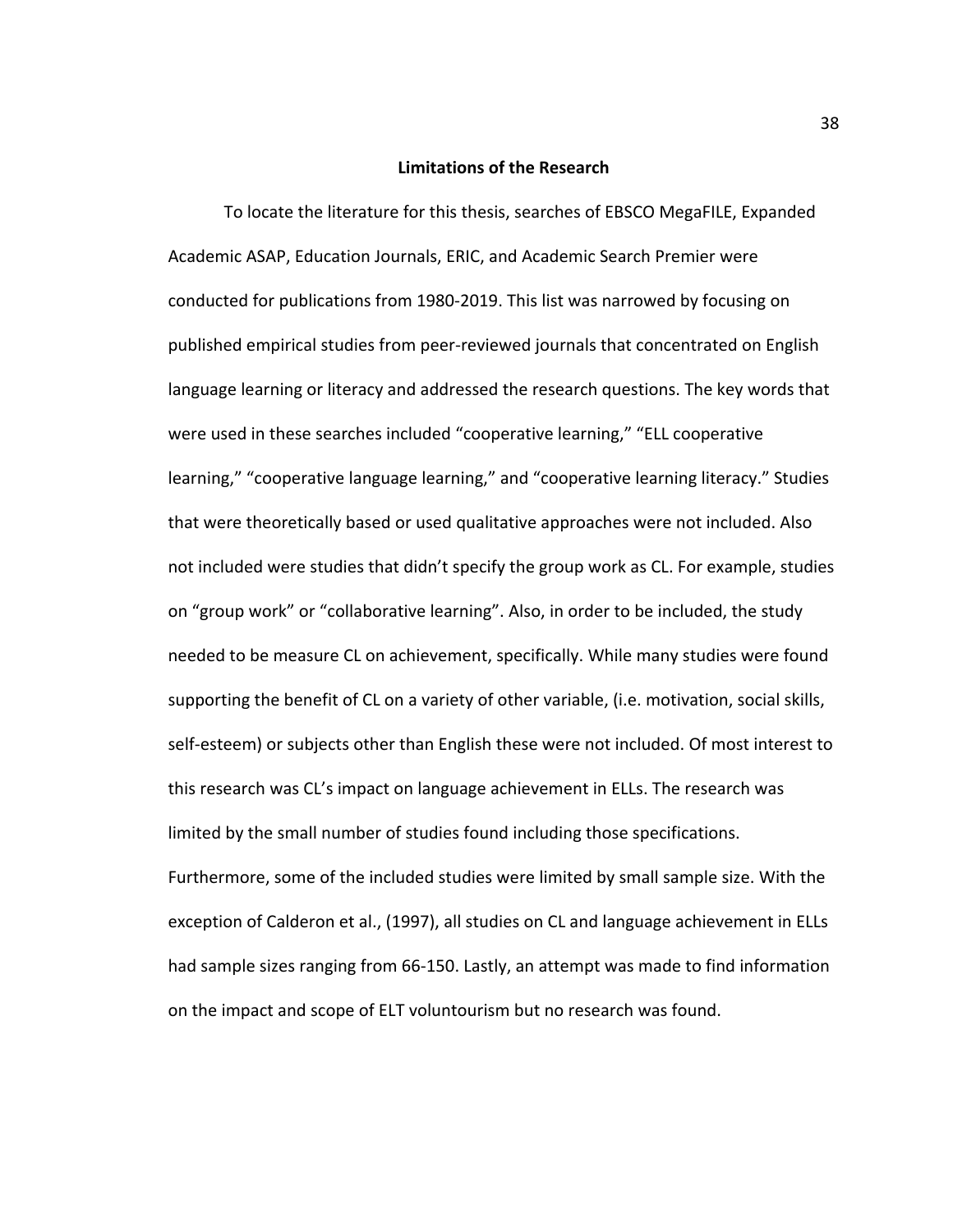#### **Implications for Future Research**

Though some research exists on the effectiveness of CL as an approach for promoting language achievement in ELLs, more study of this could be done. As stated by Slavin (1996) "...there is still a great deal of confusion and disagreement about *why* cooperative learning methods affect achievement and, even more importantly, *under what conditions* cooperative learning has these effects" (p. 44). While this research sought to analyze the characteristics of effective CL approaches on achievement, more can be done to identify the most essential components. More specifically, it would be useful to empirically study what aspects of CL are most effective for ELLs and their language development. This information could better direct instructors of ELLs when selecting CL methods. As suggested by Johnson et al. (2000), it is difficult to recommend specific CL methods to educators when there is a lack of research evaluating various methods.

Also of interest would be research directed at ELT tourism and its impact on the language development of those they teach. Considering many ELT volunteer teachers have little or no teaching experience, it would be beneficial to evaluate their effect and make informed suggestions on how to better prepare them so that their teaching is most effective.

## **Implications for Professional Application**

This research supports the notion that the traditional teacher-led, whole-class approach to learning is not the most effective. It suggests to ELL educators that peers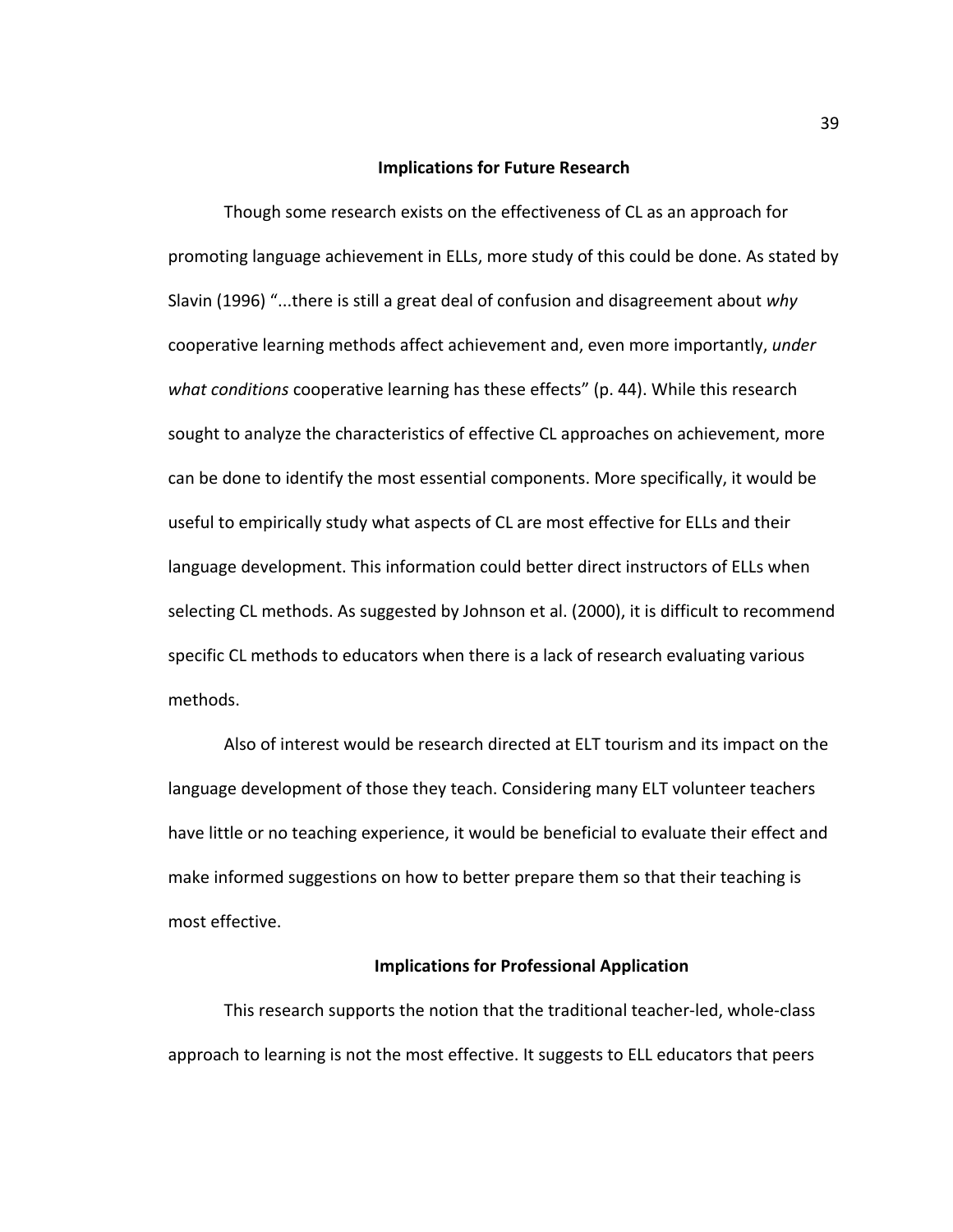working together to learn can produce greater effects on achievement than the traditional approach alone. ELL educators should assess their practice to see if they are providing the time, space and structure for peers to work together effectively. They should evaluate the general structure and climate of their classrooms. Are students spending most of their time working independently on tasks? Are they competing with each other for rewards and recognition? If so, restructuring their classes to promote cooperation should be considered.

CL is a general term and encompasses a variety of strategies and methods. This may be overwhelming to teachers who want to try CL in the classroom but don't know where to begin. This research condenses the numerous methods into those which are most empirically supported. It also rates the methods helping teachers choose the appropriate approach for their given situations. Furthermore, this research provides evidence for grouping students with mixed language proficiency.

The application guide was created for a specific program but it could be adapted so that it could be used in other ELT voluntourism programs. Considering how many volunteers enter their programs with little or no teaching experience, this research and application guide has the potential to help these teachers feel more confident. There is great potential to better aid incoming volunteer teachers and thus increase their effectiveness in teaching their students. English has the potential to create opportunity for many of those in developing nations; thus, if this research is implemented by those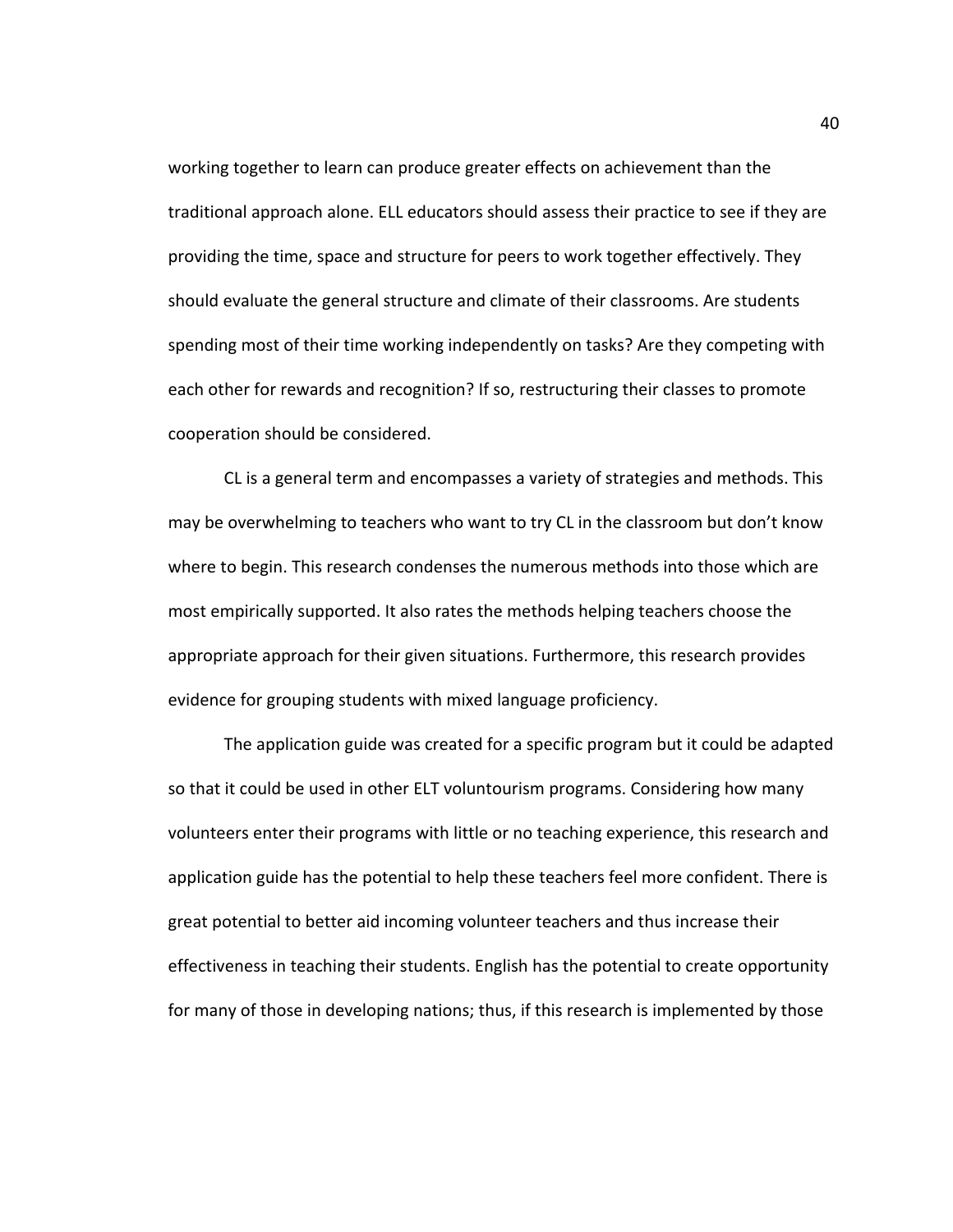teaching ELLs in such countries, it has the potential to improve the quality of life of those who receive their instruction.

## **Conclusion**

In conclusion, CL has been found to positively impact language achievement in ELLs across various dimensions of language, including reading, grammar, listening, speaking, vocabulary and writing. Eight CL methods were identified as being the most empirically validated CL approaches on student achievement, all of which were found to have a positive impact. A number of characteristics were identified as possible factors in increasing CL effectiveness on achievement, such as using CL methods that ensure positive interdependence in the form of group goals or rewards coupled with individual accountability, arranging small groups of students (2-5) with varying levels of language proficiency and instructing students on the principles, expectations and rationale of CL prior to implementation.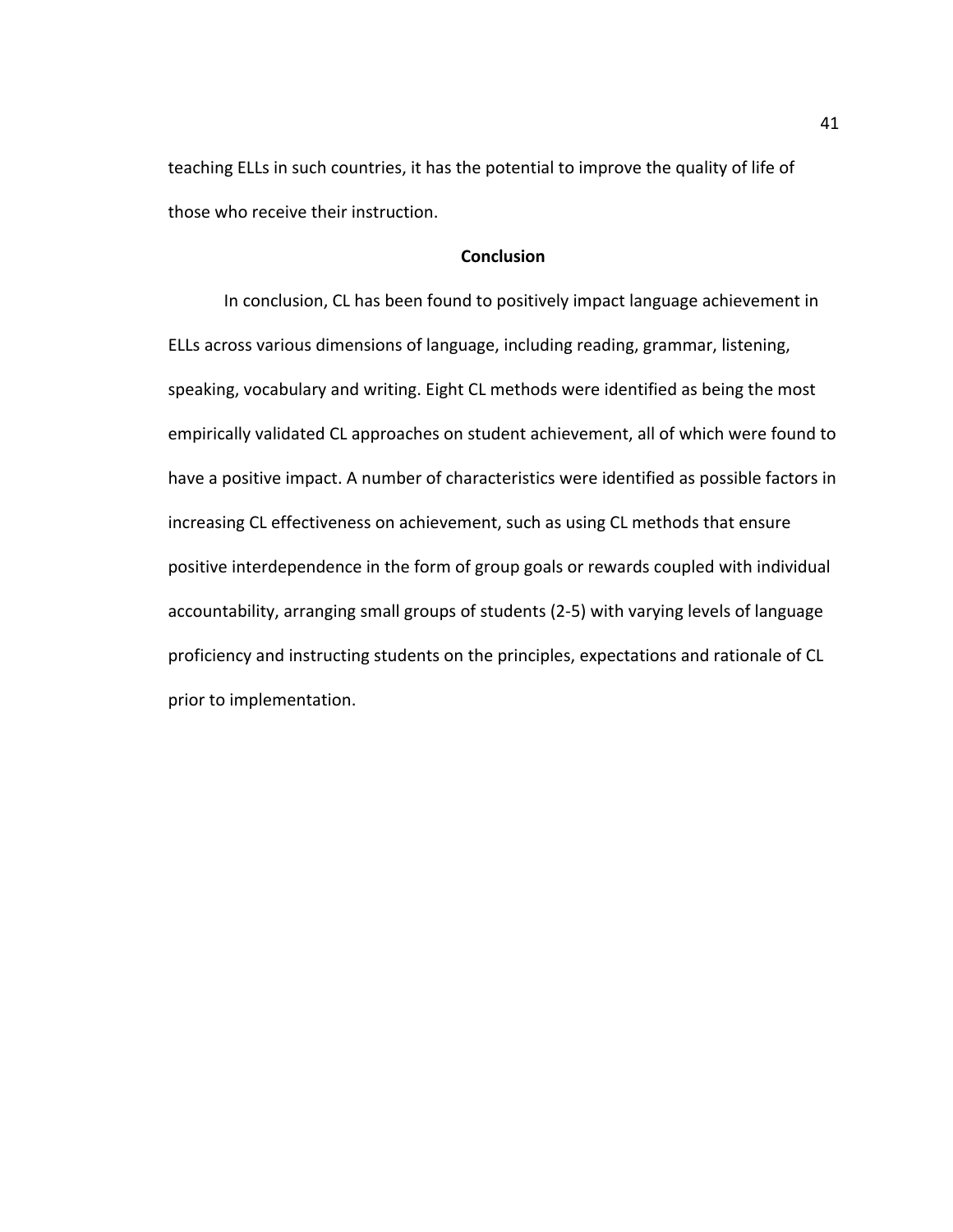#### References

- Adesope, O. O., Lavin, T., Thompson, T. & Ungerleider, C. (2011). Pedagogical strategies for teaching literacy to ESL immigrant students: A meta-analysis. *British Journal of Educational Psychology, 81*, 629-653.
- Alghamdi, R. & Gillies, R. (2013). The impact of cooperative learning in comparison to traditional learning (small groups) on EFL learners' outcomes when learning English as a foreign language. *Asian Social Science, 9*(13), 19-27.
- American Federation of Teachers. (2006). Where We Stand: English language learners.

Retrieved from [http://www.aft.org/pdfs/teachers/wwsell1106.pdf.](http://www.aft.org/pdfs/teachers/wwsell1106.pdf)

- British Council. (2013). The English effect. Retrieved from
- https://www.britishcouncil.org/sites/default/files/english-effect-report-v2.pdf
- Calderon, M., Hertz-Lazarowitz, I., Ivory, G., & Slavin, R. E. (1997) Effects of bilingual integrated reading and composition on students transitioning from Spanish to English reading. Center for Research on the Education of Students Placed at Risk.
- Cohen, E. G. (1994). Restructuring the classroom: Conditions for productive small groups. *Review of Educational Research, 64*(1), 1-35.
- Hendrix, J. C. (1999). Connecting cooperative learning and social studies. *The Clearing House*, 57–63.
- Dörnyei, Z. (1997). Psychological processes in cooperative language learning: Group dynamics and motivation. *The Modern Language Journal, 81*(4), 482-493.

Genesee, F., Lindholm-Leary, K., Saunders, W., & Christian, D. (2005). English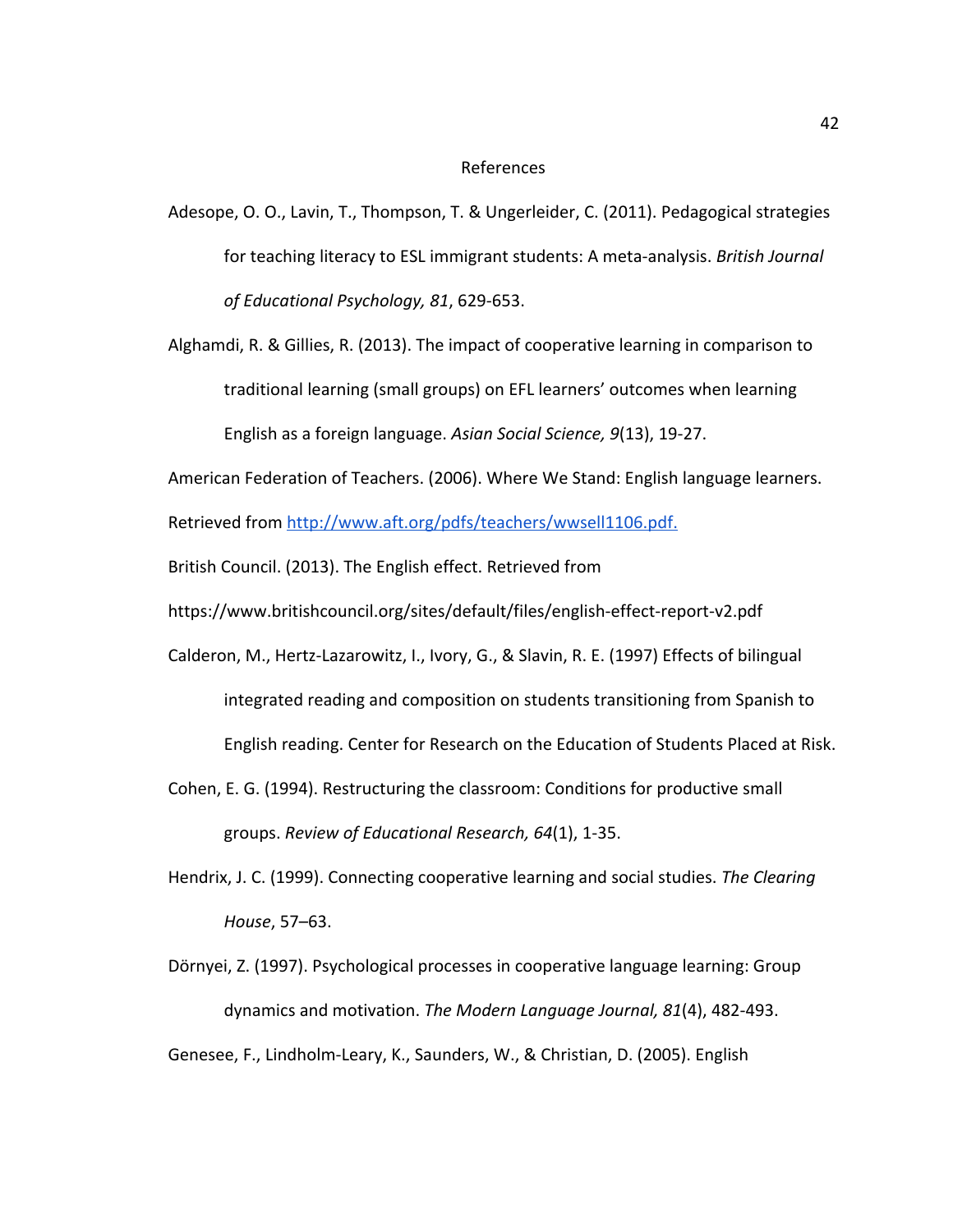language learners in U.S. schools: An overview of research findings. *Journal of Education for Students Placed at Risk, 10,* 363–385.

Gersten, R., Baker, S. K., Shanahan, T., Linan-Thompson, S., Collins, P., & Scarcella, R. (2007). Effective literacy and English language instruction for English learners in the elementary grades: A practice guide. Washington, DC: National Center for Education Evaluation and Regional Assistance, Institute of Education Sciences, U.S. Department of Education.

Heron, T. E., Welsch, R. G., & Goddard, Y. L. (2003). Applications of tutoring systems in specialized subject areas. *Remedial and Special Education, 24*, 288–300.

Holt, D. (1993). Cooperative reaming: A response to linguistic and cultural diversity.

McHenry, IL and Washington, DC: Delta Systems and Center for Applied Linguistics.

- Huda, N. (1994). The teaching of English in primary schools: Issues and problems. *TEFLIN Journal, 6*(2), 82-90.
- Jakubiak, C. (2016). Ambiguous aims: English-language voluntourism as development. *Journal of Language, Identity & Education, 15*(4), 245-258.
- Johnson, D. W., Johnson, R. T., & Smith, K. A. (1991). Cooperative learning: Increasing college faculty instructional productivity. Washington, DC: School of Education and Human Development, George Washington University.
- Johnson, D. W., Johnson, R. T., & Smith, K. A. (2000). Constructive Controversy. *Change*, *32*(1), 28.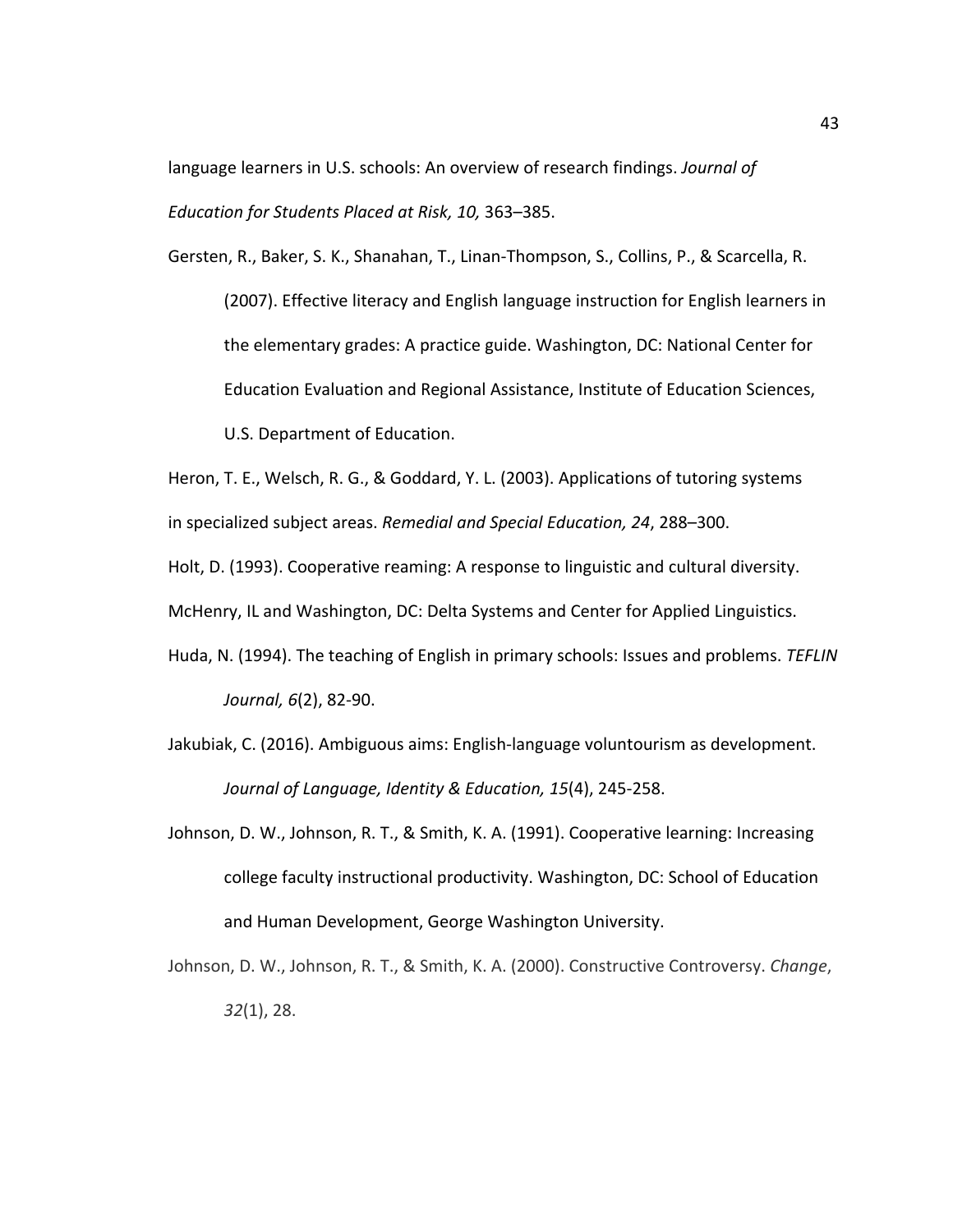Johnson, D. W., Johnson, R. T. (2001). An overview of cooperative learning. Retrieved

from<http://www.clcrc.com/pages/overviewpaper.html>.

Johnson, D. W., Johnson, R. T., & Stanne, M. B. (2000). Cooperative learning methods: A meta-analysis. Retrieved fro[m](http://www.co-operation.org/pages/cl-methods.html) <http://www.co-operation.org/pages/cl-methods.html> Kindler, A. L. (2002). Survey of the states' limited English proficient students and available education programs and services, 2000-2001 summary report. Washington, DC: National Clearinghouse for English Language Acquisition and Language Instruction Educational Programs.

Kirkpatrick, A. (2011). English as an Asian lingua franca and the multilingual

model of ELT. *Language Teaching, 44*(2), 212-224.

- Liao, H. C. (2006).Effects of cooperative learning on motivation, learning strategy utilization, and grammar achievement of english language learners in Taiwan. (Doctoral dissertation). Retrieved from https://scholarworks.uno.edu/td/329.
- Manning, M. L. & Lucking, R. (1991). The what, why, and how of cooperative learning. *The Clearing House, 64*(3), 152-156.
- McCormick, C. (2013). Countries with better English have better economies. Harvard Business Review. Retrieved from

[https://hbr.org/2013/11/countries-with-better-english-have-better-economies.](https://hbr.org/2013/11/countries-with-better-english-have-better-economies)

National Council of Teachers of English. (2008). English language learners: A policy research brief by the National Council of Teachers of English. Retrieved from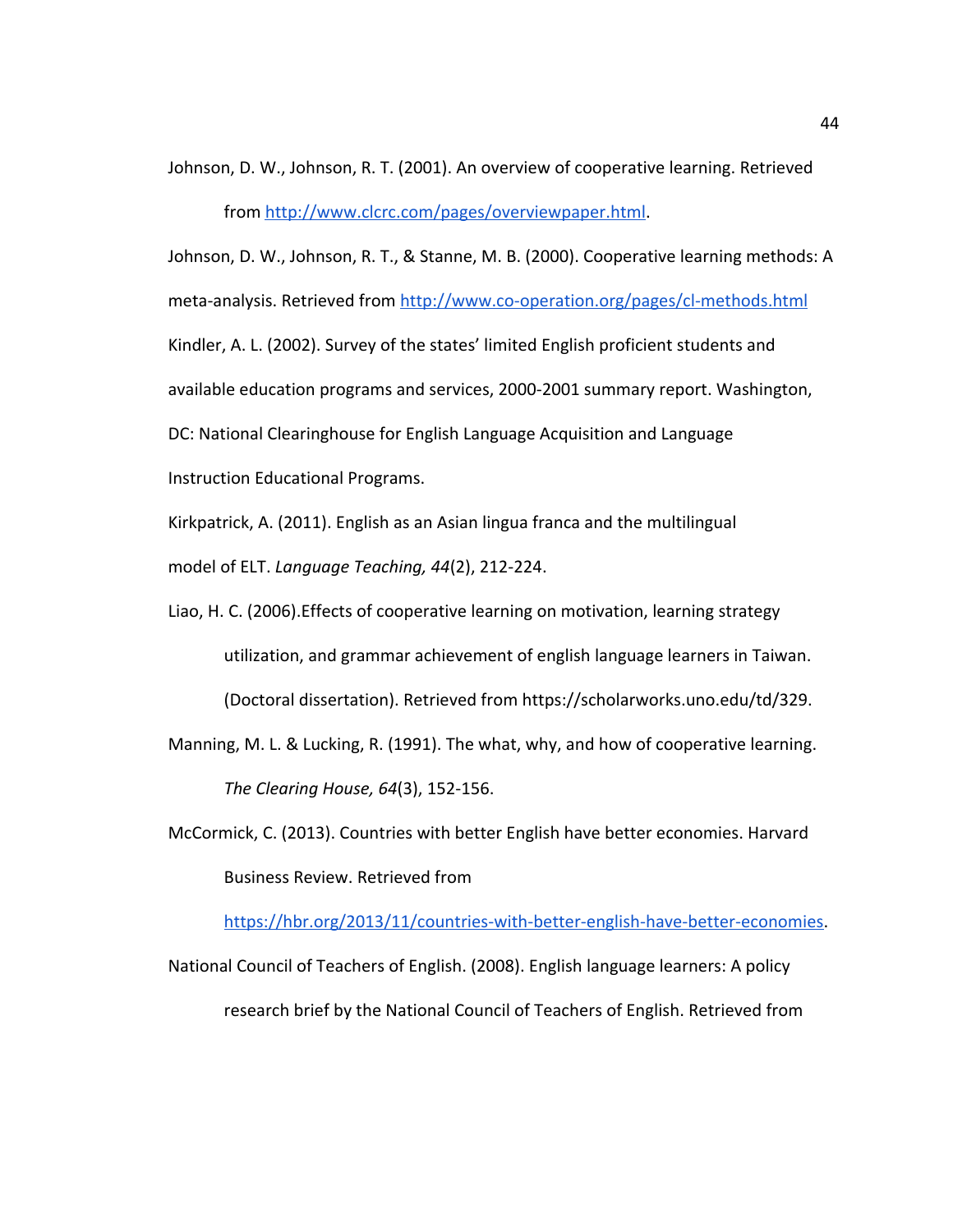[http://www.ncte.org/library/NCTEFiles/Resources/PolicyResearch/ELLResearchB](http://www.ncte.org/library/NCTEFiles/Resources/PolicyResearch/ELLResearchBrief.pdf) [rief.pdf.](http://www.ncte.org/library/NCTEFiles/Resources/PolicyResearch/ELLResearchBrief.pdf)

- Ning, H. & Hornby, G. (2014). The impact of cooperative learning on tertiary EFL learners' motivation. *Educational Review, 66*(1), 108-124.
- OECD (2018), Economic Outlook for Southeast Asia, China and India 2018: Fostering Growth Through Digitalization, OECD Publishing, Paris. Retrieved from: [https://www.oecd.org/dev/SAEO2018\\_Preliminary\\_version.pdf](https://www.oecd.org/dev/SAEO2018_Preliminary_version.pdf)
- Oxford, R. (1997). Cooperative Learning, collaborative learning, and interaction: Three Communicative strands in the language classroom. *The Modern Language Journal, 81*(4), 443-456.
- Pyle, D., Pyle, N., Lingugaris-Kraft, B., Duran, L., Akers, J. (2017). Academic effects of peer-mediated interventions with english language learners: A research synthesis. *Review of Educational Research, 87*(1), 103-133.
- Rachmajanti, S. (2008). Impact of English instruction at the elementary schools on the students' achievement of English at the lower secondary school. *TEFLIN Journal, 19*(2), 160-185.
- Roseth, C. J., Johnson, D. W., & Johnson, R. T. (2008). Promoting early adolescents' achievement and peer relationships: The effects of cooperative, competitive, and individualistic goal structures. *Psychological Bulletin, 134(*2), 223-246.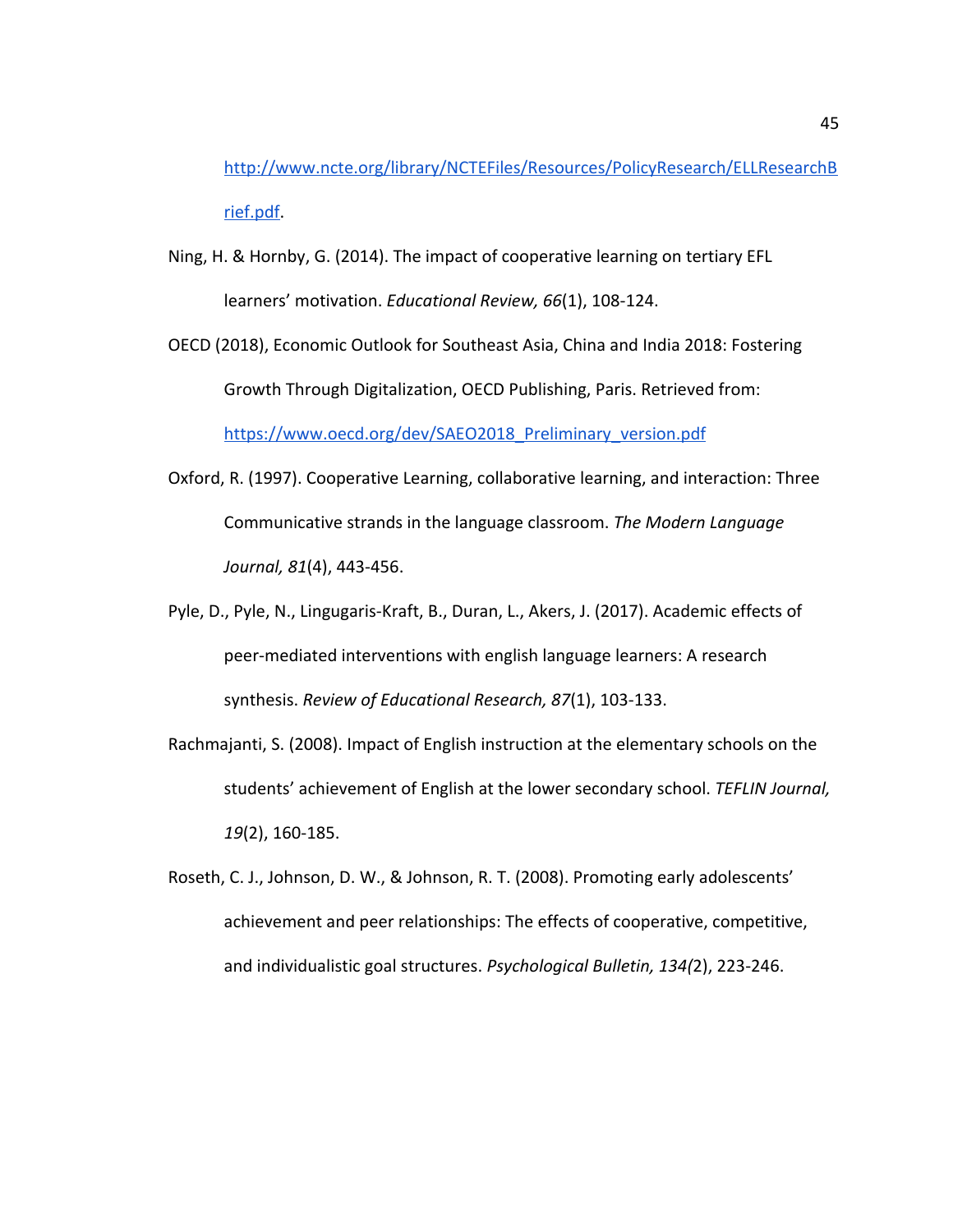Sijali, K. (2017). Effectiveness of cooperative learning for improving learners' proficiency level of English language in secondary level education in Nepal. *Journal of NELTA, 22*, 13-25.

Slavin, R. E. (1991). Synthesis of research on cooperative learning. *Educational*

*Leadership, 48*, 71-82.

- Slavin, R. E. (1995). *Cooperative learning: Theory, research and practice (2nd edition).* Boston: Allyn & Bacon.
- Slavin, R. E. (1996). Research on cooperative learning and achievement: What we know, what we need to know. *Contemporary Educational Psychology, 21*, 43-69
- Slavin, R. E. (2014). Making cooperative learning powerful. *Educational Leadership, 72*(2), 22-26. Retrieved from

[http://www.ascd.org/publications/educational-leadership/oct14/vol72/num02/](http://www.ascd.org/publications/educational-leadership/oct14/vol72/num02/Making-Cooperative-Learning-Powerful.aspx)

[Making-Cooperative-Learning-Powerful.aspx.](http://www.ascd.org/publications/educational-leadership/oct14/vol72/num02/Making-Cooperative-Learning-Powerful.aspx)

- Stevens, R. J., & Slavin, R.E. (1995). The cooperative elementary school: Effects on students' achievement, attitudes and social relations. *American Education Research Journal, 32*(2), 321-351.
- Wearing, Stephen. (2001). *Volunteer tourism: Experiences that make a difference.* Wallingford, UK: CAB International.
- Yavuz, O. & Arslan, A. (2018). Cooperative learning in acquisition of the English language. *European Journal of Educational Research, 7*(3), 591-600.